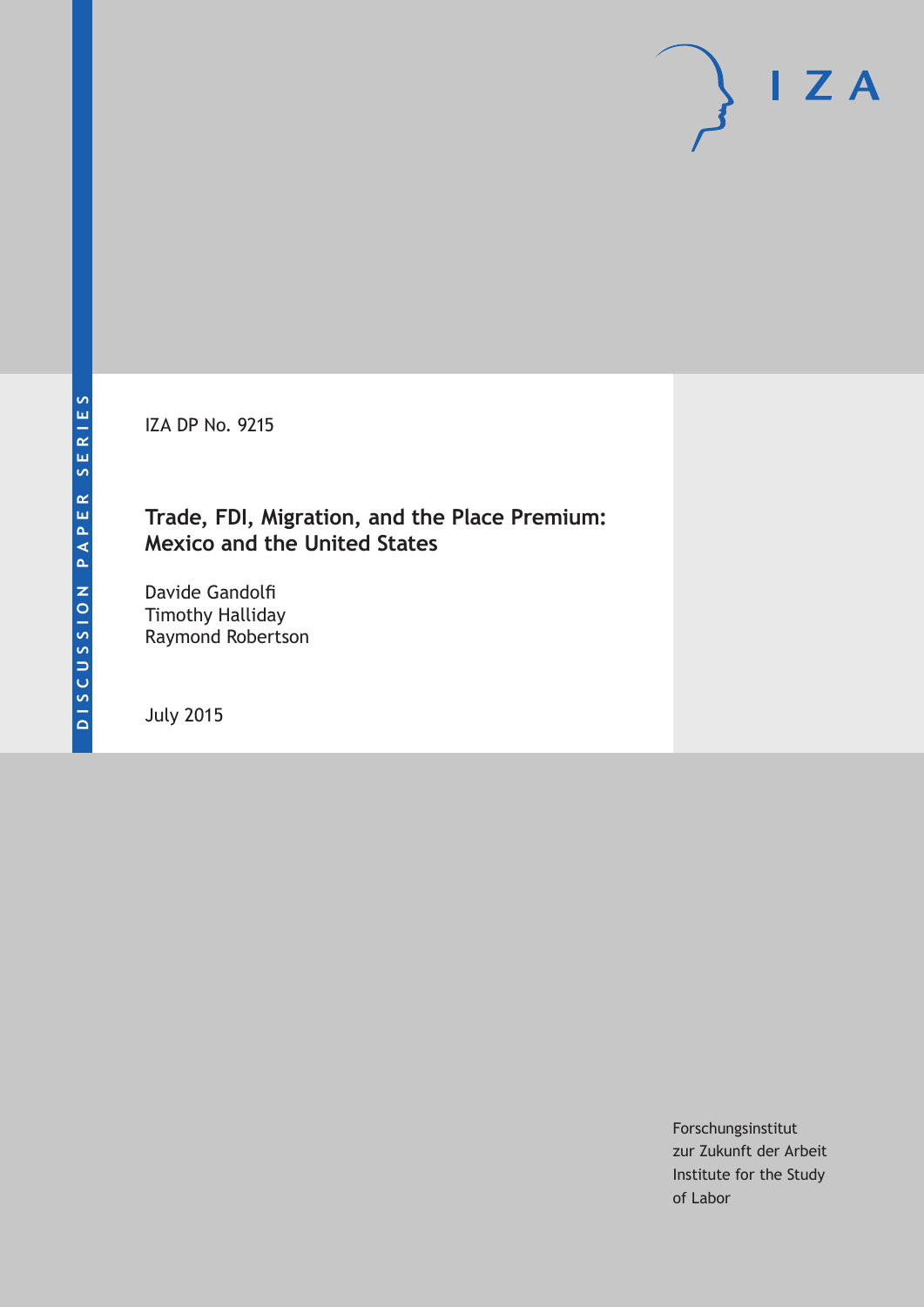# **Trade, FDI, Migration, and the Place Premium: Mexico and the United States**

# **Davide Gandolfi**

*Macalester College* 

# **Timothy Halliday**

*University of Hawaii at Manoa, UHERO and IZA* 

# **Raymond Robertson**

*Macalester College and IZA*

Discussion Paper No. 9215 July 2015

IZA

P.O. Box 7240 53072 Bonn Germany

Phone: +49-228-3894-0 Fax: +49-228-3894-180 E-mail: iza@iza.org

Any opinions expressed here are those of the author(s) and not those of IZA. Research published in this series may include views on policy, but the institute itself takes no institutional policy positions. The IZA research network is committed to the IZA Guiding Principles of Research Integrity.

The Institute for the Study of Labor (IZA) in Bonn is a local and virtual international research center and a place of communication between science, politics and business. IZA is an independent nonprofit organization supported by Deutsche Post Foundation. The center is associated with the University of Bonn and offers a stimulating research environment through its international network, workshops and conferences, data service, project support, research visits and doctoral program. IZA engages in (i) original and internationally competitive research in all fields of labor economics, (ii) development of policy concepts, and (iii) dissemination of research results and concepts to the interested public.

IZA Discussion Papers often represent preliminary work and are circulated to encourage discussion. Citation of such a paper should account for its provisional character. A revised version may be available directly from the author.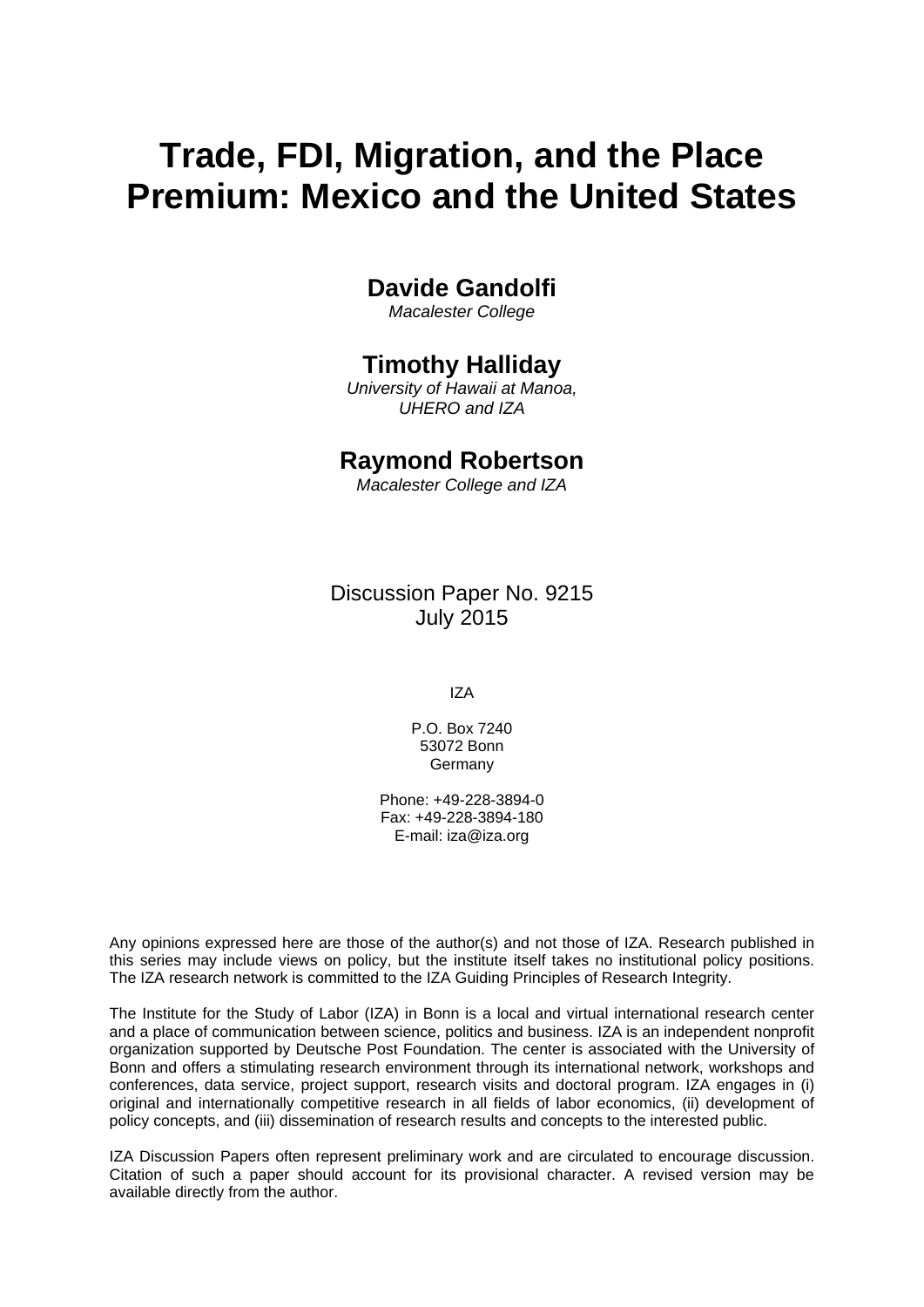IZA Discussion Paper No. 9215 July 2015

# **ABSTRACT**

# **Trade, FDI, Migration, and the Place Premium: Mexico and the United States\***

Large wage differences between countries ("place premiums") are well documented. Theory suggests that factor price convergence should follow increased migration, capital flows, and commercial integration. All three have increased between the United States and Mexico over the last 25 years. This paper evaluates the degree of wage convergence between these countries during the period 1988 and 2011. We match survey and census data from Mexico and the United States to estimate the change in wage differentials for observationally identical workers over time. We find very little evidence of convergence. What evidence we do find is most likely due to factors unrelated to US-Mexico integration. While migration, trade, and FDI may reduce the US-Mexico wage differential, these effects are small when compared to the overall wage gap.

JEL Classification: F15, F16, J31, F22

Keywords: migration, labor-market integration, factor price equalization

Corresponding author:

 $\overline{a}$ 

Raymond Robertson Macalester College 1600 Grand Ave. St. Paul, MN 55105 USA E-mail: Robertson@macalester.edu

<sup>\*</sup> We thank participants at the University of Hawaii Applied Micro Workshop, the Pacific Conference for Development Economics at UCLA, The LBJ School at the University of Texas at Austin, Tulane University, the Bush School at Texas A&M, the Chicago Fed and the Western Economic Association 2015 meetings in Honolulu for useful feedback. Finally, we would like to thank Kristin Butcher, John Kennan and David McKenzie for useful discussions. This paper we previously circulated under the title "Globalization and Wage Convergence: Mexico and the United States".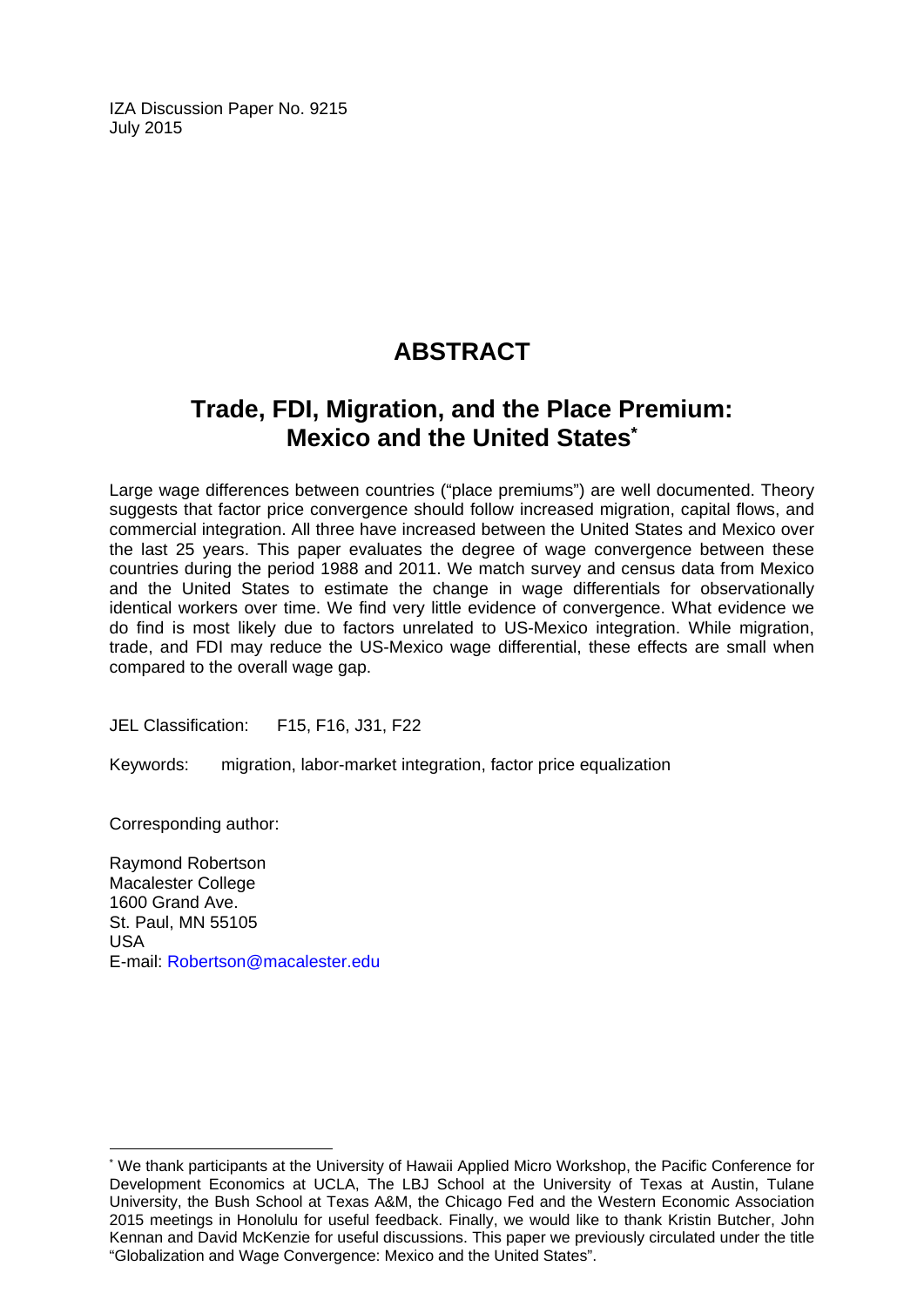Recent papers have renewed interest in understanding equilibrium differences in earnings levels across countries. Clemens et al. (2008) use individual-level data from 43 countries to estimate the "place premium" for observationally identical workers. Kennan (2013) argues that if these differences are due to productivity then the welfare losses from migration restrictions are very large. On the other hand, neoclassical theory suggests that restrictions on trade (and possibly investment) might also contribute to the place premium. Indeed, part of the motivation developing countries have in pursuing trade agreements is the promise that increased trade will help close the wage gap between developing and developed countries (factor price equalization).

The goal of this paper is to evaluate the stability of the place premium over time in an environment of reduced trade restrictions, increased trade, rising foreign investment, and significant migration. Over the last two decades, commercial integration between the United States and Mexico significantly increased. Between 1994 and 2011, trade in goods between the two countries quadrupled in value, increasing from \$108.39 billion to \$461.24 billion (U.S. Census Bureau). The value of U.S. goods exported to Mexico increased from \$50.84 to \$198.39 billion, while the value of Mexican goods exported to the United States increased from \$49.49 billion to \$262.86 billion. In 2011, total exports to Mexico accounted for 13.4 percent of overall U.S. exports and total imports from Mexico accounted for 11.9 percent of overall U.S. imports (Office of the United States Trade Representative). By 2012, the total value of trade between Mexico and the U.S. closely approached half a trillion dollars.

<span id="page-3-0"></span>GDP per capita has also increased in both countries. In constant 2005 U.S. dollars, U.S. GDP per capita increased from \$32,015 to \$43,063 between 1992 and 2012. While Mexico has had some macroeconomic setbacks, such as the December 1994 peso crisis, recovery has generally been rapid. In constant 2005 U.S. dollars, Mexican GDP per capita increased from \$6,628 to \$8,215 over the same time period.<sup>1</sup> Rather than converge, however, Mexican GDP per capita and U.S. GDP per capita grew apart. The ratio of Mexican to U.S. GDP per capita fell from 20.7% of U.S. GDP per capita in 1992 to 19.2% in 2011.

The persistent and seemingly growing GDP per capita gap has been noted in the literature as an important research question (Hanson 2010), partially because it is at odds with neoclassical trade theory, migration theory, and early applied general equilibrium predictions of the effects of

<sup>&</sup>lt;sup>1</sup> World Bank Development Indicators. See http://data.worldbank.org/data-catalog/world-development-indicators.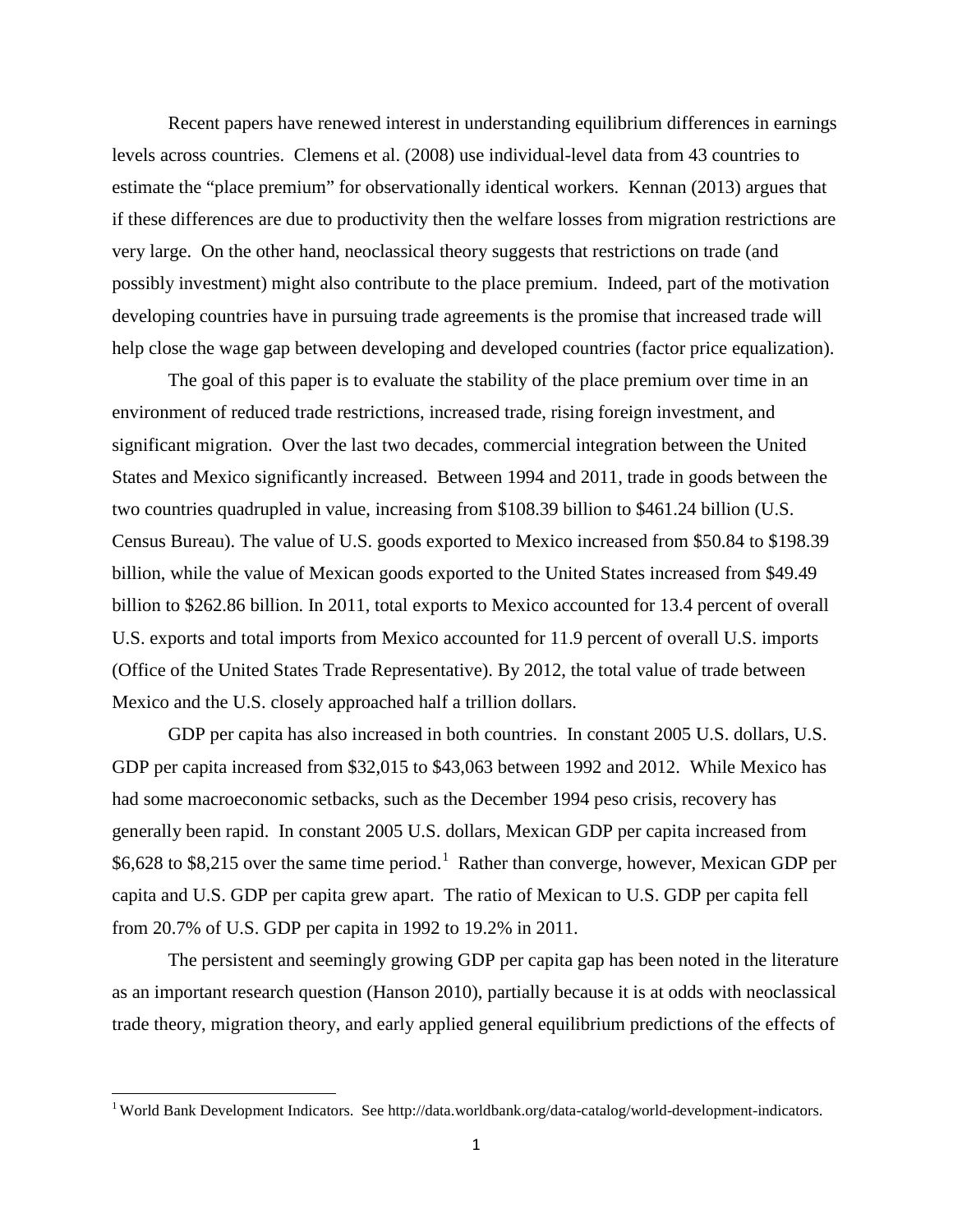NAFTA.<sup>[2](#page-3-0)</sup> The neoclassical Heckscher-Ohlin-Samuelson (HOS) framework, one of the canonical trade models, predicts that trade liberalization would lead to convergence in the prices of traded goods, which in turn would induce factor price convergence. In addition to the significant increase in trade noted above, Robertson, Kumar, and Dutkowsky (2009) find strong support for convergence in goods-level prices between Mexico and the United States, making the lack of convergence in income inconsistent with the prediction of trade models.<sup>[3](#page-4-0)</sup>

The lack of convergence in GDP per capita is also at odds with some labor-based migration models.<sup>[4](#page-4-1)</sup> At the most basic level, an increase in labor supply from migration should reduce wages if the aggregate labor demand curve is downward sloping. Although debated, Borjas (2003) provides empirical evidence for the downward-sloping labor demand curve.<sup>[5](#page-4-2)</sup> Emerging evidence also suggests that emigration increases wages of workers who stay behind. Mishra (2007) provides evidence that Mexican emigration bids up Mexican wages, and Elsner (2013a) finds similar results for Lithuania. Elsner (2013b) finds that emigration's effects are not uniform throughout the wage distribution. Convergence should be the most prominent for demographic groups with the highest propensity to migrate. Such movements would tend to raise Mexican wages and depress U.S. wages, thereby reinforcing the effects of free trade on wage convergence. Alternatively, migration could increase the differential in the presence of agglomeration effects (Brezis and Krugman 1996, Giovanni et al. 2015), making our application relevant for the debate on migration's effect on wages as well.

Despite the lack of convergence in the per capita GDPs of Mexico and the United States over the past 25 years, there are ample reasons that would point towards increased wage

<sup>&</sup>lt;sup>2</sup> See Brown (1992) for a survey of early general equilibrium models of NAFTA.

<span id="page-4-0"></span><sup>&</sup>lt;sup>3</sup> The lack of evidence of factor price equalization generally has prompted many to question the validity of neoclassical HOS-type models. Schott (2003) finds that we live in a "multi-cone" world that precludes factor price equalization. Davis and Mishra (2007) suggest that ignoring important variation between the mix of factors employed in the production of domestic and imported goods obfuscates the possible effect that free trade may depress the wages of workers in relatively labor-intensive domestic industries. Goldberg and Pavcnik (2007) discuss evidence of rising inequality in poorer countries in the wake of many trade liberalizations in the eighties and nineties, which is very much at odds with a standard HOS story of how globalization should unfold. The authors provide numerous reasons why the predictions of the standard HOS theory may not hold in the data such as technology, the pattern of tariff reductions, and within-industry shifts.

<span id="page-4-1"></span><sup>&</sup>lt;sup>4</sup> It is possible to analyze migration using general-equilibrium trade models. In the HOS framework, immigration is generally analyzed through the Rybczynski and Factor Price Insensitivity theorems. Under the assumptions that the two countries are in the same diversification cone and are small enough for immigration to have no effect on output prices, these theorems predict that immigration has no effect on wages because immigrants are absorbed through changes in the production mix.

<span id="page-4-3"></span><span id="page-4-2"></span><sup>5</sup> For example, Card (1990, 2001) argues that the evidence for migration's effect on wages is weak.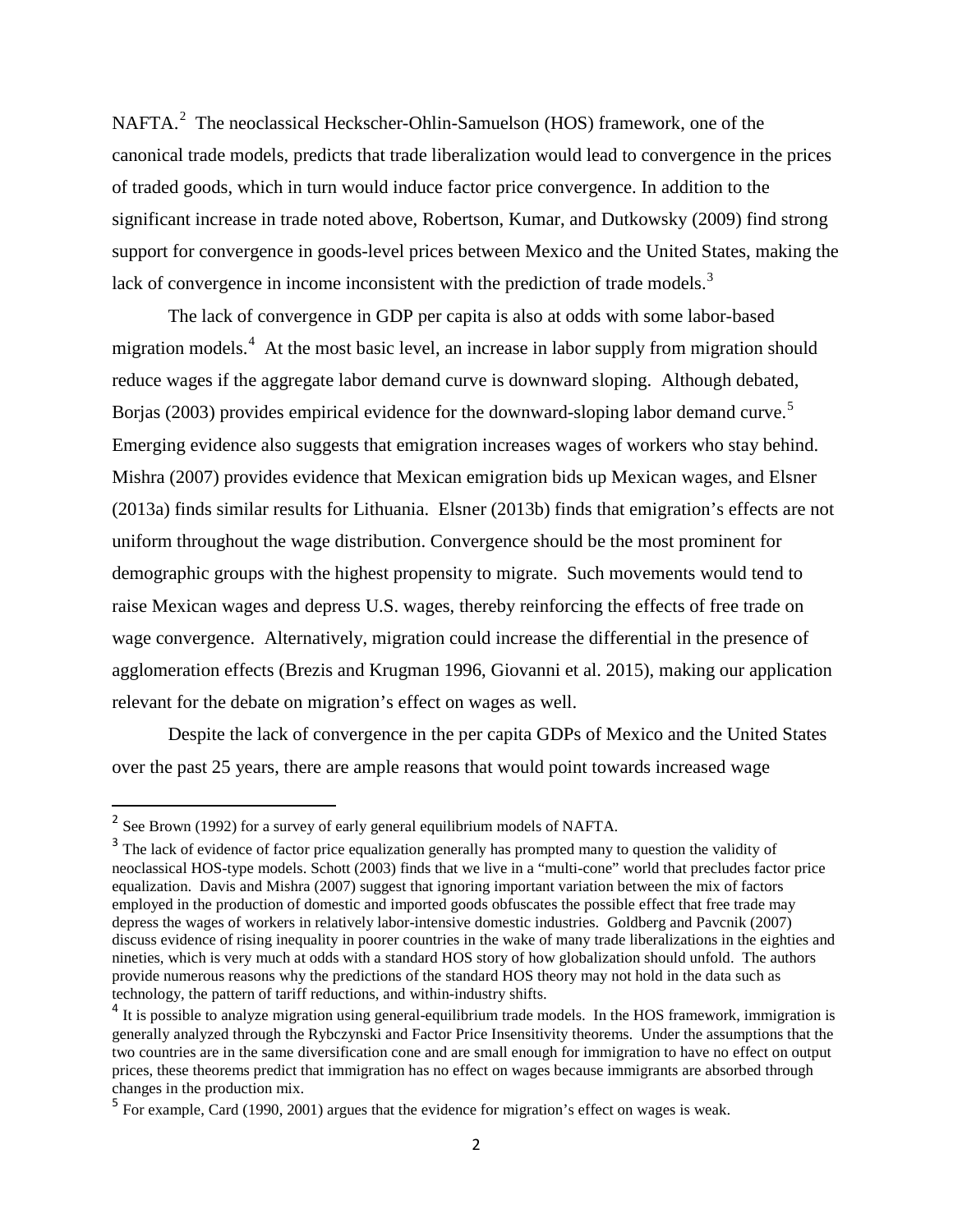convergence over this period, particularly for demographic groups that are most affected by trade, foreign direct investment (FDI), and migration. In this paper, we carefully measure Mexico-U.S. wage differentials (the place premium) for specific demographic groups and track these over time. We then quantify the extents to which trade, FDI, and migration may have helped to narrow these differentials.

While no specific papers have attempted to answer these questions, several related papers focus on within-country convergence or short-run convergence. Some studies have investigated wage convergence within countries and early studies of the Mexican labor market did indeed detect evidence of it (Hanson 1996, 1997, and Chiquiar 2001). Another study by Robertson (2000) finds a strong, positive correlation between short-run wage growth in the United States and short-run wage growth for Mexican workers who reside on the border with the United States. Hanson (2003) also finds a similar result. Robertson (2005), however, finds no evidence that NAFTA increased the estimated degree of labor market integration between the United States and Mexico as measured by the transmission of short-run shocks.

Our paper differs from these others along a number of dimensions. First, unlike Robertson (2000), we are not concerned with the short-term transmission of wage shocks across national boundaries. Second, we are not concerned with regional convergence within Mexico. Rather, we carefully document the evolution of Mexico-U.S. wage differentials over a long horizon and try and understand the mechanisms behind these movements. So, we provide a more descriptive "bird's eye" view of the data that is then interpreted through the lens of some workhorse theories (e.g. HOS). We believe this to be an important omission from the literature.

We do this by using two complementary methodologies and four data sources. The first approach matches quarterly survey data from the Current Population Survey (CPS) in the United States and the Encuesta Nacional de Ocupacion y Empleo (ENOE) in Mexico.<sup>[6](#page-4-3)</sup> The second approach employs census data from Mexico and the United States for three different time periods. Clemens et al. (2008) use very similar data and a similar approach. The main difference is that they compare a single cross section for multiple countries; we compare a single country pair and multiple time periods.

<span id="page-5-0"></span><sup>&</sup>lt;sup>6</sup> In addition to the ENOE, we use its predecessors, the Encuesta Nacional de Empleo (ENE) and the Encuesta Nacional de Empleo Urbano (ENEU).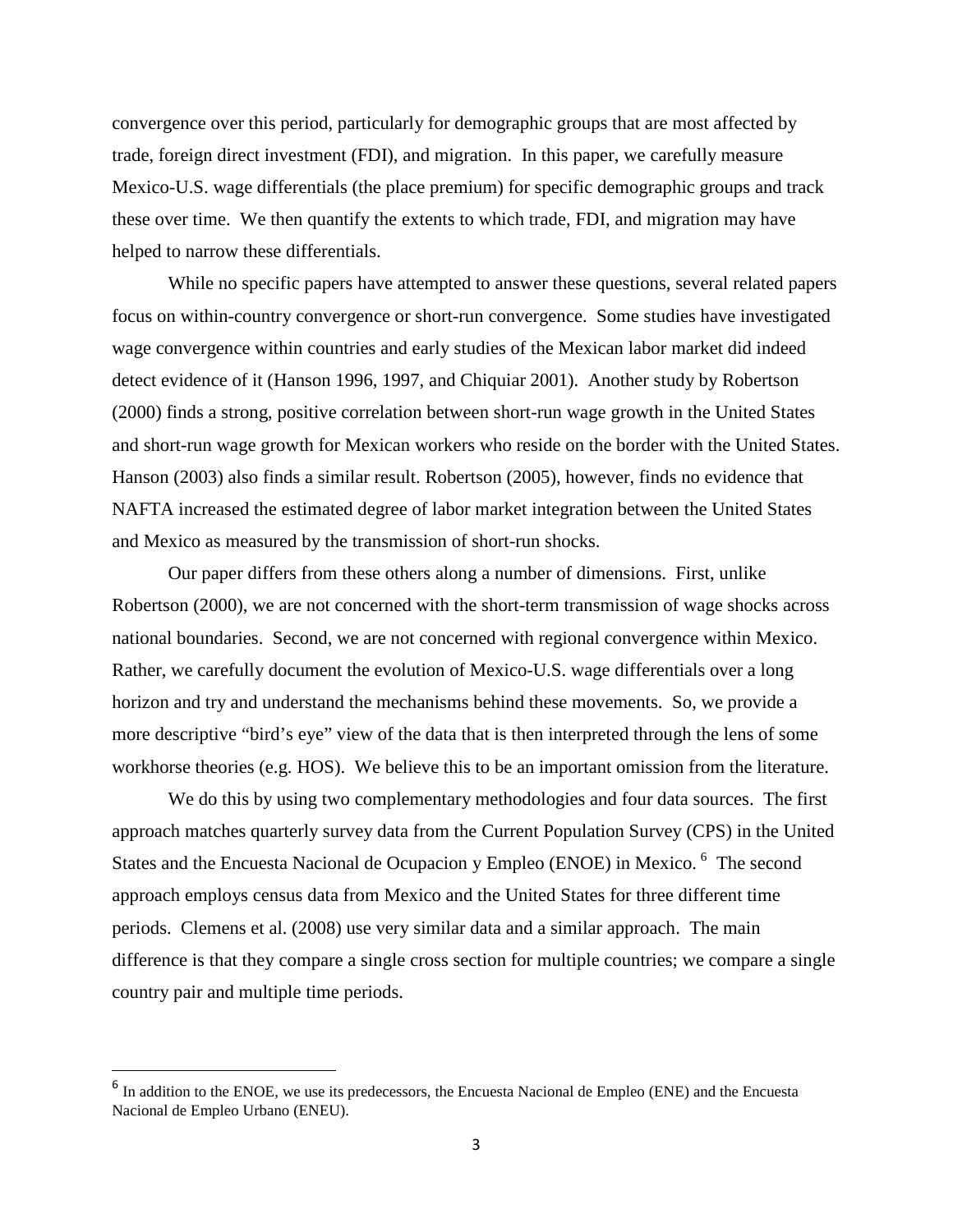When using the survey data, we first divide Mexican and U.S. working-age people into 45 age-education cells. Comparing exclusively Mexican and U.S. workers in the same educationage cell effectively controls for variation in returns to skill and allows us to use quarterly data to identify time-series patterns. The disadvantage is that it focuses only on workers residing in urban areas in Mexico.

The second approach overcomes this disadvantage by using census data that include rural workers. These data have the added advantages that the sample sizes are larger, they have more complete information about hours worked, and they capture long-run differences. The disadvantage of census data is that the data are observed only once every ten years. With these data, we first compare mean wage differentials by education and age cell and look at how these have evolved over time. Next, we look deeper into the data and investigate how the relative wage distributions have evolved over time by comparing changes in a given percentile for a given age and education level.

On the whole, the results demonstrate that there has been very little, if any, wage convergence between the U.S. and Mexico over time. While the 1994 peso crisis obviously contributed to the lack of convergence, we find some evidence for divergence even beyond the effects of the peso crisis. Although there is evidence of some convergence in the high-migration groups, this seems to be primarily due to falling U.S. wages at the bottom of the U.S. income distribution, as opposed to rising Mexican wages.

While this "bird's eye" look at the data does not appear to indicate much wage convergence despite large increases in economic integration, a more detailed look at the data does suggest that investment in Mexico and migration may have narrowed the US-Mexico wage gap, but only to a small degree. Indeed, the census data reveal that there was convergence in the border region of Mexico relative to the interior in the 1990s, but divergence in the 2000s. Since FDI in Mexico is mainly concentrated in the border, FDI may indeed have led to some initial wage convergence. We also estimate some common specifications from the literature on migration and wages and find that there is some evidence that increased migration can narrow the place premium.

Despite this suggestive evidence that migration, FDI, and trade may arbitrage the US-Mexico wage differential, their effects are very modest when compared to the overall difference. Particularly, even if we adopt methods from the literature that are the most likely to deliver the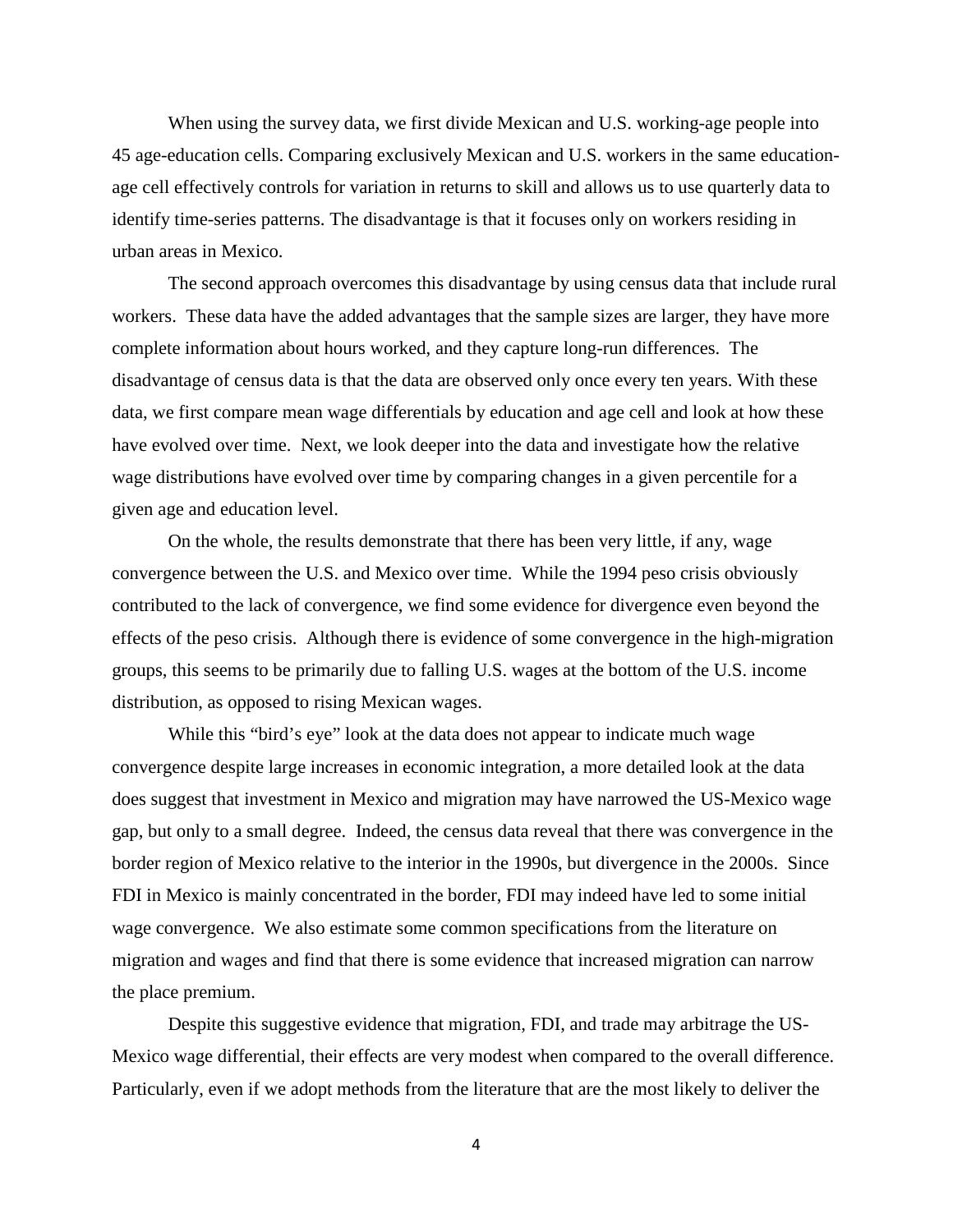largest effects of migration on wages, an impossibly high level of migration would be needed to achieve wage equalization. In addition, when we compare the evolution of Mexican wages in its border and its interior, the wage gains in the border during the 1990s are relatively modest when compared to the overall differential. We conclude that the place premium is largely stable, even following large reductions to trade and investment barriers and high migration. This may indicate that the US-Mexico place premium has more to do with productivity differentials than it has to do with trade, FDI, and migration barriers.

We begin by discussing the four data sources that we use in Section I. We then present some descriptive empirical results in Section II and III in which we elucidate some of the patterns in the evolution of Mexico-U.S. wage differentials over the past 25 years. We then investigate some of the mechanisms that may be behind what convergence we do see in the previous sections in Section IV. Finally, we conclude in Section V.

### **I. Data**

We use four datasets that represent two separate types of data. Both datasets are broadbased in the sense that they cover both formal and informal-sector workers. The first type is quarterly urban household survey data that cover the 1988-2011 period. U.S. household survey data cover both urban and rural U.S. households, but the rural population is relatively small. Second, we use census data that have two advantages over the survey data. The first is that the Mexican census data contain much more accurate information about rural households. The second is that the sample sizes are much larger so we can obtain a more detailed understanding of what is happening to the relative wage distributions. That said, they have the disadvantage of only being available in ten-year intervals.

#### *Household Survey Data*

We extract all data on Mexican households from the Encuesta Nacional de Empleo Urbano (ENEU) and the Encuesta Nacional de Empleo (ENE) over the period 1988-2004 and from the Encuesta Nacional de Ocupacion y Empleo (ENOE) over the period 2005-2011. U.S. household data are from the Merged Outgoing Rotation Groups (MORG) data of the Current Population Surveys (CPS) over the entire 1988-2011 period. We exclude working-age adults who have zero or unreported earnings. The sample is further restricted to adult males between 19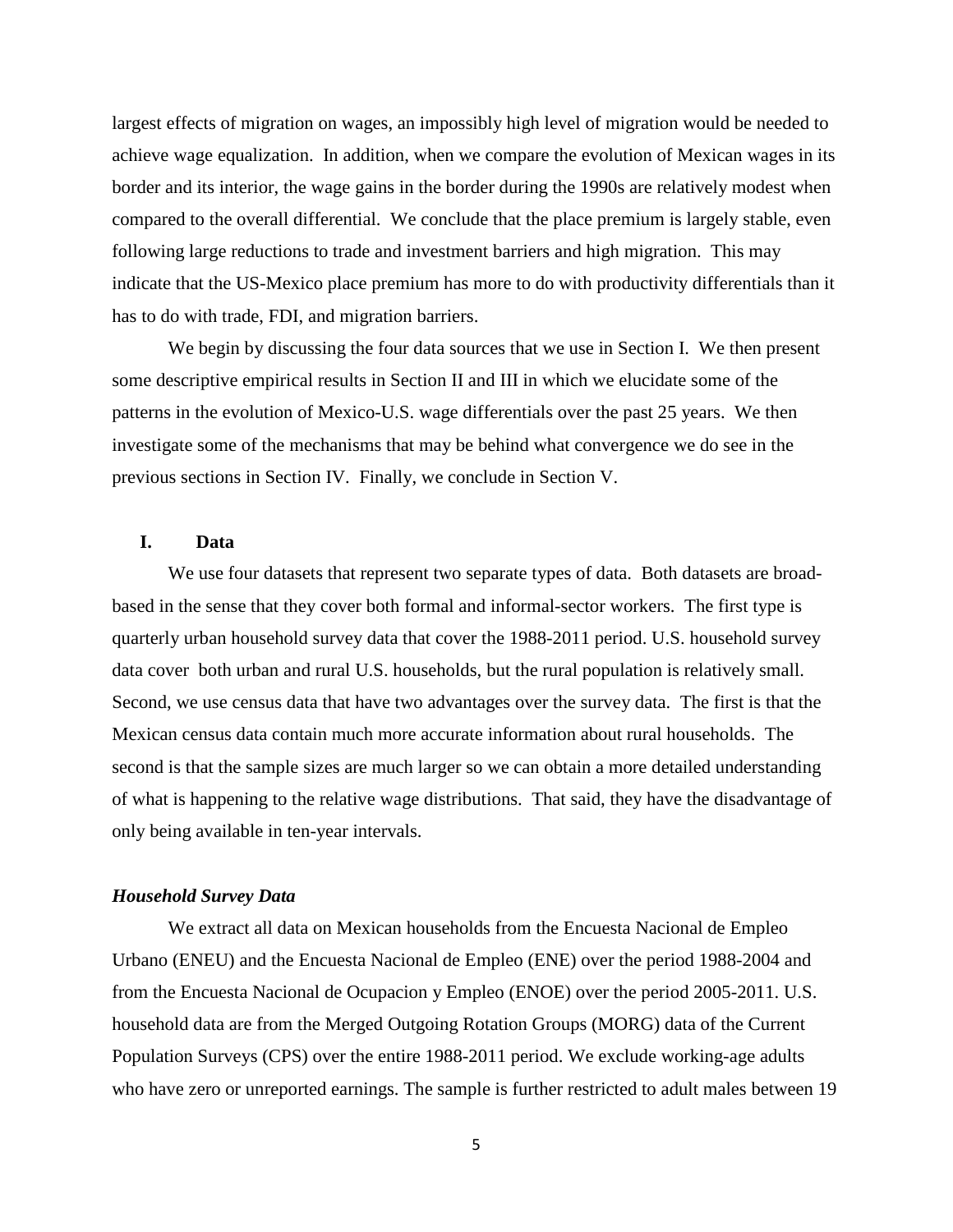and 63 years of age. Focusing on male workers allows us to ignore the issue of self-selection on the participation of women in the labor force, as well as the effect of changes to self-selection patterns over time and between the United States and Mexico. The Mexican data are reported as monthly earnings. The U.S. data report weekly earnings. We multiplied reported U.S. weekly wages by 4.33 to transform them into monthly wages.

Following Chiquiar and Hanson (2005), all earnings measures are converted into 1990 U.S. dollar units. Mexican earnings are converted into dollars by using simple quarterly averages of the daily official exchange rates published by the Mexican Central Bank (Banco de Mexico 2013). We then deflated the wages to 1990 dollars using the quarterly average of the U.S. Consumer Price Index (CPI) (Bureau of Labor Statistics).<sup>[7](#page-5-0)</sup> Also as in Chiquiar and Hanson (2005), we only use Mexican wages that are between \$0.05 and \$20.00 and U.S. wages that are between \$1.00 and \$100.00.

ENEU/ENE/ENOE surveys have been extended to significantly more rural areas over the last two decades. In order to reduce the bias generated by greater participation of the rural Mexican population, we restrict the sample to workers from major metropolitan areas that have consistently been included: Mexico City, the State of Mexico, San Luis Potosí, Leon, Guadalajara, Chihuahua, Monterrey, Tampico, Torreon, Durango, Puebla, Tlaxcala, Veracruz, Merida, Orizaba, Guanajuato, Tijuana, Ciudad Juarez, Matamoros, and Nuevo Laredo. No geographical restrictions have been imposed on MORG data.

Descriptive statistics for the raw survey data are displayed in Table 1. Each column gives an average of quarterly observations collected over a four- or five-year period. The average U.S. monthly wage ranges from \$2,333 to \$2,502, and it has remained roughly constant from 1988 to 2011. The average constant-dollar value of the Mexican monthly wage ranges from \$276 to \$345 with marked declines following the peso crisis and the global financial crisis. The average age of the U.S. workforce has increased steadily between 1988 and 2011, from 37 to 40 years. The average age of the Mexican workforce has also risen steadily, from 35 years in 1988-1994 to 37 in 2008-2011.

<span id="page-8-0"></span> $<sup>7</sup>$  We also converted Mexican wages to 1990 U.S. dollars by first deflating the wages to 1990 pesos using the</sup> Mexican CPI and then converting them to U.S. dollars using the 1990 exchange rate. Overall, this alternative method did not make too much of a difference. We conduct a comparison of these two deflation methods in the appendix.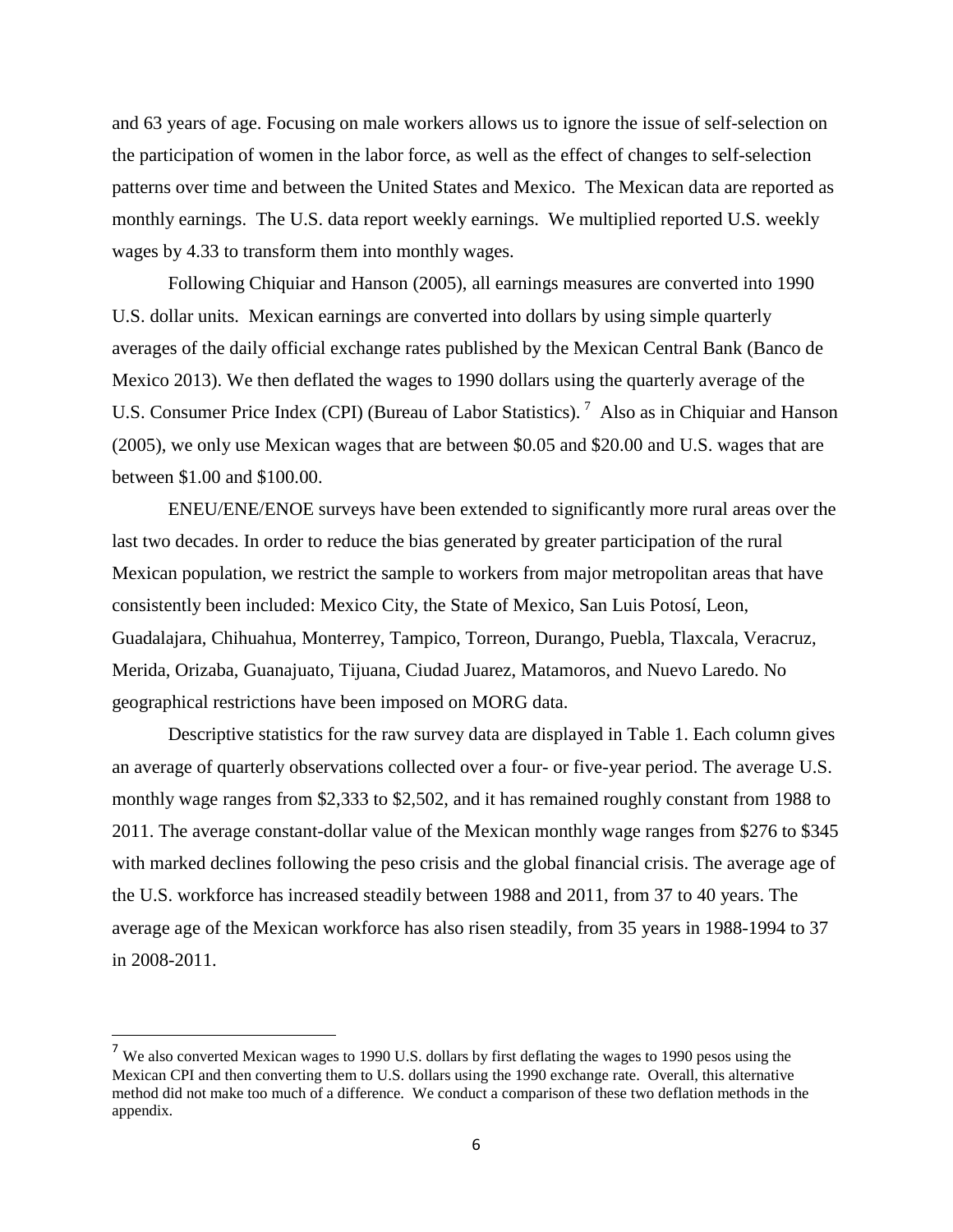The U.S. workforce is significantly more educated than the Mexican workforce, with about 90% of all workers in each time period having at least completed high school education. By contrast, the number of Mexican workers with more than a high school education ranges from 16% in 1988-1994 to 21% in 2008-2011. The average education of the Mexican workforce has increased significantly. <sup>[8](#page-8-0)</sup> The steady rise in the number of high school graduates and college attendees has been accompanied by a steady decline in the number of workers with 0-4 years of education, which dropped from 20% in 1988-1994 to 11% in 2008-2011. The largest gains emerge in the 9-12 category because Mexico raised the compulsory education requirement from 6 to [9](#page-9-0) years in 1992. $9$ 

Ideally, survey data would collect information from surveyed individuals at regular intervals, and neatly organize it as panel data. In the absence of such data, it is possible to use a time series of cross-sectional surveys (Deaton, 1985). We create 45 age-education cells when using the survey data. In the absence of significant changes to the composition of the cells, the average behavior of each cell over time should approximate the estimates obtained from genuine panel data (Deaton, 1997). Since our focus is not on wage growth of individuals over time, we do not "age" the cells.

Working-age adults in each sample are subdivided into five education categories and nine age categories. The first age group includes workers aged 19-23 years old; the second includes workers aged 24-28, the third those aged 29-33, and so forth. The first education group includes adults with 0-4 years of education; the second includes adults with 5-8 years of education; the next comprise those with 9-12, 13-16 and finally more than 16 years of education. These categories are chosen to match the classification used in the census data (described below) and are roughly comparable to those employed by Robertson (2000), Borjas (2003), and Mishra  $(2007)$ .<sup>[10](#page-9-1)</sup> Unlike Borjas (2003), we are able to identify greater variation in the group of working adults who have not completed high school. We exclude workers with zero or unreported amounts of education. Once workers are assigned to the 45 categories, we take the average wage

<span id="page-9-2"></span> $8$  Lustig et al. (2012) argue that the increase in the supply of education in Mexico played a significant role in reducing income inequality in Mexico.<br><sup>9</sup> See http://wenr.wes.org/2013/05/wenr-may-2013-an-overview-of-education-in-mexico.

<span id="page-9-0"></span>

<span id="page-9-1"></span> $^{10}$  One might be reasonably concerned that workers in the same cells are not comparable across countries. In fact, cell comparability has been contentious in the literature. Alternative matches, such as Mexican workers with 9-11 years of schooling being matched with U.S. workers with 6-8 years of schooling, might be justified using occupation data. Since a thorough analysis of such matches might be worthy of its own study, we consider alternative matches to be beyond the scope of the current paper and instead follow the convention established in these papers.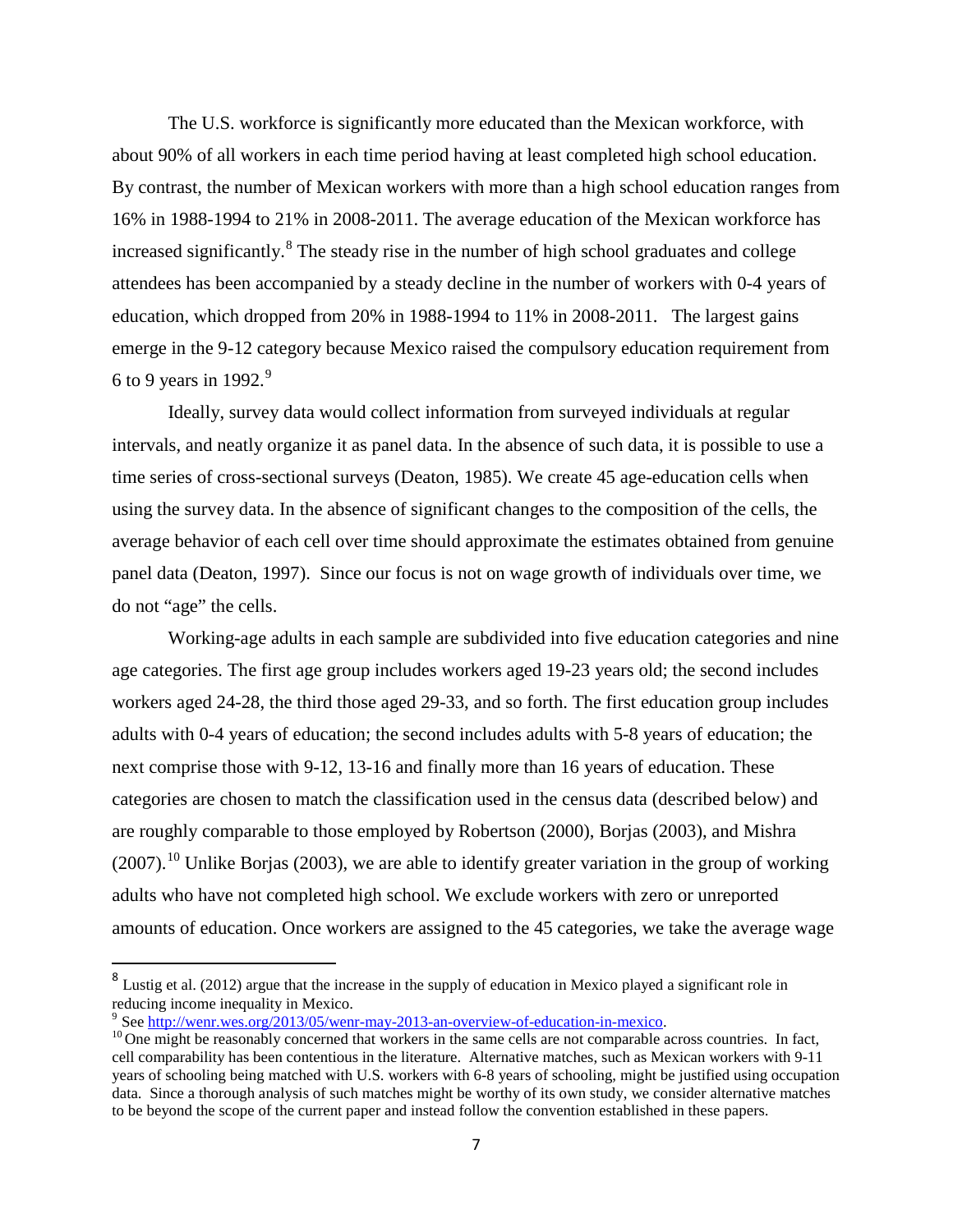of each cell with the sample weights. We then calculate the wage differential by subtracting the log of the mean wage of each Mexican cell from the matched log of the mean wage of each U.S.  $cell.<sup>11</sup>$  $cell.<sup>11</sup>$  $cell.<sup>11</sup>$ 

Rather than graph the individual wage differences for all 45 cells, Figure 1 presents the median, minimum, and maximum differential for each time period. Several significant macroeconomic events are immediately apparent. The December 1994 peso crisis led to the rapid devaluation of the peso against the U.S. dollar, as nominal exchange rates doubled from 4 pesos/U.S. dollar to 8 pesos/U.S. dollar in a few months. The drastic change in exchange rates and the subsequent erosion of purchasing power represented a significant shock to Mexican wages. The peso/U.S. dollar exchange rate has been floating ever since. At least some of the increase in Mexican real wages between 1994 and 2001 may be attributed to a rebound in purchasing power experienced by Mexican workers as the effects of the crisis waned over time. The increase in wages reverses around 2001, which coincides with both the U.S. recession (March 2001) and China entering the WTO (December 11, 2001).<sup>[12](#page-10-0)</sup> Recovery resumes around 2005 and differentials fall until the Financial Crisis and Great Trade Collapse in October 2008. Compared to Mexican wages, U.S. wages are relatively stable. Real wages have experienced no significant expansion or contraction over the sample period, but may appear to decline slightly after 2001.

To formally identify structural breaks in the average differential, we apply tests for unknown breaks described by Vogelsang and Perron (1998). Figure 2 plots the relevant additive outlier test statistic. The local extremes of the test statistic indicate a trend break. The peso crisis is the most significant break, but a smaller local maximum appears around 2000. The 2000 break roughly corresponds to the 2001 U.S. recession and China's entrance into the World Trade Organization. Therefore, in the empirical work that follows, we include structural breaks in both 1994 and  $2001$ .<sup>[13](#page-10-1)</sup>

 $11$  We also generate the same results using the mean of the person-level log monthly earnings and get basically identical results.

<span id="page-10-0"></span><sup>&</sup>lt;sup>12</sup> Dussel, Peters, and Gallagher (2013) argue that China had a significantly negative influence on NAFTA trade.

<span id="page-10-2"></span><span id="page-10-1"></span><sup>&</sup>lt;sup>13</sup> In unreported results, we also analyze the standard deviation of the earnings differentials across cells. The standard deviation of wage differentials across cells exhibit breaks at the times indicated by the Vogelsang and Perron test statistic. The standard deviation rises steadily until the end of the sample, again supporting the use of multiple structural breaks.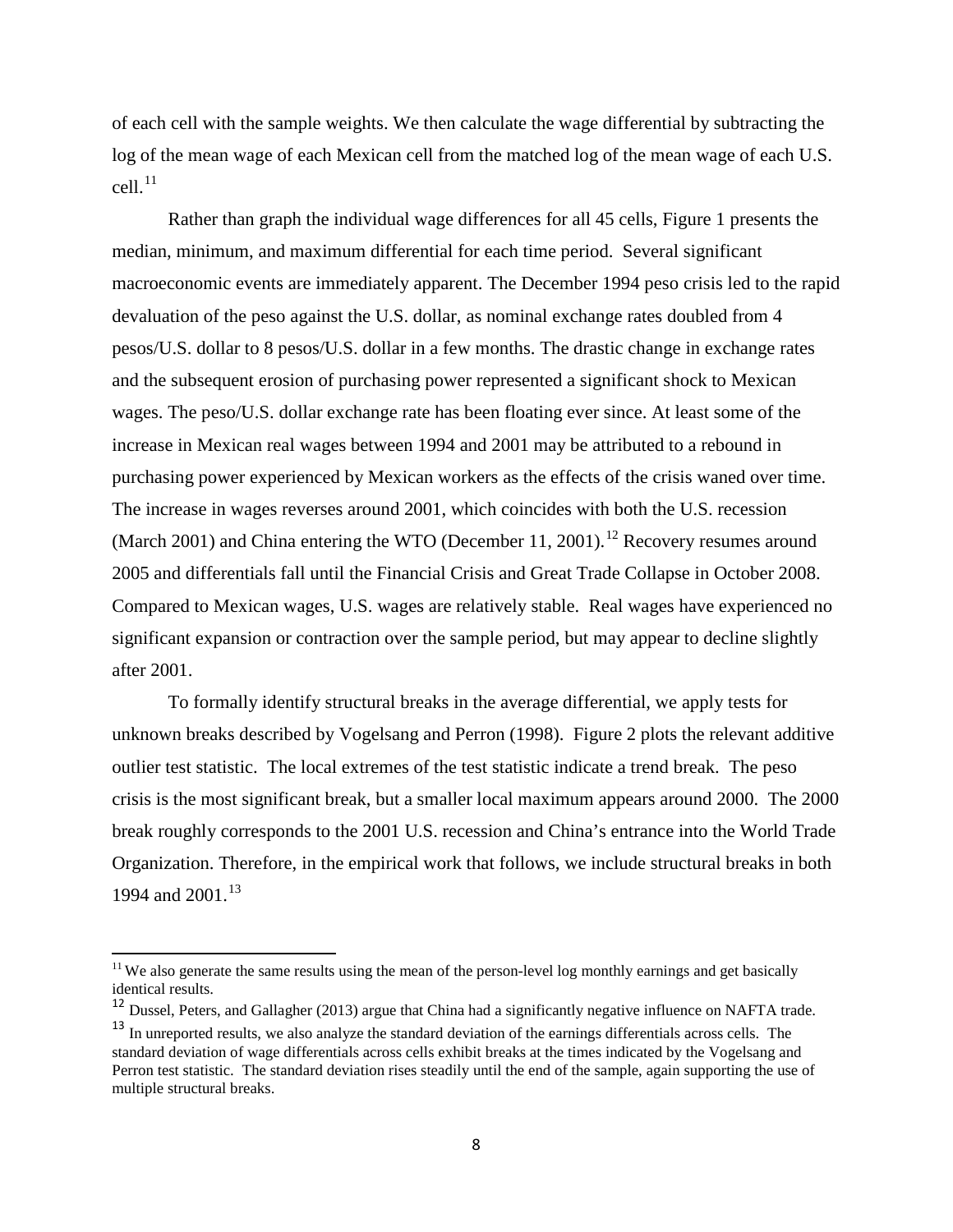While the differentials of individual cells generally move together, there are some differences across cells. The differential for workers with 0-6 years of education and 34-38 years old exhibits significant peso crisis effects. Around 2001, however, the recovery seems to stop and the differential grows through the 2000s. The pattern for workers with 12-16 years of education and 54-58 years old reveals a smaller peso crisis effect, but a rising wage gap during the 2000s. The wage gap for a "high migration" cell (19 to 23 year-old workers with 6-9 years of education) either remains flat or falls slightly throughout the 2000s. These differences across cells are consistent with the idea that migration helps to integrate markets by closing the wage differential across countries because migration propensities across these groups are different.

Figure 3 shows the percentage of Mexican-born workers in the U.S. by age and education for each of the 45 cells. Most Mexican-born workers in the U.S. are younger. In addition, Mexican-born workers in the United States comprise a progressively declining share of the workforce among older groups. We also see that the bulk of Mexicans residing in the United States tend to be less educated.

#### *Census Data*

We employ three years of census data from Mexico and the US: 1990, 2000 and 2010 (Minnesota Population Center 2014 and Ruggles, et al. 2010). We use a 10 percent sample from the Mexican census. For the years 1990 and 2000, we use a 5 percent sample from the U.S. census. For 2010, we employ the American Community Survey, which is a 1 percent sample of the population.

The sample selection criteria that we use for the census data mimic that of the survey data. Specifically, we include men between ages 19 and 63 who report positive income in the previous year. In Mexico, hourly wages are constructed by taking monthly earnings and then dividing by reported hours worked during a typical week times 4.33. In the United States, hourly wages were computed by taking reported yearly earnings and then dividing by reported usual hours worked per year.<sup>[14](#page-10-2)</sup> As with the survey data, all wages are in 1990 U.S. dollars. Mexican wages were, once again, converted to 1990 dollars by, first, converting wages in pesos to U.S. Dollars using the exchange rate for that year and then deflating the wages to 1990 dollars using

<span id="page-11-0"></span><sup>&</sup>lt;sup>14</sup> Hours worked per year were obtained by taking usual hours worked per week times the number of weeks that the respondent reported to have worked during the year.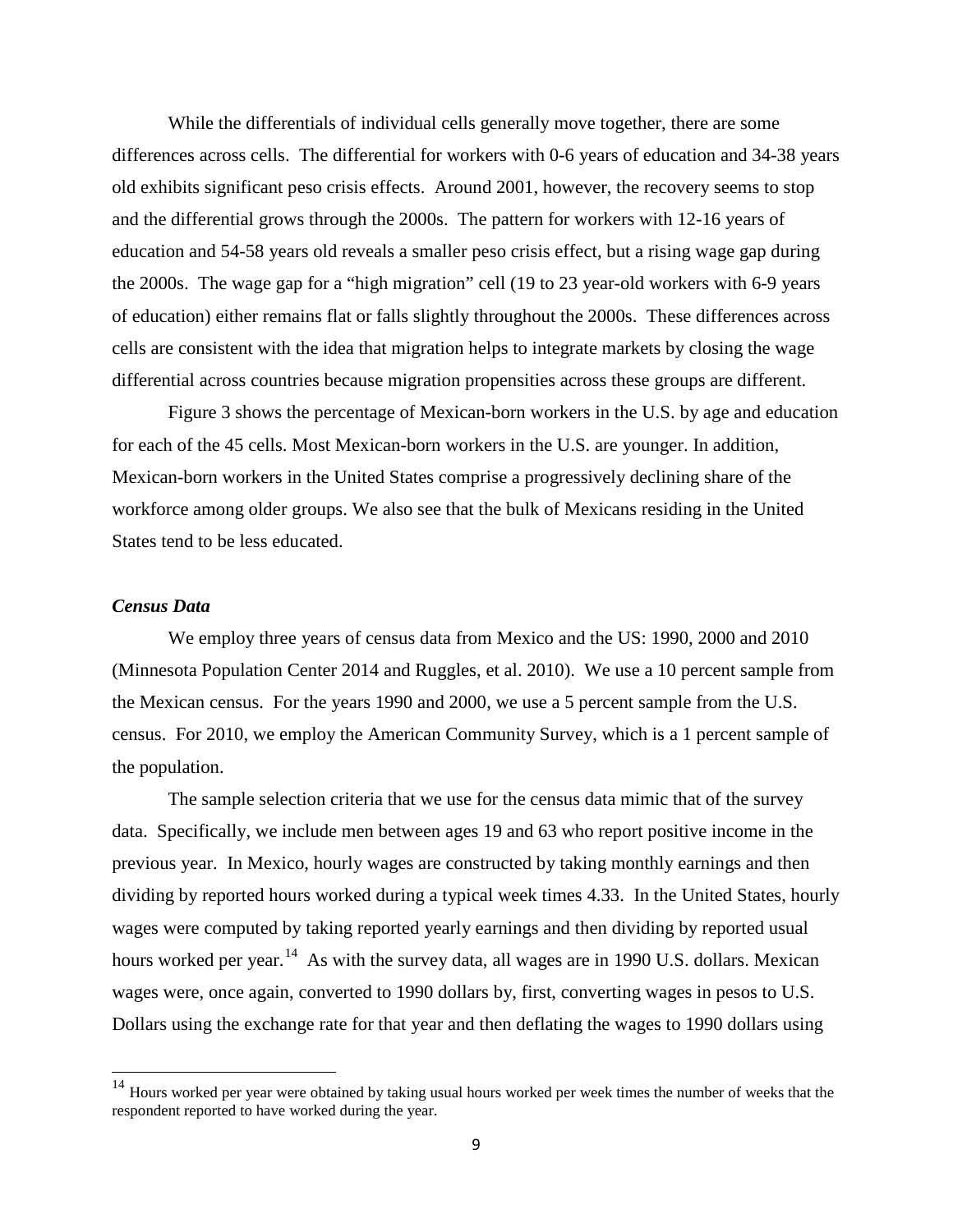the U.S. CPI. In the appendix, we discuss an alternative way of converting Mexican wages to 1990 dollars and we show that the difference is negligible.

We employ two samples from the Mexican census. The first is a sample of all workers meeting the criteria defined above, which we simply call the whole sample. The second is a sample of primarily urban dwellers that includes the metropolitan areas employed in the survey data. We call this the urban sample. Comparing these two is important because Mexico experienced a movement from rural to urban areas during this time period. Such a movement might affect our results if we find that urban wages are falling relative to rural wages, and such a comparison is impossible with the survey data described above.

Table 2 displays descriptive statistics from the census data. The differences between Table 1 and Table 2 are subtle and values are within the confidence intervals. We see that the average U.S. wage was between \$14.21 and \$15.07 for the three census years. In Mexico for the whole sample, average wages were between \$1.43 and \$1.59 and increased steadily over the 20 year period. The mean wages were slightly higher in the urban sample when we only employed urban dwellers. The average age in the U.S. sample ranged between 36.83 and 39.61 and increased over time. The average age in Mexico also increased over the 20 year period but ranged from 34.79 and 37.10 in the whole sample and 34.59 and 37.46 in the urban sample. Finally, as in the survey data, the statistics on years of schooling in Mexico indicate significant gains in human capital over this period. In the whole sample, the percentage of Mexicans with 0-4 years of schooling in 1990 was 29.54 percent but was only 11.99 percent in 2010. Similarly, the percentage of Mexicans with 9-12 years of schooling was 27.41 percent in 1990 but was 45.91 percent in 2010. The numbers are similar in the other sample. Figure 4 shows the percentages of Mexicans residing in the United States for 45 age and education categories. The patterns in this figure are broadly consistent with Figure 3.

#### **II. Descriptive Results: Household Survey Data**

Our main variable of interest is the long-run US-Mexican wage differential across ageeducation cells. The trend in the long-run differentials may be affected by exogenous shocks (e.g. trade liberalization and exchange rate shocks) and differences in migration costs and benefits across cells. To describe the changes in the long-run differential, we use a simple trend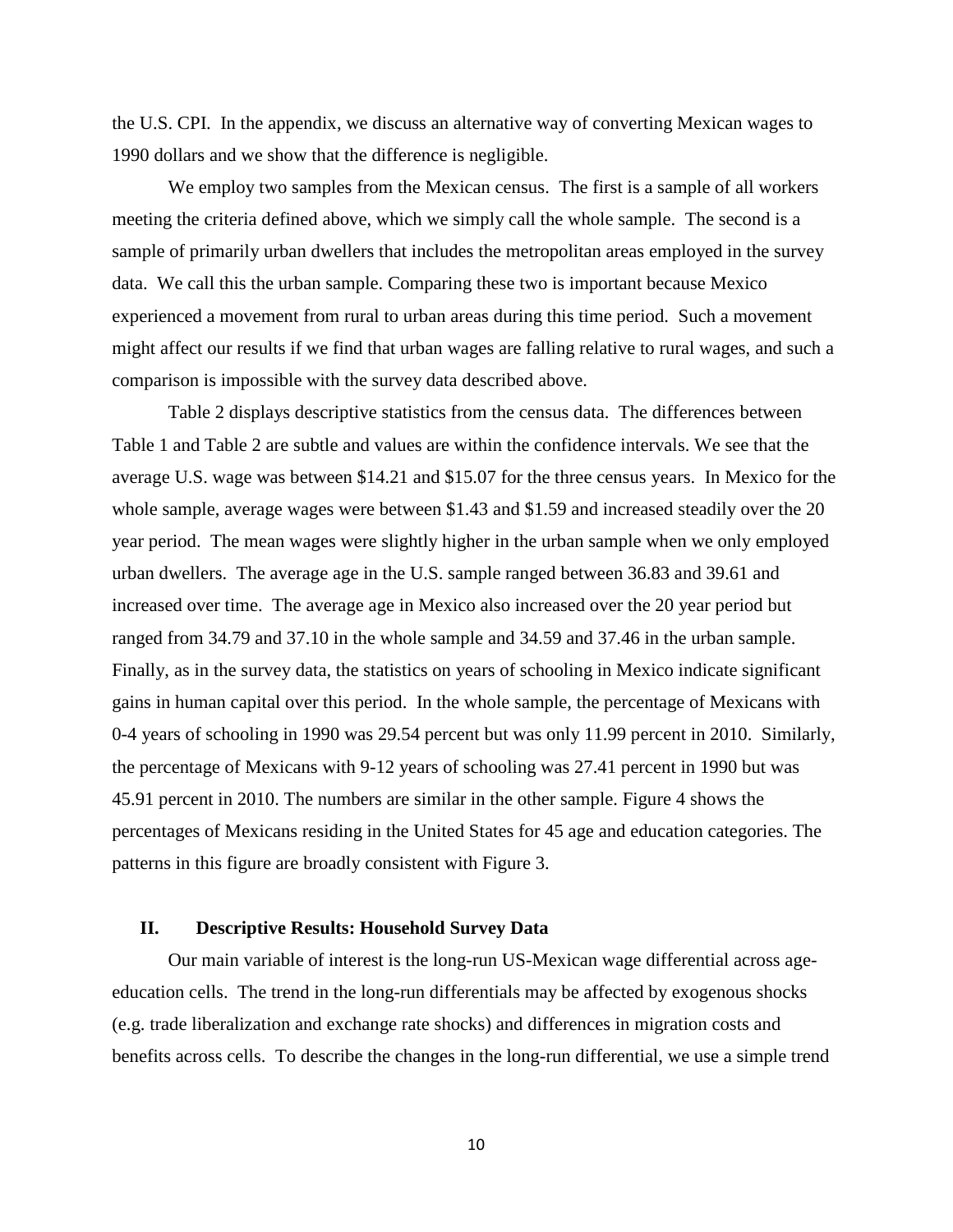analysis that accounts for both the peso crisis and the 2001 trend break. Table 3 contains the results from three equations

(1) 

(2) 
$$
d\ln w_{\mu} = \alpha_i + \delta \text{trend}_t + \beta \text{crisis}_t + \gamma \text{China}_t + e_{\mu}
$$

(3) 
$$
d\ln w_{it} = \alpha_i + \delta trend_t + \beta crisis\_trend_t + \gamma China\_trend_t + e_{it}
$$

where the dependent variable is equal to the difference between the natural log of the U.S. monthly earnings and natural log of Mexican monthly earnings in education-age group i at time t. The variable *trend* is a time trend. In equation 2, *crisis* and *China* represent dummy variables equal to one for time periods after 1994q1 and 2001q1 (respectively). In equation 3, the *crisis\_trend* and *China\_trend* are equal to zero prior to their cutoff dates T and are equal to trend minus T in each subsequent period (the joint broken trend model described by Perron and Zhu 2005).

All three equations were estimated with robust standard errors clustered on cells and weighted using total cell populations (combined Mexican and U.S. cell sizes) as weights. All equations include cell fixed effects. All estimated coefficients are statistically significant at the 1% level, except the time trend in the first column. The time trend estimate in the first column is a very tightly estimated zero, which indicates no overall change in the wage differential over this period. Obviously, large macroeconomic shocks, such as the Peso Crisis, may have obscured any convergence that may have taken place. Column 2, therefore, includes controls for the post 1994 and post 2001 periods with dummy variables. The crisis effect is very large. The post 2001 period is characterized by smaller differentials, but still higher than before the peso crisis.

The joint broken trend model in column 3 shows a lack of convergence after the peso crisis and recovery period. Note that each coefficient represents the marginal trend difference in each period. The trend for each period is equal to the sum of the current period coefficient and any previous period coefficient(s). The trend (standard error) for the 2001+ period, therefore, is equal to -0.0003 (0.0008), which could be described as a precisely estimated zero value (the 95% confidence interval is -0.0019 to 0.0013). This period follows the recovery from the peso crisis and therefore may be a better indicator of the longer-run effects of NAFTA. This period is also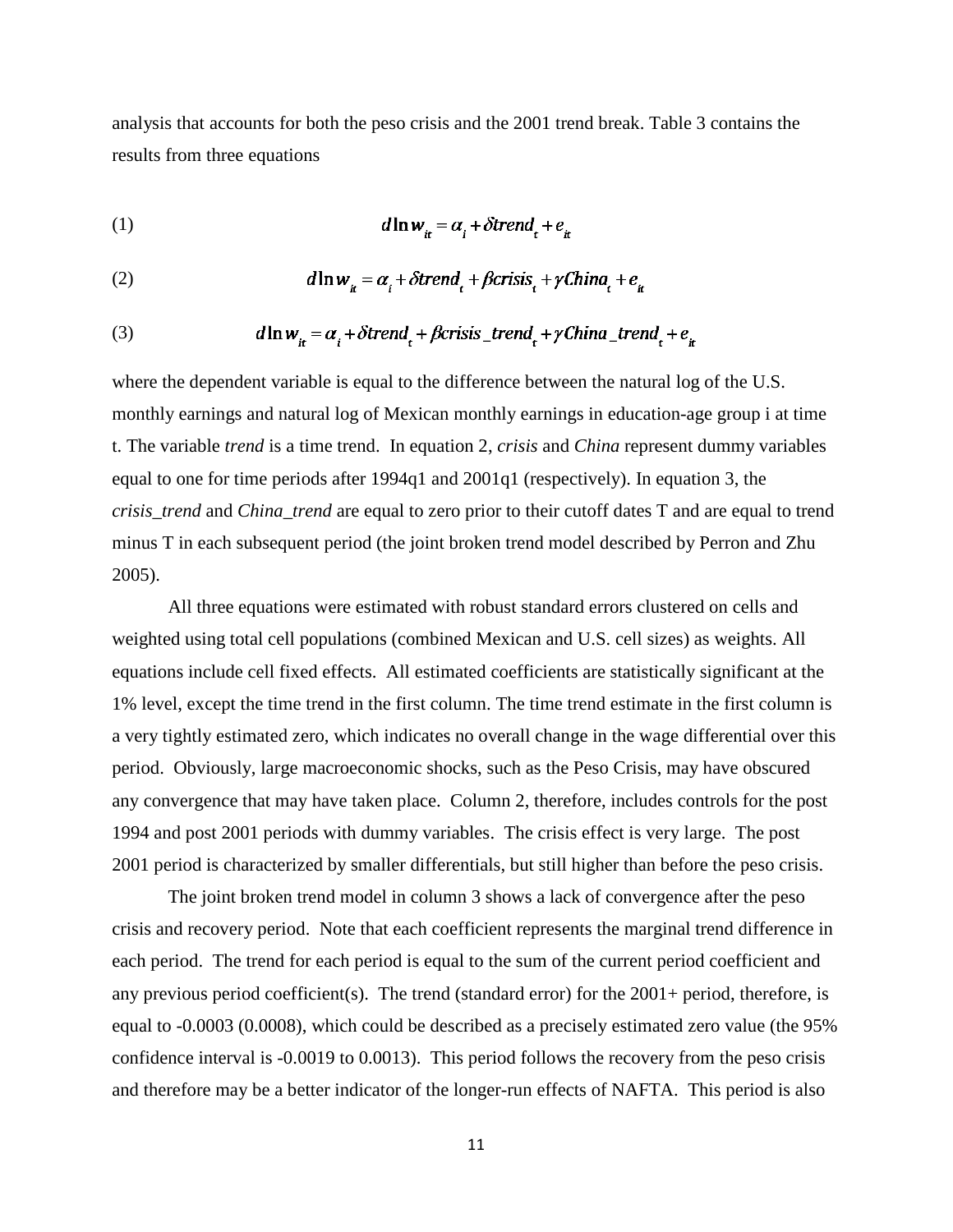characterized by slowing migration from Mexico into the United States. We now compare these results with those that emerge from the census data.

#### **III. Descriptive Results: Census Data**

We first use the census data to describe US-Mexico wage differentials by plotting the mean wage differential for education/age cells in the three census years. We plot these differentials for every age between 19 and 63 and for five educational categories using both the entire and the urban Mexican samples. The results are in Figure 5.

The figure reveals some interesting patterns. First, we see that for people with less education (*i.e.* 0 to 8 years of education) there was little change in the differential between 1990 and 2000 but there was a substantial decline between 2000 and 2010. This is the case in both Mexican samples. Also noteworthy is that the mean differentials are smaller when we use the urban sample; this is a consequence of urban areas being richer. Once we move on to people with slightly more years of schooling, we see a more attenuated decline between 2000 and 2010 while there still is little difference between 1990 and 2000. Finally, for the most educated cell (more than 16 years of schooling), there is little difference from 1990 to 2010. Like the survey data before, this figure shows no evidence of convergence during the 1990's, but there is some indication of a narrowing of the age gap for less educated people during the 2000's.

#### **IV. Investigating Possible Mechanisms**

The finding of the previous section that there is very little convergence except for less educated people is interesting given that Mexico and the U.S. have become increasingly more integrated over the past 25 years. In this section, we look at the data in greater detail to try and better understand the effects of migration, trade, and FDI on the Mexico-U.S. wage differential since all three can integrate labor markets. To investigate the possibility that migration can narrow the US-Mexico wage gap, we will estimate models that are similar to those from Borjas (2003) and Mishra (2007). To investigate the potential impact of trade, we will look for evidence of Stolper-Samuelson effects by estimating the distributions of wage differentials for different educational groups. Finally, to investigate the potential impact of FDI, we will estimate border effects in Mexico since FDI is concentrated along the US-Mexico border.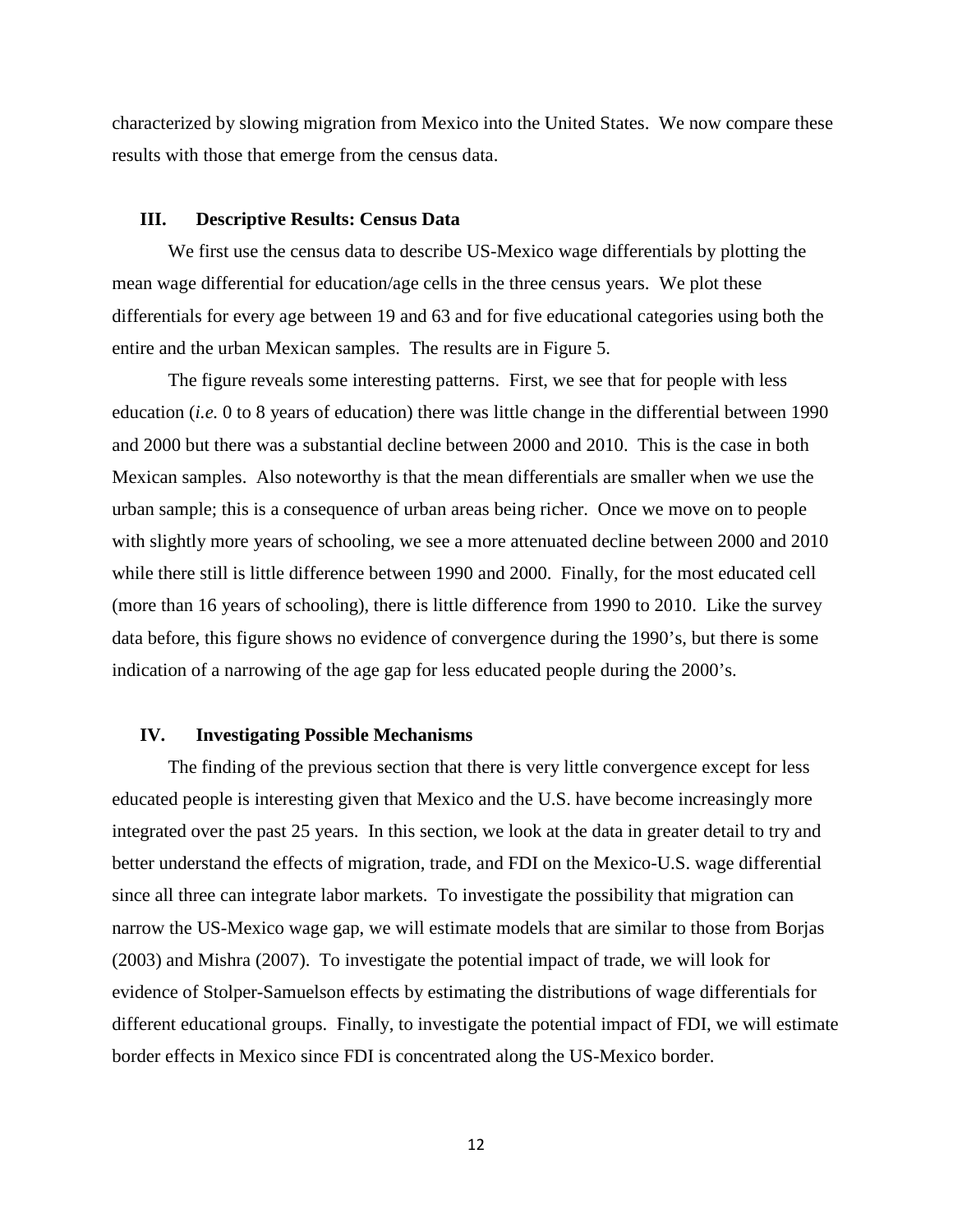#### *Migration*

Mexican migration to the United States has inspired a large academic and public policy literature. Much of this literature focuses on understanding the demographic patterns of migration. While our data contain many demographic controls, they do not allow us to distinguish documented from undocumented migrants. Migration was rising in the 1990s when nearly 7.5 million Mexican immigrants arrived.<sup>[15](#page-11-0)</sup> The trend reversed and fell throughout the 2010s.

To investigate the impact of migration on the US-Mexico wage differential, we define three migration measures and investigate how each of these impacts the wage differential. The first (emigration) compares the total number of Mexicans residing in the United States to the population in Mexico within the same education/age cell. This produces a measure of the propensity of Mexicans to emigrate and would be appropriate when estimating the effects of emigration on Mexican wages. The second (immigration) compares the number of migrants in the United States to the population in the United States within the same education/age cell and measures immigration to the United States. This measure is appropriate when measuring the impact of Mexican immigration on U.S. wages. The third (total mobility) compares Mexican migrants to the combined Mexican and U.S. cell populations and is viewed as a measure of total mobility. This would be most appropriate when considering the effect of migration on the overall differential.

We begin by looking at the potential impact of migration on the wage differential in the survey data. To do this, we included the three measures of migration in the trend models described in Table 3. For each measure, three specifications are estimated. The first includes cell fixed effects. Cell fixed effects control for differences across cells such that the coefficient on the migrant share is identified by changes within cells. The second includes just time fixed effects. In this specification, the migration coefficient is identified by variation across cells. This specification might be best interpreted as the effect of the wage differential on migration. The third specification includes both time and cell fixed effects such that the migration coefficient is identified by changes across cells and time.

<span id="page-15-0"></span>The results are reported in Table 4 and generally suggest that an increase in the migrant share, regardless of how it is measured, reduces the US-Mexico differentials (although the effect

 <sup>15</sup> See Zong and Batalova (2014) for an overview of Mexican migration to the United States.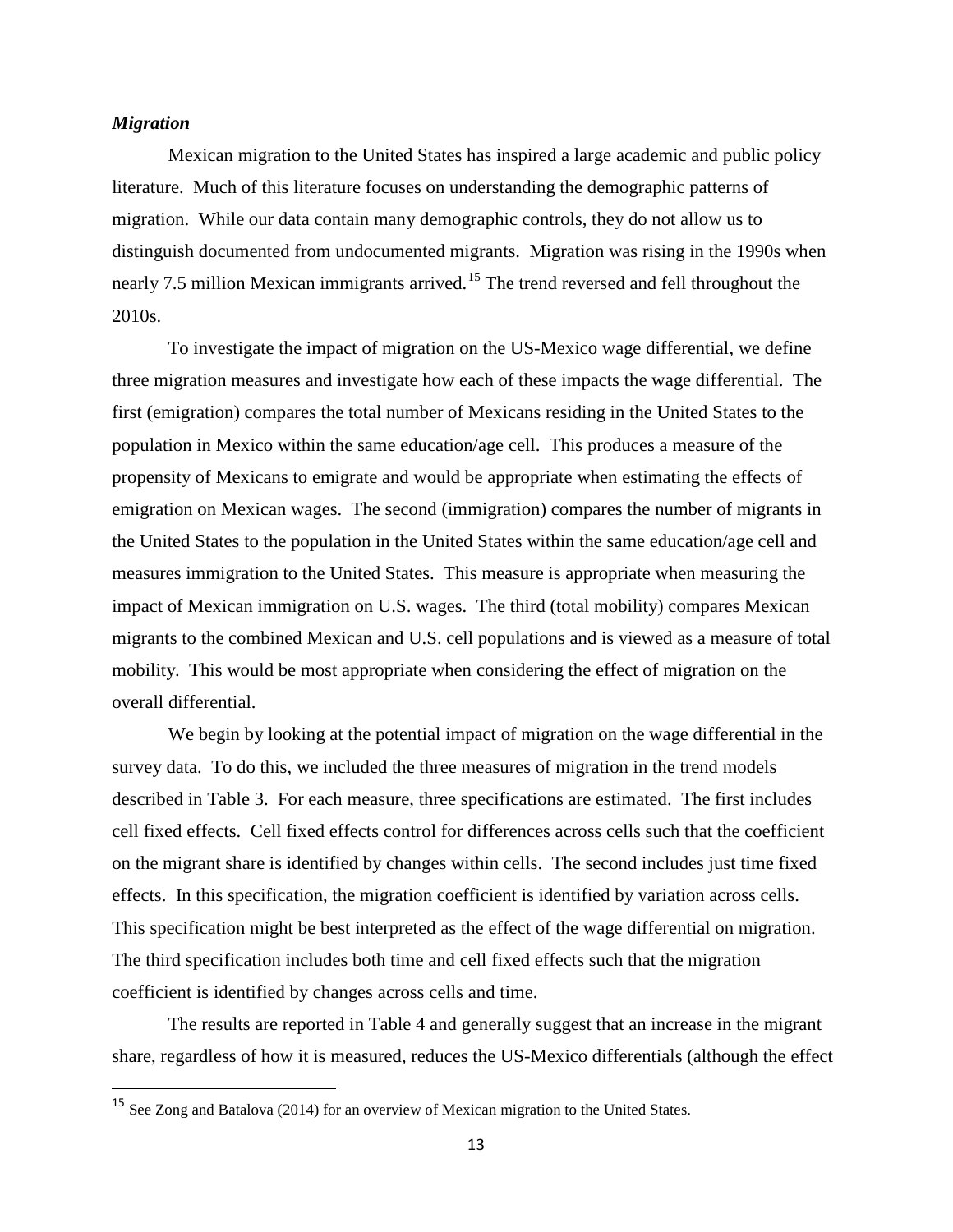is not always statistically significant). In the between-effects specifications, controlling for time such that the migration coefficient is identified across cells suggests that high-differential cells have higher migration. This is consistent with a simple migration model in which larger differentials attract more migrants. Controlling for these differences, however, shows that an increase in the number of migrants tends to drive down the differences between Mexico and the United States.

Next, we turn to the census data and estimate a somewhat standard estimation model in the migration literature (e.g. Borjas (2003) and Mishra (2007)). Specifically, we estimate

$$
(4) \t\t\t w_{it} = \beta M I G_{it} + \alpha_t + \epsilon_{it}
$$

where *i* is an education/age cell (as before) and *t* is time. The variable  $MIG_{it}$  is one of the three migration measures discussed earlier for cell *i* at time *t* (*i.e.* emigration, immigration or total mobility) and the dependent variable is either Mexican wages, U.S. wages or the differential. To be consistent with Borjas (2003) and Mishra (2007), we use 45 education/age cells that were defined earlier in Figure 4. This specification identifies the impact of migration on wages by relying on variation in migration within cells. When employing Mexican wages as the dependent variable, we weight the cells by the size of the Mexican population in each cell and, similarly, when the U.S. wage is the dependent variable, we weight using the U.S. population size in that cell. As in Table 4, when using the differential as the dependent variable, we weight using the total population from the United States and Mexico in that cell.

We report the results in Table 5. The first three columns report the effects of emigration on Mexican wages. Note that while our preferred migration measure when the dependent variable is Mexican wages is the share of Mexicans residing within the U.S. as a share of Mexicans residing in Mexico in a given cell, we also employ the other two migration measures, "immigration" and "total mobility" in columns 2 and 3 for the sake of thoroughness. The next three columns (4-6) report the effects of immigration on U.S. wages and the final three columns report the effects of migration on the wage differential. The results in the top panel use the whole Mexican Sample and the results in the bottom panel only use the urban sample.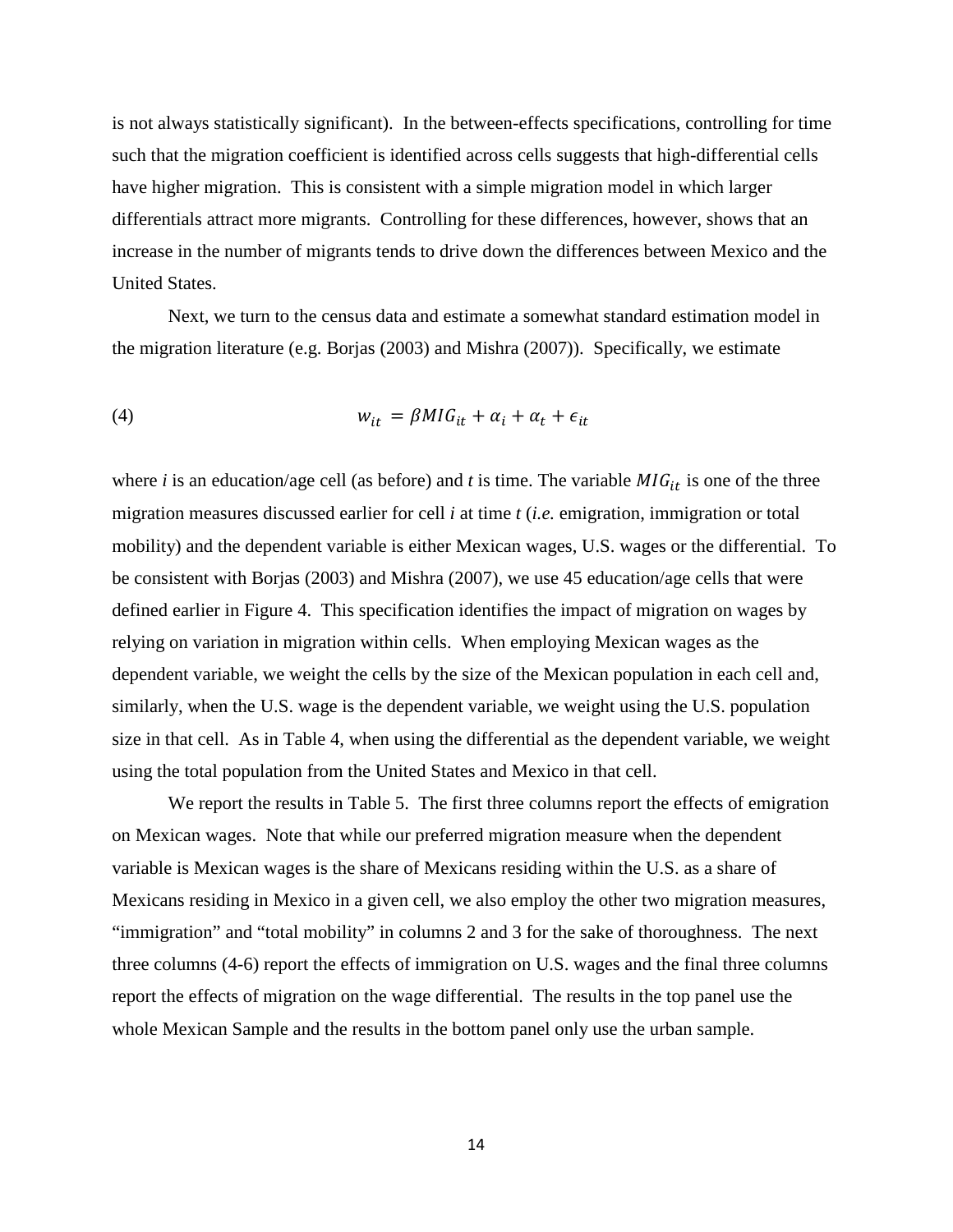In columns 1-3, we see do not see any evidence that emigration raises Mexican wages. In fact, the signs are reversed. This is not consistent with Mishra (2007) who finds evidence that emigration raises Mexican wages using census data.<sup>[16](#page-15-0)</sup>

In columns (4)-(6), we look at the effects of immigration on U.S. wages. These estimates are all negative and most are significant. Our preferred estimate here is in column 5 where we use Mexicans as a share of the U.S. population or "immigration" as the explanatory variable. The estimate is -0.523 and indicates that a one percentage point increase in the migrant share in the United States is associated with a 0.523% decline in U.S. wages. The estimates using the measure of emigration tend to be the smallest at -0.091 in the full sample and -0.121 in the urban sample, whereas the estimates using the total migration measure tend to be the highest at -1.535 in the full sample and -0.823 in the urban sample.

Finally, in columns (7)-(9), we look at the effects of migration on the US-Mexico wage differential. Note that because the weighting schemes differed between columns 1-3, 4-6, and 7- 9, these estimates are not simply the difference between the estimates in columns 4-6 and the corresponding estimates in columns 1-3. Because the estimates of emigration on Mexican wages have the Brazis-Krugman (1996) sign, many of the estimates of the effect of migration on the differential are positive. For example, we see this in column 7 in both panels. The only negative estimates are in Columns 8 and 9 in the bottom panel but neither of these estimates is significant. Interestingly, using what we view as the most appropriate measure of mobility in column 9, we obtain an estimate of -0.307 which is reasonably close to the corresponding estimate in column 3 of Table 4 of -0.630.

At this point, it is important to ask, based on our estimates, how high would immigration to the United States need to be to eliminate the US-Mexico wage differential. Before we carry out this simple back-of-the-envelope calculation, however, we must reiterate that we do not find any evidence that emigration raises Mexican wages and that the negative effects on the differential are driven purely by immigration driving down U.S. wages. It is also important to

<span id="page-17-0"></span><sup>&</sup>lt;sup>16</sup> Understanding why we do not replicate her result is beyond the scope of this paper since this is simply an auxiliary exercise intended to shed light on what might narrow the US-Mexico wage gap. Some possible reasons for the difference are that Mishra uses the 1970, 1990 and 2000 censuses and that she also uses a slightly different specification. Note that when we do use a specification that is more similar to her specification, we do get a positive sign although we think that the specification in the reported results is better since it identifies the effects of emigration completely off of variation within cells. The take-away of this is that these numbers cast doubt on the ability of migration to narrow trans-national wage gaps, in part, because some of the estimates of the effects of emigration on wages do not appear to be terribly robust.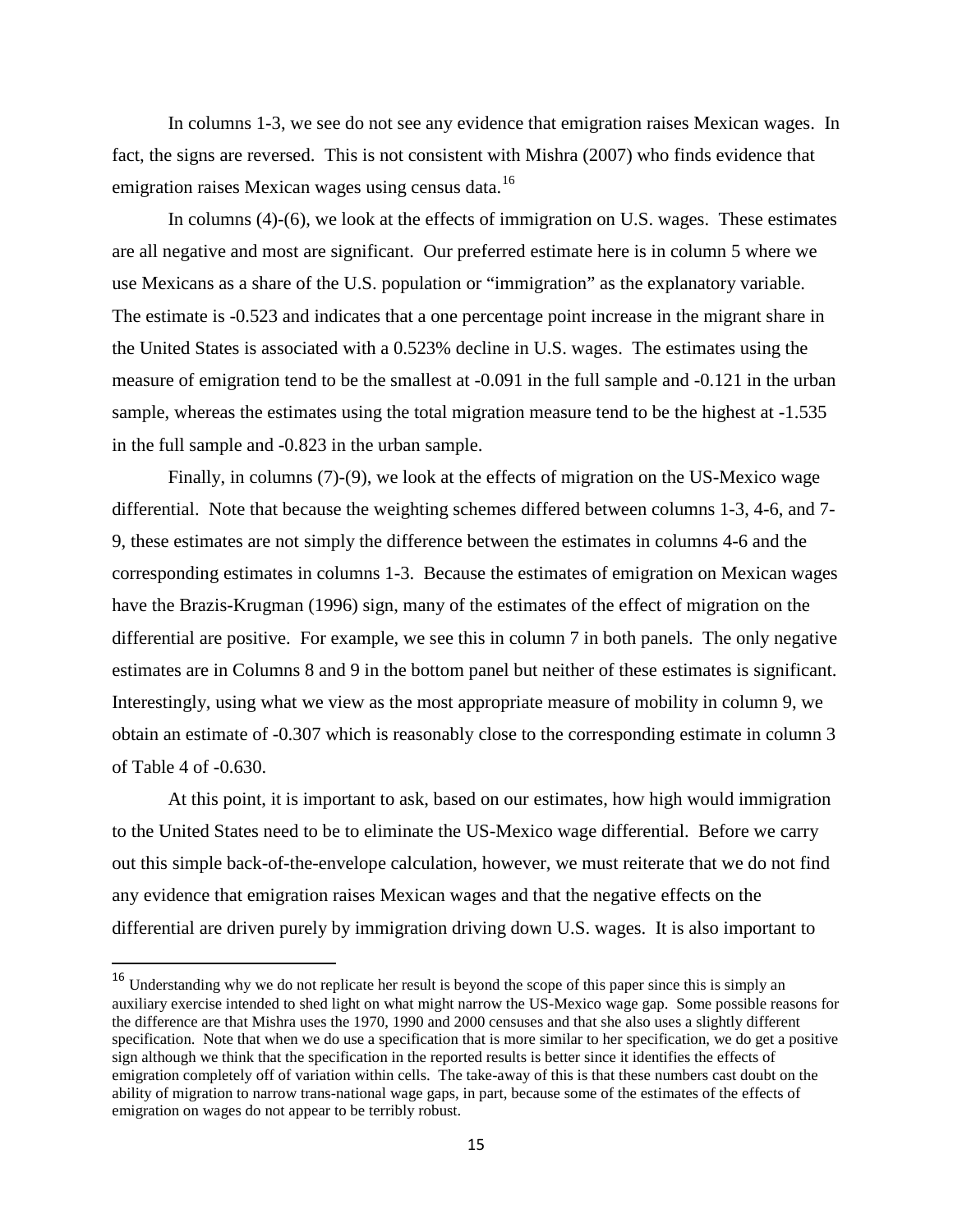bear in mind that the methods that we used in this subsection are, indeed, controversial and much work by Card (1990 and 2001) finds smaller effects. For this exercise, this is actually not critical. One can remain agnostic about this literature but accept that using the methods of Borjas (2003) will most likely result in the largest effects of immigration wages. So, in this sense, this exercise will deliver a lower bound on the extent to which immigration will have to increase to equalize wages in Mexico and the United States.

Based on our data, within an educational group, the US-Mexico wage differential in the census is on the order of eight which translates to 2.08 log-points.[17](#page-17-0) If we use the estimate of -0.307 in column 9 in the bottom panel, we obtain that of the ratio of Mexicans in the U.S. to the total combined population of the two countries would have to be about seven to equalize wages across borders.<sup>18</sup> Since this is impossible, this is another way of saying that these estimates do not indicate that migration can fully arbitrage the place premium.

#### *Trade: Stolper-Samuelson Effects*

Next, we investigate the role that trade plays in narrowing the US-Mexico wage gap. One way to evaluate the effect of trade on wage convergence is to focus on changes across different education groups. Specifically, the neoclassical trade theories that predict factor price equalization imply that the wages of less-educated workers would rise in Mexico and fall in the United States. Wages should therefore converge for less-educated workers but possibly diverge for more educated workers as predicted by Stolper-Samuelson.

We begin with Figure 6, which shows mean wage differentials for the two highest and two lowest education groups in the survey data. Wage differentials for less-educated workers are higher than for more educated workers, which is consistent with Mexico being a less-educatedworker-abundant country. The time trends for the two groups, however, are very similar. Therefore, there is little evidence of convergence in less educated groups nor of divergence in more educated groups.<sup>19</sup>

<sup>&</sup>lt;sup>17</sup> This is not reported but is available upon request.

<span id="page-18-0"></span><sup>&</sup>lt;sup>18</sup> To see this note that  $\frac{-2.08}{-0.307} \approx 7$ .

<span id="page-18-2"></span><span id="page-18-1"></span> $19$  It is interesting, however, that during the period of rising inequality in Mexico (1987-1994), we do see divergence of the less-educated groups and convergence of the more educated groups. After NAFTA, however, the differences in convergence/divergence trends are very small.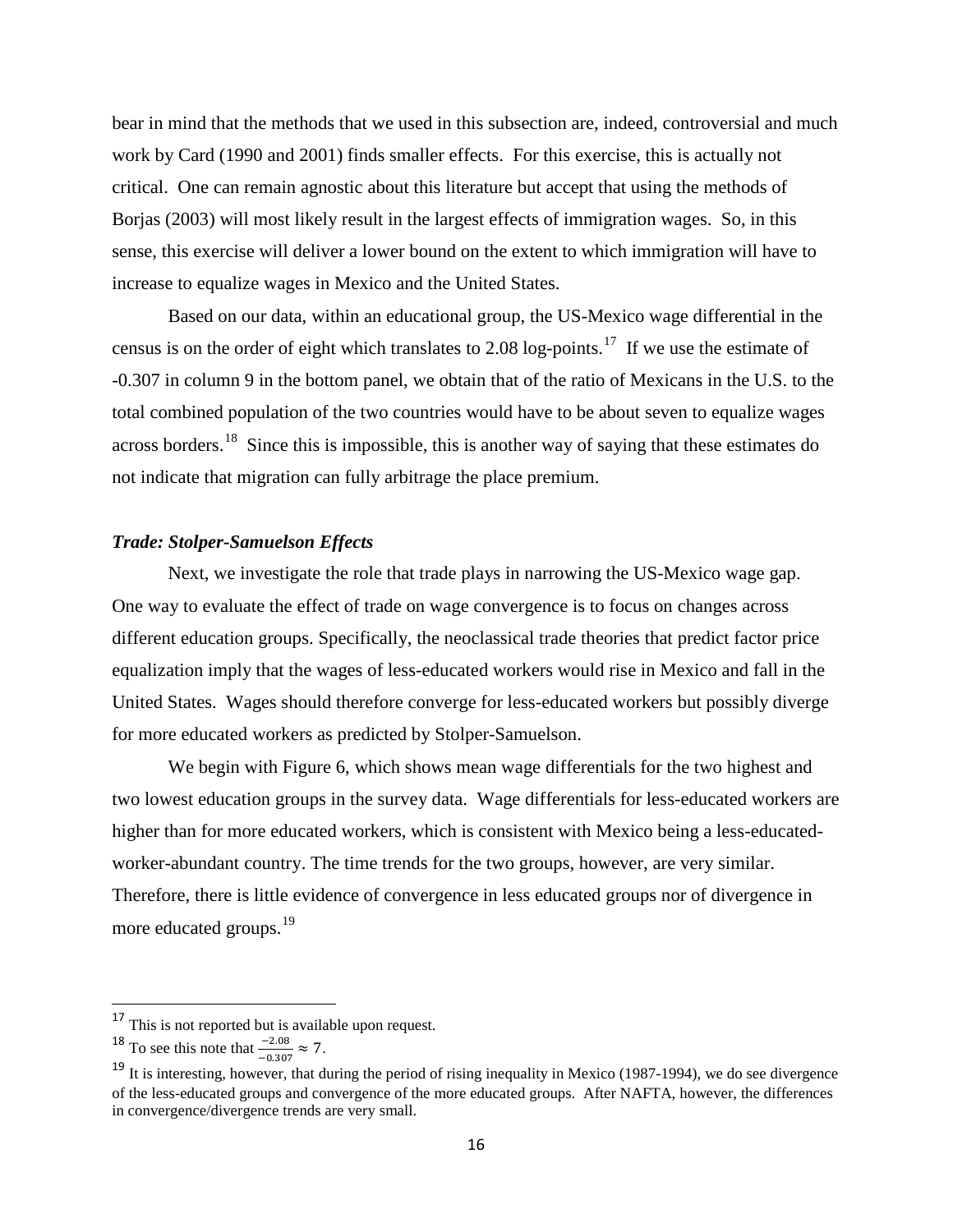Next, we now consider how the U.S. and Mexican wage distributions evolved from 1990 to 2010 for specific education groups. This will allow us to investigate the presence of Stolper-Samuelson effects in the census data. To do this, we compute differences in percentiles of the U.S. and Mexican wage distribution by education and year for 2000-1990 and 2010-2000. To fix ideas, we let  $q(\alpha)_{kt}^{l}$  denote the  $\alpha$ th percentile for education cell *k* at year *t* in country *l*. We then plot the difference in difference calculated as

(5a) 
$$
\left(q(\alpha)_{k,2010}^{US} - q(\alpha)_{k,2010}^{MX}\right) - \left(q(\alpha)_{k,2000}^{US} - q(\alpha)_{k,2000}^{MX}\right)
$$

and

(5b) 
$$
\left(q(\alpha)_{k,2000}^{US} - q(\alpha)_{k,2000}^{MX}\right) - \left(q(\alpha)_{k,1990}^{US} - q(\alpha)_{k,1990}^{MX}\right)
$$

as a function of  $\alpha$ . The first term in parentheses in each of these expressions is the wage differential at the  $\alpha$ th percentile between the U.S. and Mexico in either 2010 or 2000. The second term is the same quantity but from the previous census year. The difference in the two expressions in parentheses is then the change in the cross-border differential at a particular percentile over a ten year period. At this point, we only consider three educational cells since computing percentiles is more demanding of the data than computing means; the three cells that we consider are 0-11 (no high school), 12-16 (high school) and more than 16 years of schooling (college).

In Figure 7, we plot the changes in the relative wage distributions for 2000-2010 and 2000-1990 using both samples from the Mexican census. The most striking results are in the first row, which displays 2010-2000. First, we see that at all points in the wage distribution, there was a narrowing of the cross-border differential for people with less than twelve years of schooling. The estimates indicate that the wage differential in 2010 was roughly 85 percent of what it was in 2000 in the whole sample and 80% of what it was in the urban sample. For high school and college graduates, we see convergence at the lower end of the distribution. The estimated change in the differential is negative through the  $20<sup>th</sup>$  percentile for the collegeeducated and the 40<sup>th</sup> percentile for the high school-educated in the whole sample. In the urban sample, we do not see convergence for college graduates. We do, however, see convergence up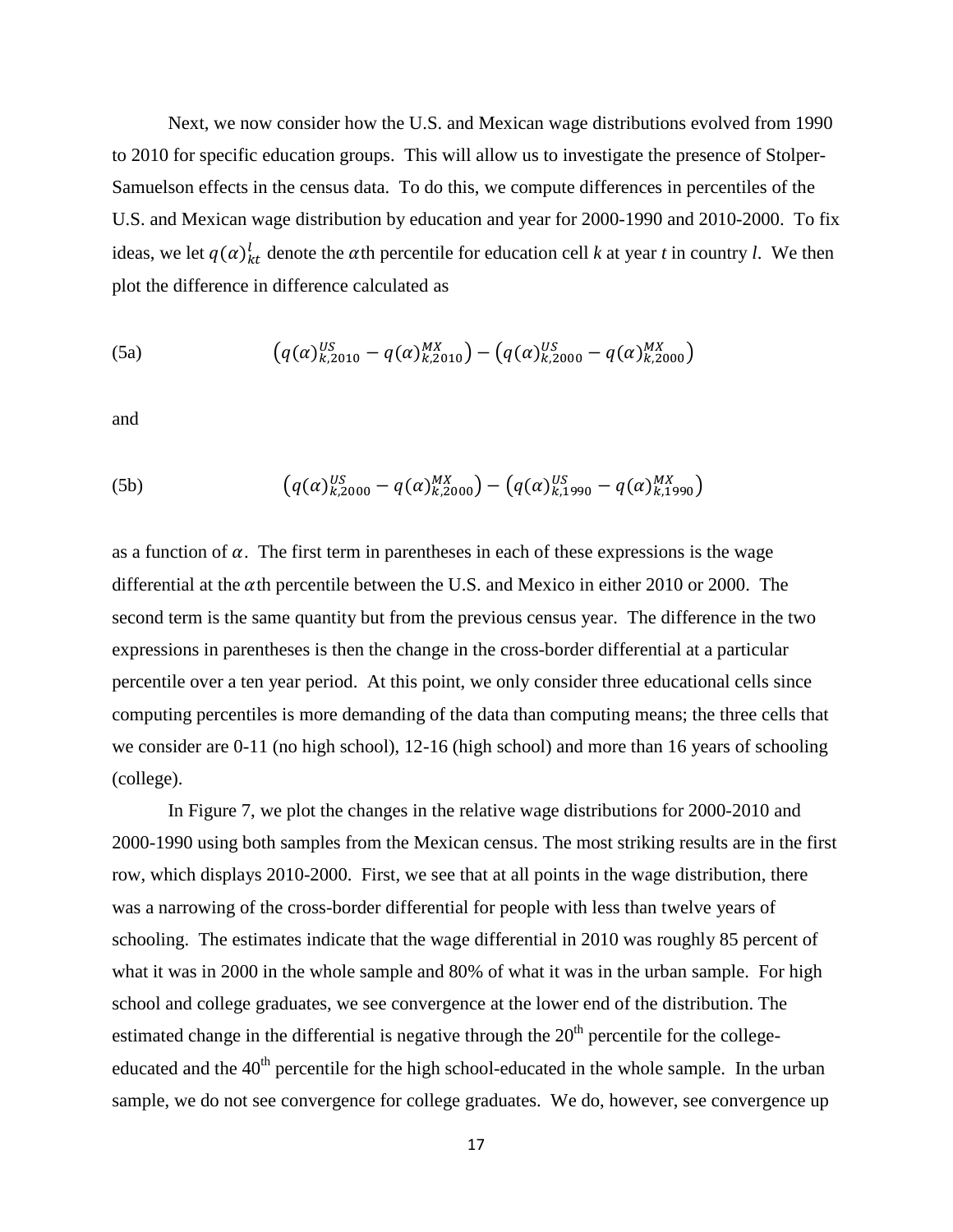to the  $40<sup>th</sup>$  percentile for high school graduates. This indicates that the wages of U.S. workers in the bottom half of the distribution became closer to their counterparts across the border in the 2000s.

*Prima facie*, the convergence that we see during the 2000's for less educated people and the divergence that we see for more educated people in the top end of the wage distribution is consistent with Stolper-Samuelson type effects. However, as we will see, this is most likely the consequence of factors other than US-Mexico trade liberalization.

Next, we turn to the bottom panel that displays the difference from 1990 to 2000. In the whole sample, the figure shows no stark patterns and, overall, is not indicative of any convergence in the two wage distributions over this period. However, in the urban sample, we see some evidence of convergence among the college-educated; in particular, their wages in Mexico in 2000 were roughly 85% of what they were in 1990. The survey data results, however, indicate that the peso crisis led to a large divergence during the mid-90's and that this may account for the lack of evidence of convergence which we see in Figure 7 for the period 1990- 2000.

An important question to ask at this point is whether these changes are driven by Mexico catching up or the United States falling behind. To do this, we plot the change in the wage distributions in the U.S. and Mexico from 1990-2000 and 2000-2010 in Figure 8. For each Mexican sample, we display these four profiles in three graphs corresponding to the three educational cells. The panel for people with less than twelve years of schooling indicates that a large part of the convergence that we see for the less educated is a consequence of U.S. workers falling behind. Indeed, real wages in the U.S. fell about 0.12 log points at all points in the distribution over this period. In contrast, there were modest gains in Mexican wages over this period. Turning to high school graduates in the middle panel, we see that from 2000-2010, U.S. wages fell behind quite a bit, particularly, at the bottom of the distribution. Mexican wages also declined over this period but, typically, by a smaller magnitude.

There is, however, one very important difference in the behavior of the wage structure of high school graduates from 2000-2010 between the United States and Mexico. We see that the plot for the United States is increasing and that the plot for Mexico is decreasing. What this means is that the losses in the United States disproportionately hit the poor, whereas in Mexico, they disproportionately hit people towards the top of the distribution. This suggests that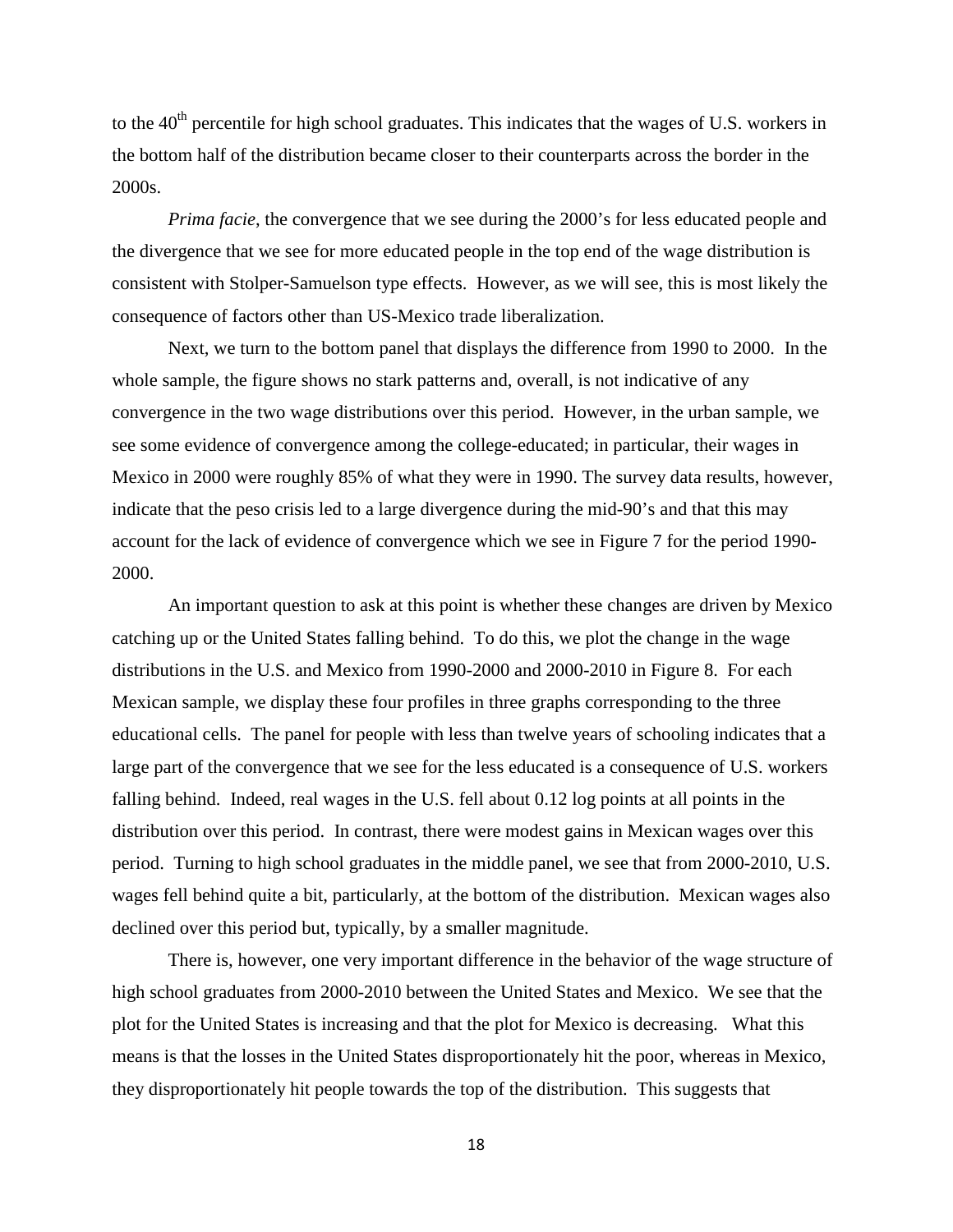although mean wages of high school graduates may have fallen during the 2000's in both countries, inequality for this group declined in Mexico but increased in the US. Once again, this result is consistent with Stolper-Samuelson since we see opposite movements in relative wages following trade liberalization between a labor-abundant and a labor-scarce country. We must caution once again, however, that the findings in the next section will strongly indicate that this result has more to do with a third factor than with US-Mexico trade.

We now turn to the college-educated in the third row. In the whole sample, we do not see terribly strong evidence of either Americans falling behind or Mexicans catching up during either the 1990's or the 2000's. The results, however, are starker in the urban sample. The wages of the college-educated in Mexico declined between 2000 and 2010 by roughly 10%. We do, however, see that between 1990 and 2000 Mexican wage growth was over 10% larger than in the U.S. at most points in the wage distribution. This suggests that the evidence for convergence that we saw in Figure 7 for the college-educated between 1990 and 2000 was due to gains in Mexico.

#### *FDI: Border Effects*

We now look into the possible impact of FDI on the wage differential by focusing on border effects. The main idea behind this exercise is that the border region of Mexico has traditionally received the bulk of FDI in Mexico. In addition, Figure 1 showed that the peso crisis of 1994 may confound our ability to detect any convergence during the 1990's that may have occurred. Because we will estimate a "triple diff" variant of equations (5a) and (5b) with the third difference being between the border and the interior and because the crisis impacted the entirety of Mexico, this third difference mitigates the bias from this confounding factor.

We begin with Figure 9, which divides the household survey data into border and interior regions. As is well known, the figure shows that wage differentials are larger for the interior than they are for the border. Smaller border differentials are consistent with a positive effect of FDI on wage convergence. The main point of the figure, however, is that the difference between the border and the interior is small relative to the overall differential. So, while FDI may contribute to wage convergence, its contribution appears to be modest.

Next, we consider a triple-difference version of the exercise from the previous subsection. Specifically, we compute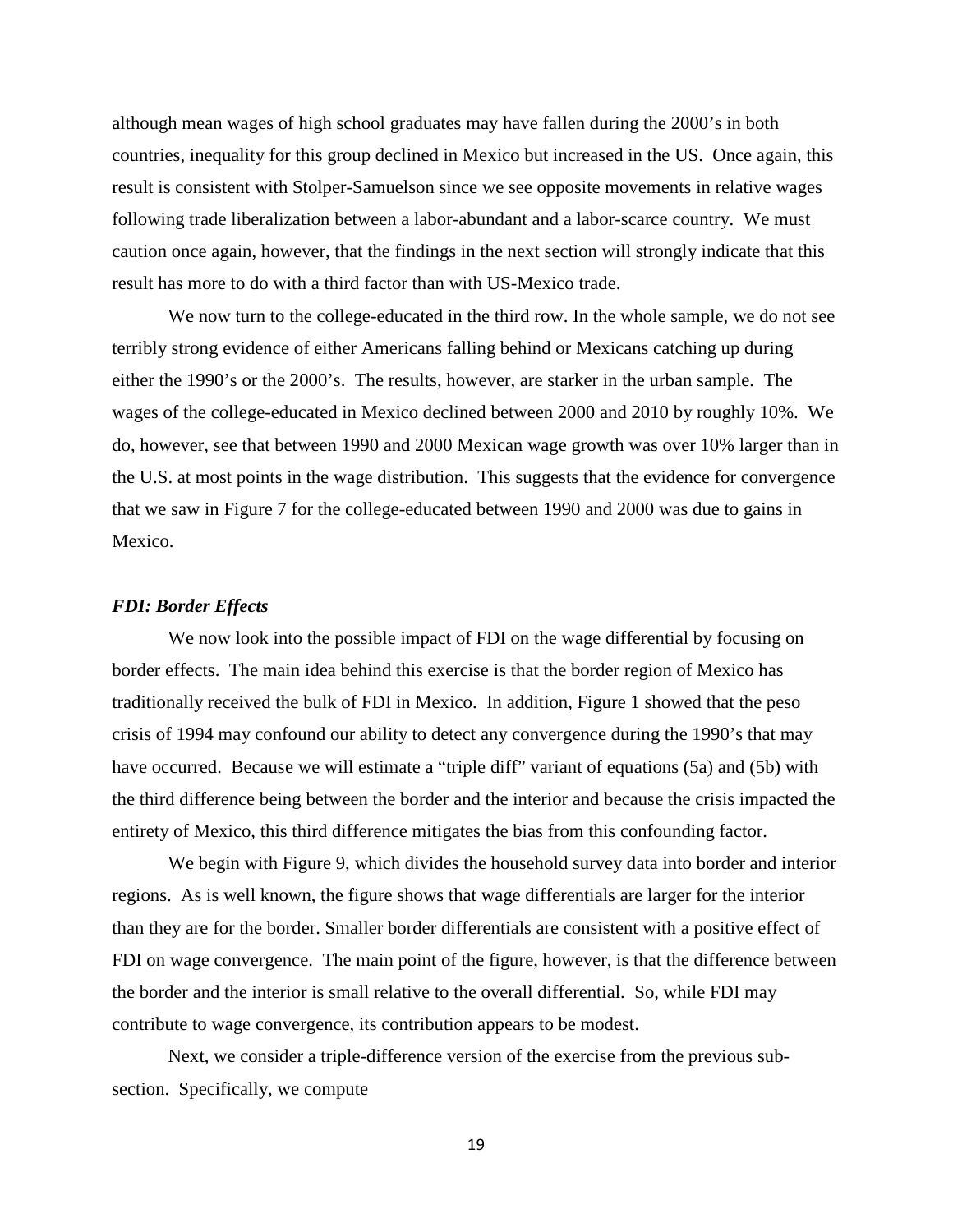(6) 
$$
\left[ \left( q(\alpha)_{k,2010}^{US} - q(\alpha)_{k,2010}^{MX,B} \right) - \left( q(\alpha)_{k,2000}^{US} - q(\alpha)_{k,2000}^{MX,B} \right) \right] - \left[ \left( q(\alpha)_{k,2010}^{US} - q(\alpha)_{k,2010}^{MX,I} \right) - \left( q(\alpha)_{k,2000}^{US} - q(\alpha)_{k,2000}^{MX,I} \right) \right]
$$

where the superscript *B* denotes Mexico's border region and *I* denotes Mexico's interior.<sup>[20](#page-18-2)</sup> So, we look at how the change in the US-Mexico wage gap between 2010 and 2000 differs as we move from Mexico's border to its interior.

We report the results in Figure 10. During the period 2000-2010, we do not see any evidence that convergence was any faster along the border than in the interior. In fact, using the urban sample from the Mexican sample, we actually see that, relative to the interior, the wage differential along the border expanded from 2000 to 2010. What this may then indicate is that during the period 2000-2010 light industries may have exited Mexico's border region thereby reducing wages there vis-à-vis the interior. Next, we see that during the period 1990-2000 that wages in Mexico's border region increased at a more rapid rate than in the interior. This is particularly the case in the urban sample. It is important to emphasize that we see large movements in wage differentials in the border area relative to the interior once we restrict the sample to more urban areas. During the 1990's, wages in these cities close to the border saw large gains relative to the rest of Mexico and this was subsequently reversed in the 2000's.

There are a few important points to take-away from Figures 9 and 10. First, the convergence that we see in the border relative to the interior in the 1990's does indeed indicate that FDI or, possibly trade, can narrow the wage differential and it suggests that the Peso Crisis is most likely behind the lack of convergence that we saw during the period 1990-2000. Second, differentials got larger in the border region by a large margin in the period 2000-2010. While we do not know the exact reason for this, Dussel, Peters, and Gallagher (2013) speculate that China's entry into the WTO was associated with a reduction of FDI into Mexico. Figure 10 is consistent with this. In addition, Autor, Dorn, and Hanson (2013) provide evidence that Chinese trade had adverse consequences for real wage growth for low skilled Americans, which suggests that the wage convergence that we showed in Figure 7 during the period 2000-2010 was not due to Stolper-Samuelson but instead a consequence of a third factor, namely, China's entry to the

<sup>&</sup>lt;sup>20</sup> We define "border" to be all of Mexico's states that border with the United States which includes Baja California, Sonora, Chihuahua, Tamaulipas, and Coahuila. When we employ the whole sample, we use all wages from these states which include those from rural areas. When we employ the urban sample, we only use selected cities which include large border towns such as Tijuana and Juarez.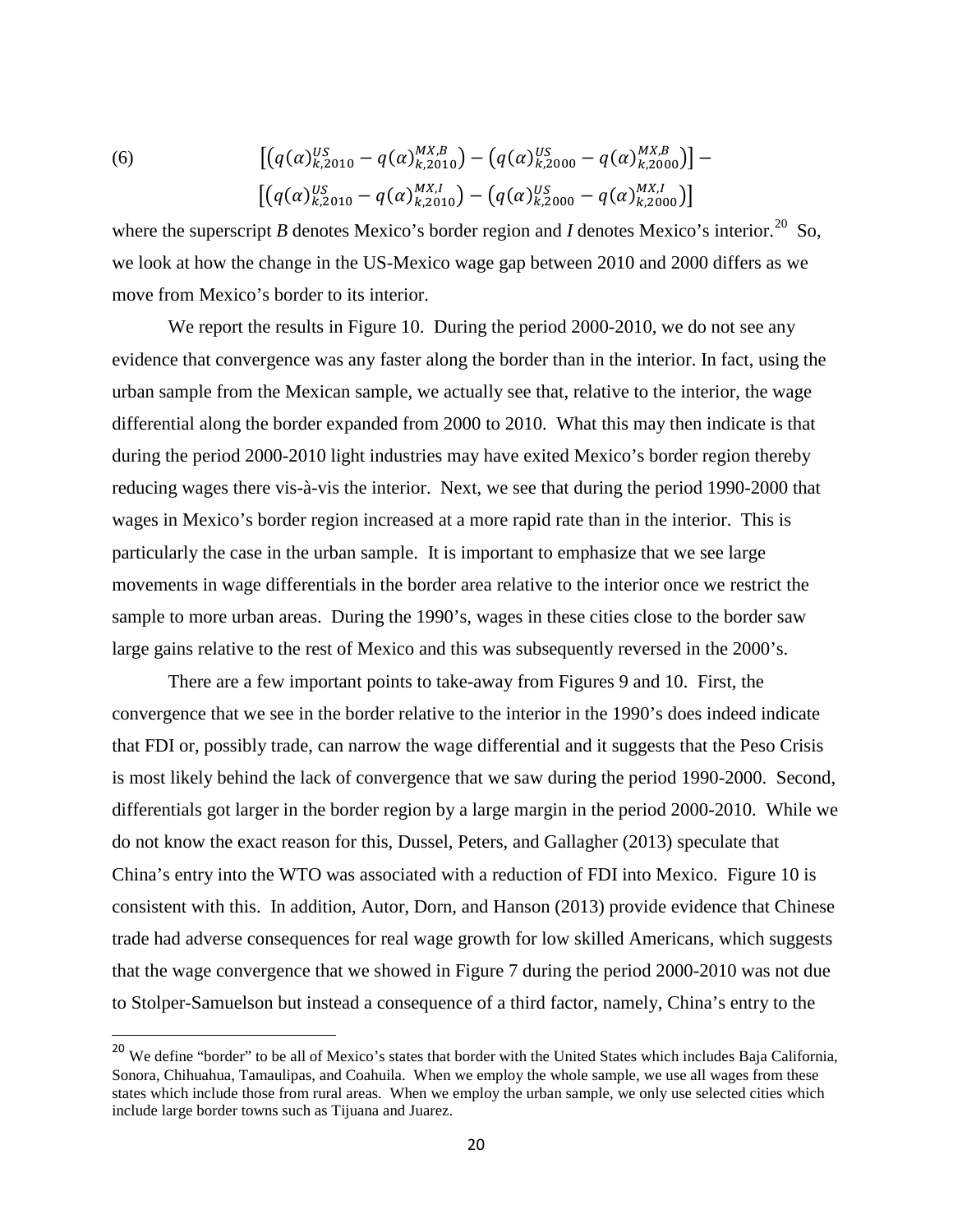WTO. Finally, while Figure 10 does indicate that FDI can narrow wage differentials, Figure 9 shows that the border effects are small so that the place premium would be intact even in the presence of large investments in Mexico.

Finally, to quantify the magnitude of these border effects, we estimate the following regression

(7) 
$$
w_{ist}^{MX} = T\tau + T * BORD\varphi + \gamma_i + \gamma_s + \varepsilon_{ist}
$$

where  $w_{ist}^{MX}$  is the log Mexican wage in education/age cell *i*, in Mexican state *s* at time t. The vector  $T$  contains year dummies and  $T * BORD$  is a vector of year dummies interacted with border dummies. Note that an observation is now an education/age/state/time cell whereas with the migration regressions, it was an education/age/time cell. Another important difference between these regressions and the migration regressions is that the migration regressions used nine age groups to be consistent with Borjas (2003) and Mishra (2007), whereas when estimating equation (7), we did not use bins but used cells for all ages between 19 and 63.

We estimate this equation separately using weights from the Mexican census and the U.S. census as well as without any weights. Using these different weighting schemes allows us to carry out something akin to the Oaxaca decomposition. For example, estimating border effects using weights from the U.S. Census allows us to gain some insights into what the effects of FDI on Mexican wages would be if Mexico's demographic structure was more like that of the United States.

The results are reported in Table 6. The main effects can be seen by differencing the interactions of the year and border dummies across subsequent years. We see that from 1990 to 2000, Mexican wages in states bordering the United States gained between 4.7% and 7.5% relative to the interior. These estimates are remarkably stable across samples and weighting schemes. If we use a US-Mexico differential of eight (or 2.08 log-points) as we did in the previous subsection, the border effects during the 90's constitute about a 2-3.5% narrowing of the differential. Once again, this is not trivial but not nearly enough to achieve absolute wage convergence.

On the other hand, we see very strong declines in real wages over the period 2000-2010. When we employ the weights from the Mexican Census, the estimate is -18.7% when we use the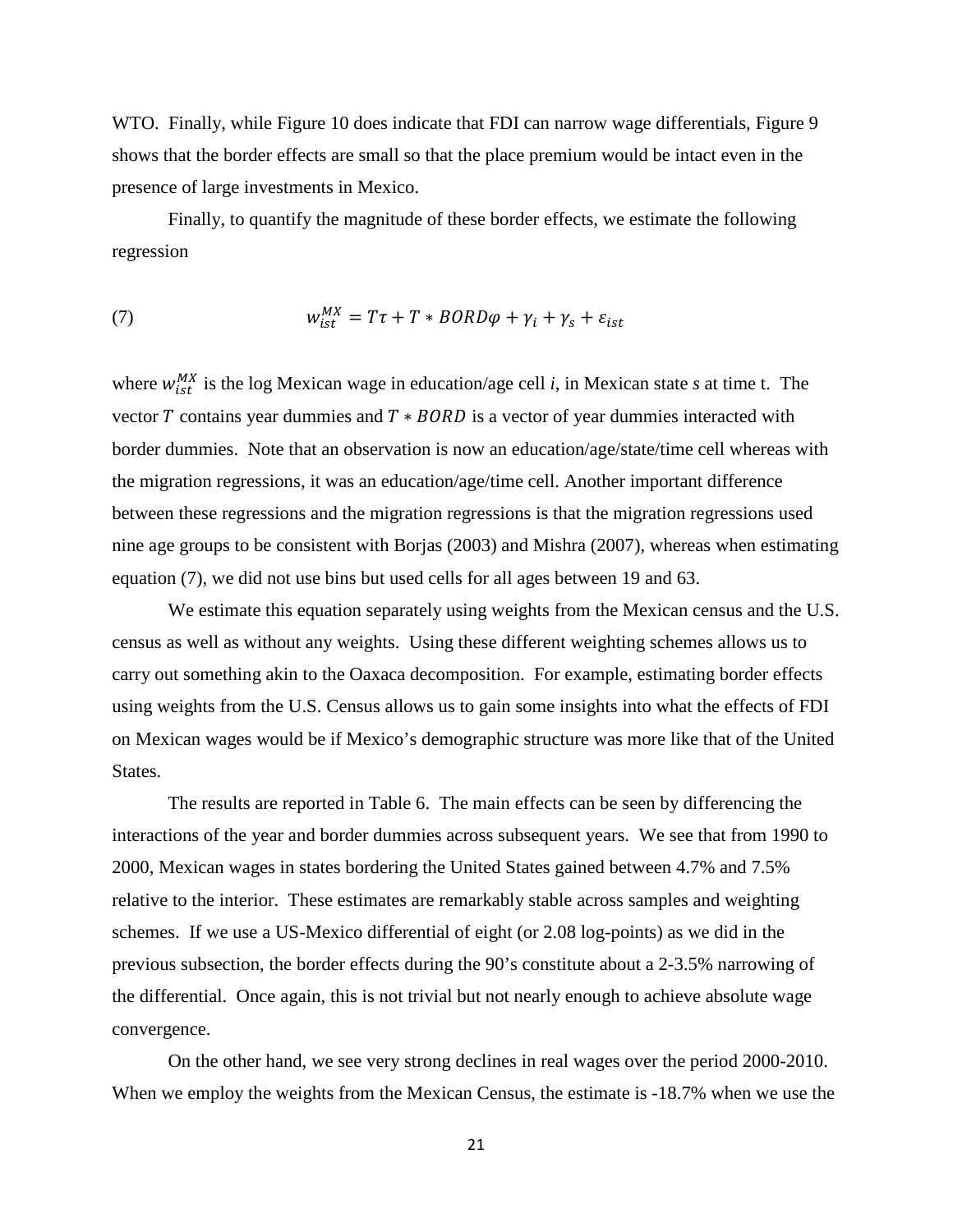entire sample and -17.3% when we use urban Mexicans. Using the U.S. weights in columns (2) and (5) attenuates these estimates; they become -14.0% and -14.1% in the entire and urban samples, respectively. If relatively less educated Mexicans were the most adversely affected in the 2000's then using U.S. weights should understate these effects in the estimation. While the estimates in this table are by no means the final word, they are (once again) very much consistent with a story in which wage gains in the 1990s were subsequently reversed in the 2000s. In any case, there is little to no evidence of wage convergence.

#### **V. Conclusion**

The significant and well documented "place premium" across countries could be a function of productivity, trade barriers, investment barriers, barriers to migration, or other causes. We use matched survey and census data from Mexico and the United States to evaluate the stability of the place premium over time in an environment of significantly increasing trade, investment, and migration. Our results show that wages between the two countries diverged slightly over the 1988-2011 period. Macroeconomic fluctuations, such as the peso crisis of 1994, contributed to the divergence, but the crisis was not the only relevant factor. These findings strongly indicate that the divergence from 1988-2011 had much to do with large macroeconomic events that may have counteracted the effects of US-Mexico trade and migration. Overall, however, the place premium remained remarkably stable.

A more detailed look at our data reveals that migration, trade, and FDI may contribute to modest wage convergence, despite the overall divergence in the raw data. First, we show that migration could narrow the US-Mexico wage differential. Its impact, however, is very small relative to the overall differential. Second, we find evidence of wage movements that are consistent with Stolper-Samuelson effects: relative wages of the less-skilled fall in the United States and rise in Mexico. However, these effects are present during the period 2000-2010 where the effects of NAFTA are believed to be disrupted by Chinese trade (Dussel, Peters, and Gallagher 2013) and are also driven by a precipitous decline in real U.S. wage for low skilled workers, which has also been attributed to Chinese trade (Autor, Dorn, and Hanson 2013). This casts doubt that these relative wage movements can be attributed to US-Mexico integration.

Finally, comparing relative wage movements between Mexico's border and interior does indicate that there was some convergence in the border region during the period 1990-2000 but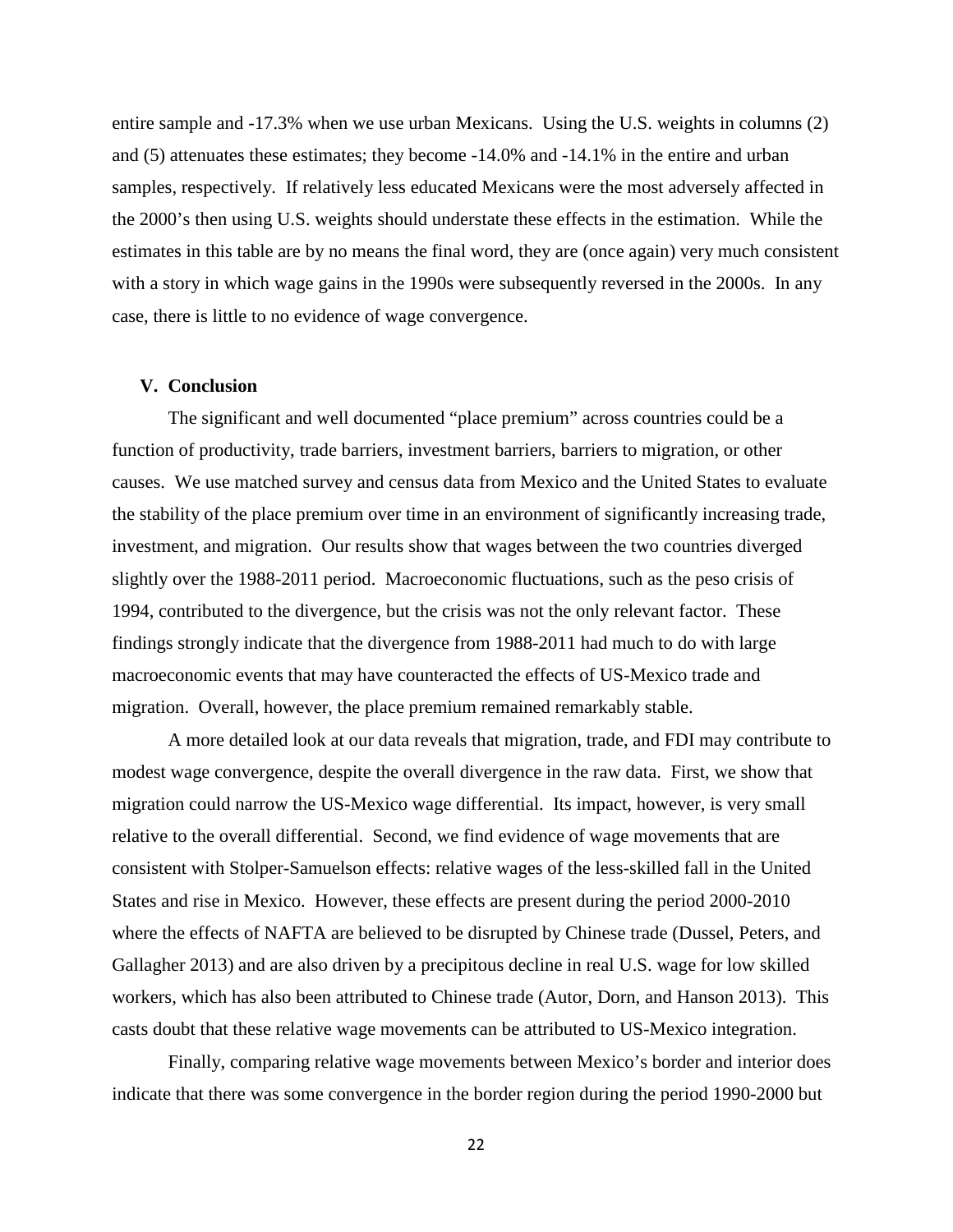that this was reversed subsequently in the period 2000-2010. This suggests that the lack of convergence that we see in the 1990's when we take a bird's eye view of the data was due to the Peso Crisis of 1994. It also indicates that NAFTA may have, indeed, brought about some degree of wage convergence but that this was then reversed during the 2000's possibly because of China's entry into the WTO. The magnitude of these border effects, however, is very modest when compared to the overall wage differential.

We conclude that, although migration, commercial integration, and FDI may narrow the US-Mexico wage gap, their effects appear to be modest. Indeed, in the face of a large d egree of economic integration, the US-Mexico place premium has remained remarkably stable and we hope to explore other possible explanations in future work. This suggests that the international wage differences are the consequence of something other than trade, FDI, and migration barriers. Productivity differences may be one explanation, as indicated by Kennan (2013), but our results suggest opportunities for future research.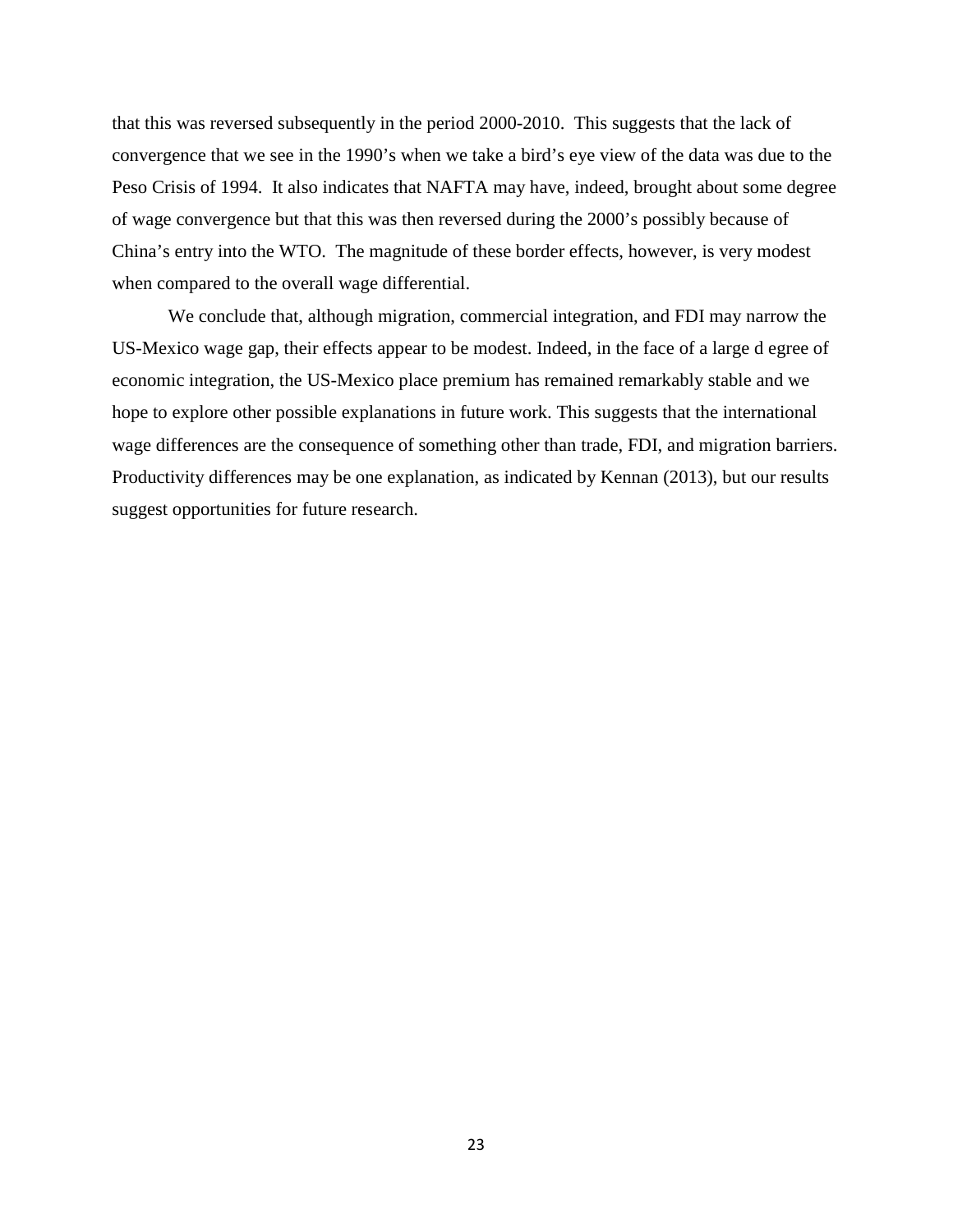#### **Appendix: Alternative Wage Measurements**

In the paper, we convert Mexican wages to 1990 dollars by, first, converting the wage to U.S. dollars using the nominal exchange rate for that year and then by deflating the wage to 1990 U.S. dollars using the U.S. CPI. An alternative (and equally viable) procedure would have been to deflate the Mexican wages to 1990 pesos using the Mexican CPI and then converting the wage to 1990 dollars using the nominal exchange rate from 1990. We call the wage that results from the former method *MX Wage 1* and the wage that results from the second method *MX Wage 2*.

The comparisons of *MX Wage1* and *MX Wage2* using the census data are reported in Table A1. The comparison of the mean value across cohorts of the two measures over time are shown in Figure A1. As can be seen, the wages are very similar using the two methods of comparison. The raw correlation between the two in the census data is 0.9985 and 0.6936 in the household data indicating that it makes little difference if we use *MX Wage 1* or *MX Wage 2*.



Figure A1: Comparing Two Deflating Measures in the Household Data

**Notes:** The Deflated Mexican Pesos is the mean of the log of the Mexican monthly earnings deflated by the Mexican price index. The Deflated U.S. Dollars is the dollar value of Mexican monthly earnings deflated by the U.S. CPI (1990=1).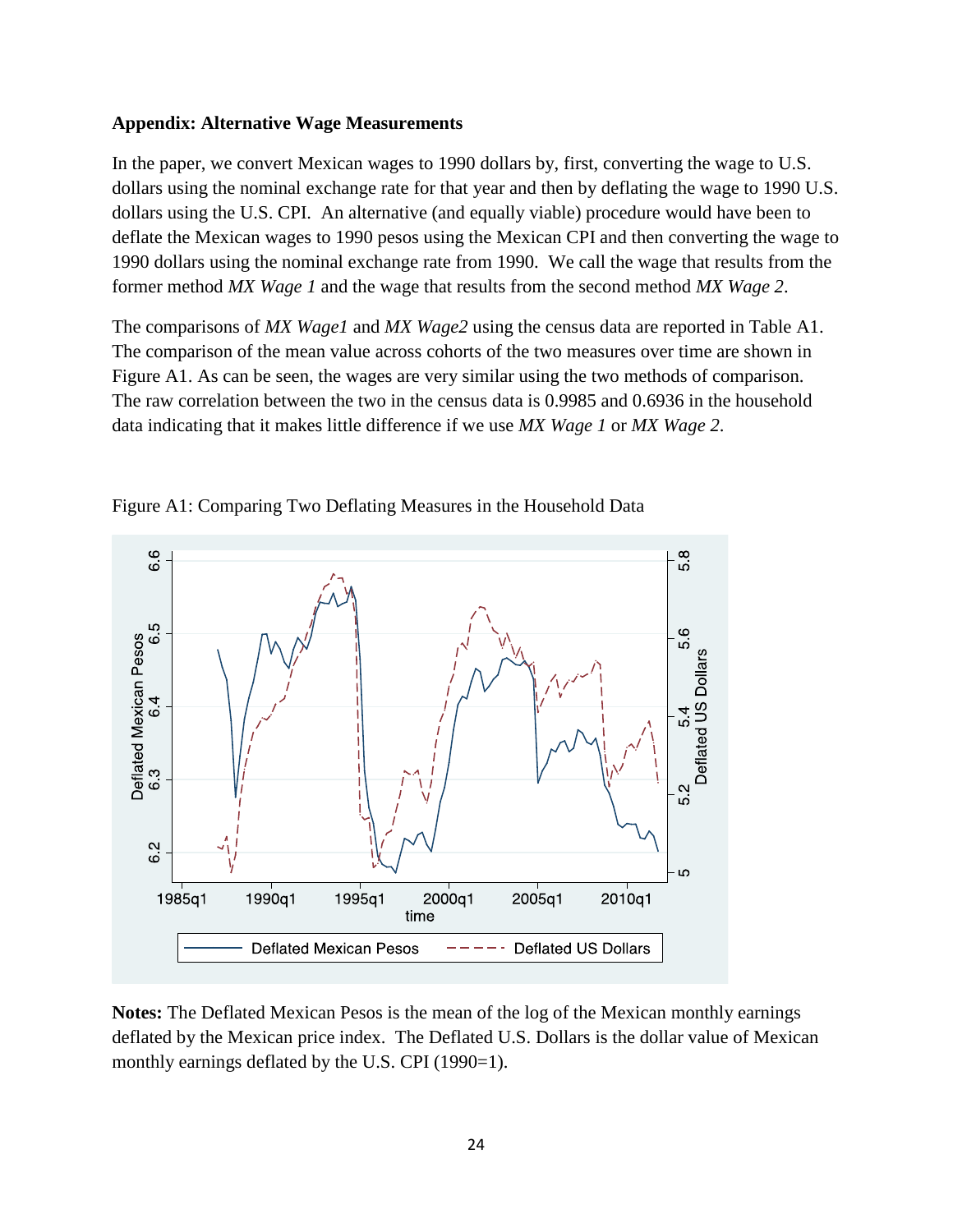#### **References**

- Autor, David H., David Dorn, and Gordon H. Hanson (2013). "The China Syndrome: Local Labor Market Effects of Import Competition in the United States". *American Economic Review*, 103(6): 2121-2168.
- Banco de Mexico (2013). "Exchange rate, Pesos per U.S. dollars (Daily)." Retrieved from [http://www.banxico.org.mx/SieInternet/consultarDirectorioInternetAction.do?accion=con](http://www.banxico.org.mx/SieInternet/consultarDirectorioInternetAction.do?accion=consultarCuadro&idCuadro=CF102§or=6&locale=en) sultarCuadro&idCuadro=CF102&sector=6&locale=en
- Borjas, George J. (2003). "The Labor Demand Curve Is Downward Sloping: Reexamining the Impact of Immigration on the Labor Market". *The Quarterly Journal of Economics,* 118(4): 1335-1374.
- Brezis, Elise & Paul Krugman, 1996. ["Immigration, Investment, and Real Wages,](https://ideas.repec.org/a/spr/jopoec/v9y1996i1p83-93.html)" *[Journal of](https://ideas.repec.org/s/spr/jopoec.html)  [Population Economics](https://ideas.repec.org/s/spr/jopoec.html)*, 9(1): 83-93, February.
- Brown, Drusilla (1992). "The Impact of a North American Free Trade Area: Applied General Equilibrium Trade Models" in Lustig, Nora, Barry P. Bosworth, Robert Z. Lawrence (eds.) *North American Free Trade: Assessing the Impact,* The Brookings Institution, Washington D.C.
- Card, David (1990). "The Impact of the Mariel Boatlift on the Miami Labor Market". *Industrial and Labor Relations Review*, 43(2): 245-247.
- Card, David (2001). "Immigrant Inflows, Native Outflows and the Local Labor Market Impacts of Higher Immigration". *Journal of Labor Economics*, 19(1): 22-64.
- Bureau of Labor Statistics. *Consumer Price Index*. Retrieved May 11 2013. <http://www.bls.gov/cpi/>
- Chiquiar, Daniel (2001). "Regional Implications of Mexico's Trade Liberalization", Mimeo UCSD.
- Chiquiar, Daniel and Gordon H. Hanson (2005). "Internal Migration, Self-Selection and the Distribution of Wages: Evidence from Mexico and the United States". *Journal of Political Economy*, 113(2): 239-281.
- Clemens, Michael, Claudio Montenegro, and Lant Pritchett (2008). "The Place Premium: Wage Differences For Identical Workers Across the U.S. Border". World Bank Policy Research Working Paper, No. 4671.
- Davis, Donald and Prachi Mishra (2007). "Stopler-Samuelson is Dead: And Other Crimes of Both Theory and Data", *Globalization and Poverty*, ed. by A. Harrison. University of Chicago Press, Chicago, IL
- Deaton, Angus (1985). "Panel data from time series of cross sections". *Journal of Econometrics* 30(1): 109-126.
- Deaton, Angus (1997). "The Analysis of Household Surveys: A Microeconomic Approach to Development Policy". Johns Hopkins University Press: Baltimore.
- Dussel Peters, Enrique and Kevin P. Gallagher (2013). "NAFTA's Uninvited Guest: China and the Disintegration of North American Trade". *Cepel Review*, 110(August): 83-108.
- Elsner, Benjamin (2013a). "Does Emigration Benefit the Stayers? Evidence from EU Enlargement". *Journal of Population Economics*, 26(2): 531-553.
- Elsner, Benjamin (2013b). "Emigration and Wages: The EU Enlargement Experiment". *Journal of International Economics,* 91(1): 154-63.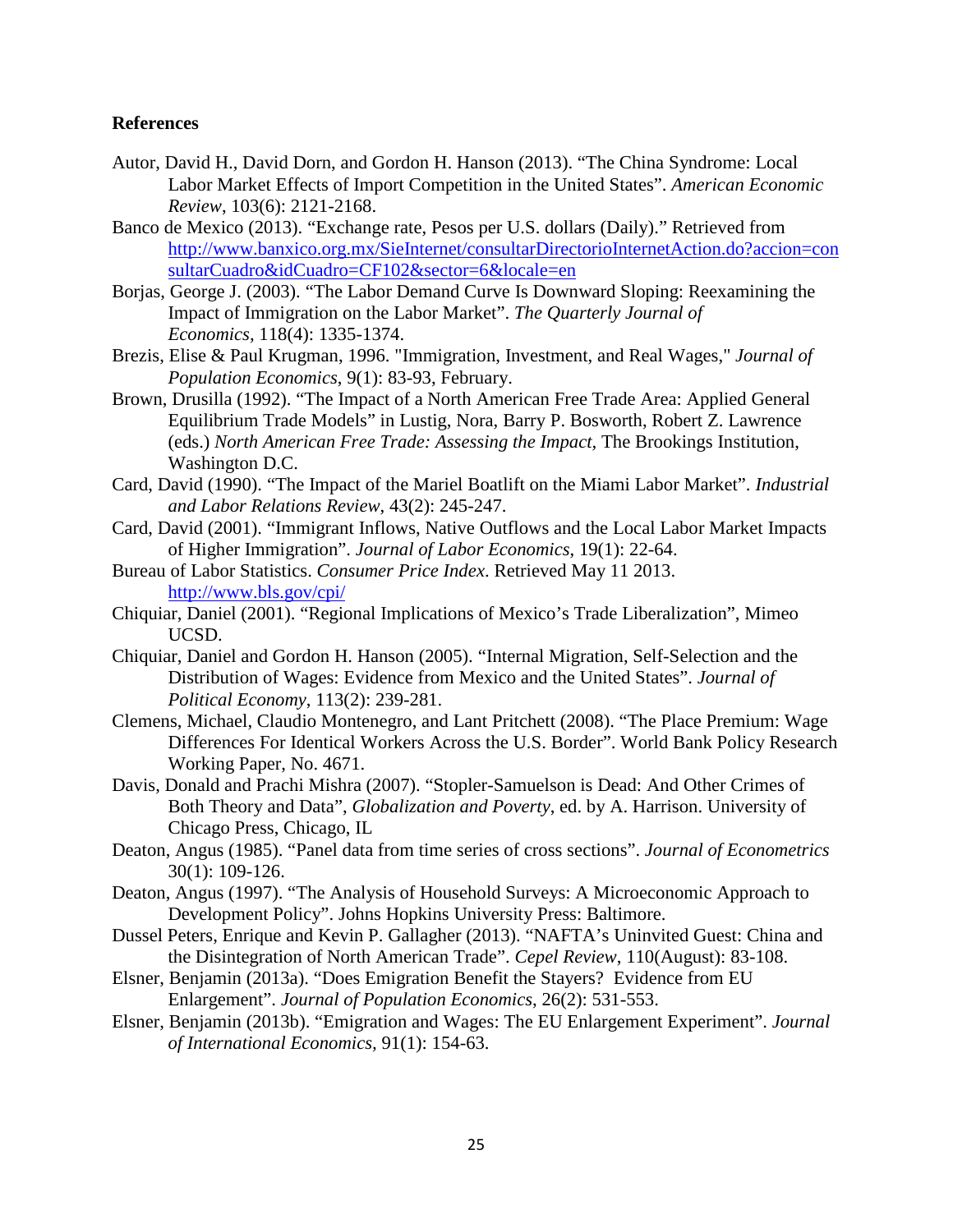- Giovanni, Julian, Andrei A. Levchenko, and Frencesc Ortega (2015) "A Global View of Cross-Border Migration" Journal of the European Economic Association February 2015 13(1):168–202.
- Goldberg, Pinelopi K., and Nina, Pavcnik (2007). "Distributional Effects of Globalization in Developing Countries". *Journal of Economic Literature*, 45(1): 39-82.
- Hanson, Gordon H.(1996). "Localization Economies, Vertical Organization, and Trade". *American Economic Review,* 86(5): 1266-1278.
- Hanson, Gordon H.(1997). "Increasing Returns, Trade, and the Regional Structure of Wages". *Economic Journal*, 107(440): 113-133.
- Hanson, Gordon H. (2003). "What Has Happened to Wages in Mexico Since NAFTA? Implications for Hemispheric Free Trade". *Working Paper Series,* No. 9563
- Hanson, Gordon H. (2010). "Why Isn't Mexico Rich?" *Journal of Economic Literature,* 48(4): 987-1004.
- Kennan, John (2013). ["Open Borders,"](http://ideas.repec.org/a/red/issued/12-8.html) *Review of Economic Dynamics*, Elsevier for the Society for Economic Dynamics, 16(2): 1-13
- Lustig, Nora, Luis F. Lopez-Calva, and Eduardo Ortiz-Juarez (2012) "Declining Inequality in Latin America in the 2000s: The Cases of Argentina, Brazil, and Mexico", Center for Global Development, Working Paper No.307
- Mishra, Prachi. (2007). "Emigration and wages in source countries: Evidence from Mexico". *Journal of Development Economics,* 82(1): 180-199.
- Minnesota Population Center. *Integrated Public Use Microdata Series, International: Version 6.3* [Machine-readable database]. Minneapolis: University of Minnesota, 2014.
- Office of the United States Trade Representative. *Mexico*. Retrieved April 8 2013. <http://www.ustr.gov/countries-regions/americas/mexico>
- Perron, Pierre and Xiaokang Zhu (2005) "Structural Breaks with Deterministic and Stochastic Trends". *Journal of Econometrics,* 129(1-2): 65-119
- Roberts, Bryan, Gordon Hanson, Derekh Cornwell, and Scott Borger (2010) "An Analysis of Migrant Smuggling Costs along the Southwest Border" *Department of Homeland Security Office of Immigration Studies*, Working Paper, November. https://www.dhs.gov/xlibrary/assets/statistics/publications/ois-smuggling-wp.pdf.
- Robertson, Raymond. (2000). "Wage Shocks and North American Labor-Market Integration". *American Economic Review,* 90(4): 742-764.
- Robertson, Raymond (2005) "Has NAFTA Increased Labor Market Integration between the United States and Mexico?". *The World Bank Economic Review,* 19(3): 425-448.
- Robertson, Raymond; Kumar, Anil; Dutkowsky, Donald (2009) "Purchasing Power Parity an Aggregation Bias in a Developing Country: The Case of Mexico". *Journal of Development Economics*, 90(2): 237-243.
- Steven, Ruggles, J. Trent Alexander, Katie Genadek, Ronald Goeken, Matthew B. Schroeder, and Matthew Sobek (2010). *Integrated Public Use Microdata Series: Version 5.0* [Machine-readable database]. Minneapolis: University of Minnesota
- Schott, Peter K. (2003). ["One Size Fits All? Heckscher-Ohlin Specialization in Global](http://ideas.repec.org/a/aea/aecrev/v93y2003i3p686-708.html)  [Production"](http://ideas.repec.org/a/aea/aecrev/v93y2003i3p686-708.html). *[American Economic Review,](http://ideas.repec.org/s/aea/aecrev.html)* 93(3): 686-708.
- United States Census Bureau. *Trade in Goods with Mexico*. Retrieved April 8 2013. <http://www.census.gov/foreign-trade/balance/c2010.html>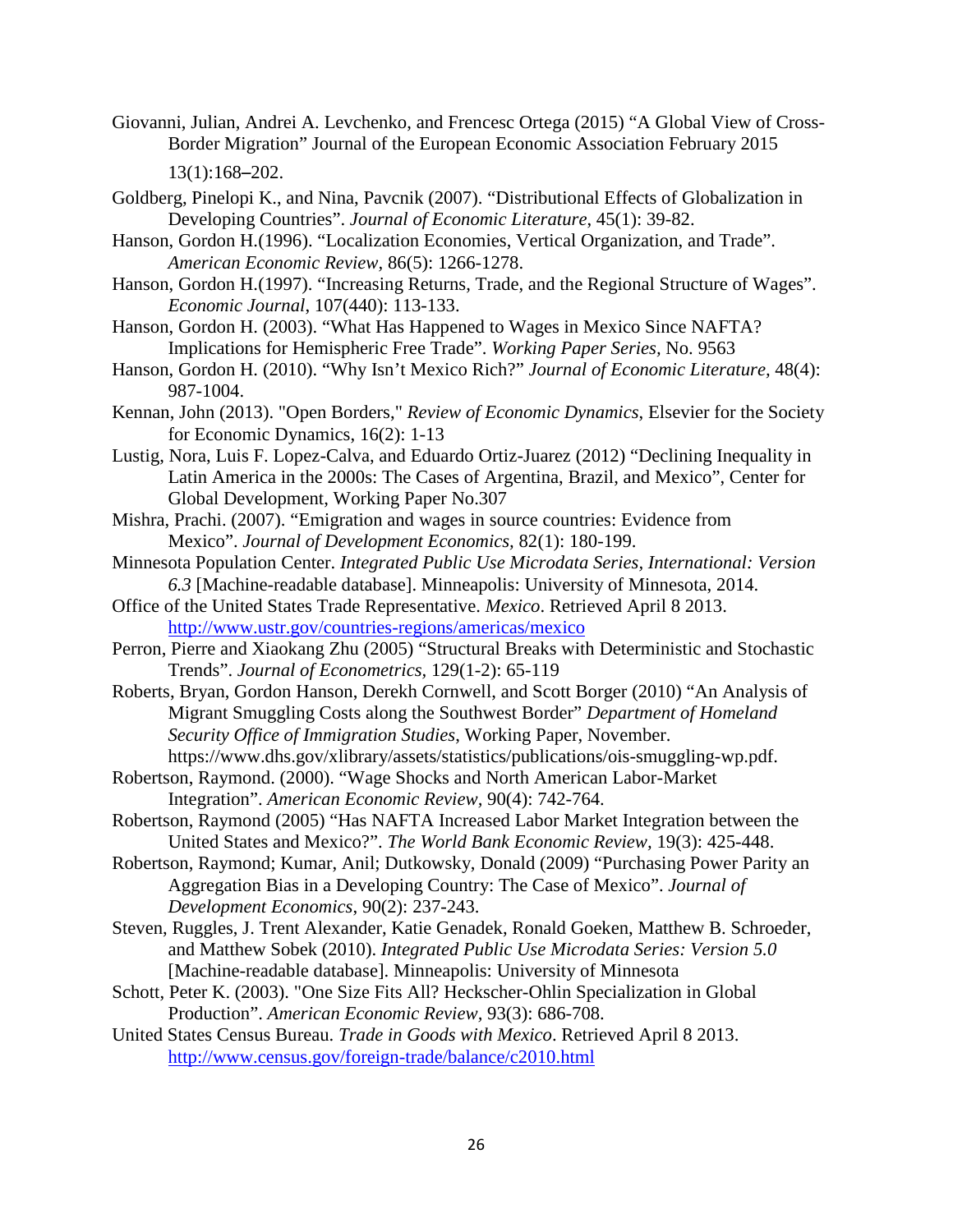- Vogelsang, Timothy J. and Pierre Perron (1998) "Additional Tests for a Unit Root Allowing for a Break in the Trend Function at an Unknown Time". *International Economic Review*, 39(4): 1073-1100.
- Zong, Jie and Jeanne Batalova (2014) "Mexican Immigrants in the United States" Migration Policy Institute, [http://www.migrationpolicy.org/article/mexican-immigrants-united](http://www.migrationpolicy.org/article/mexican-immigrants-united-states)[states.](http://www.migrationpolicy.org/article/mexican-immigrants-united-states)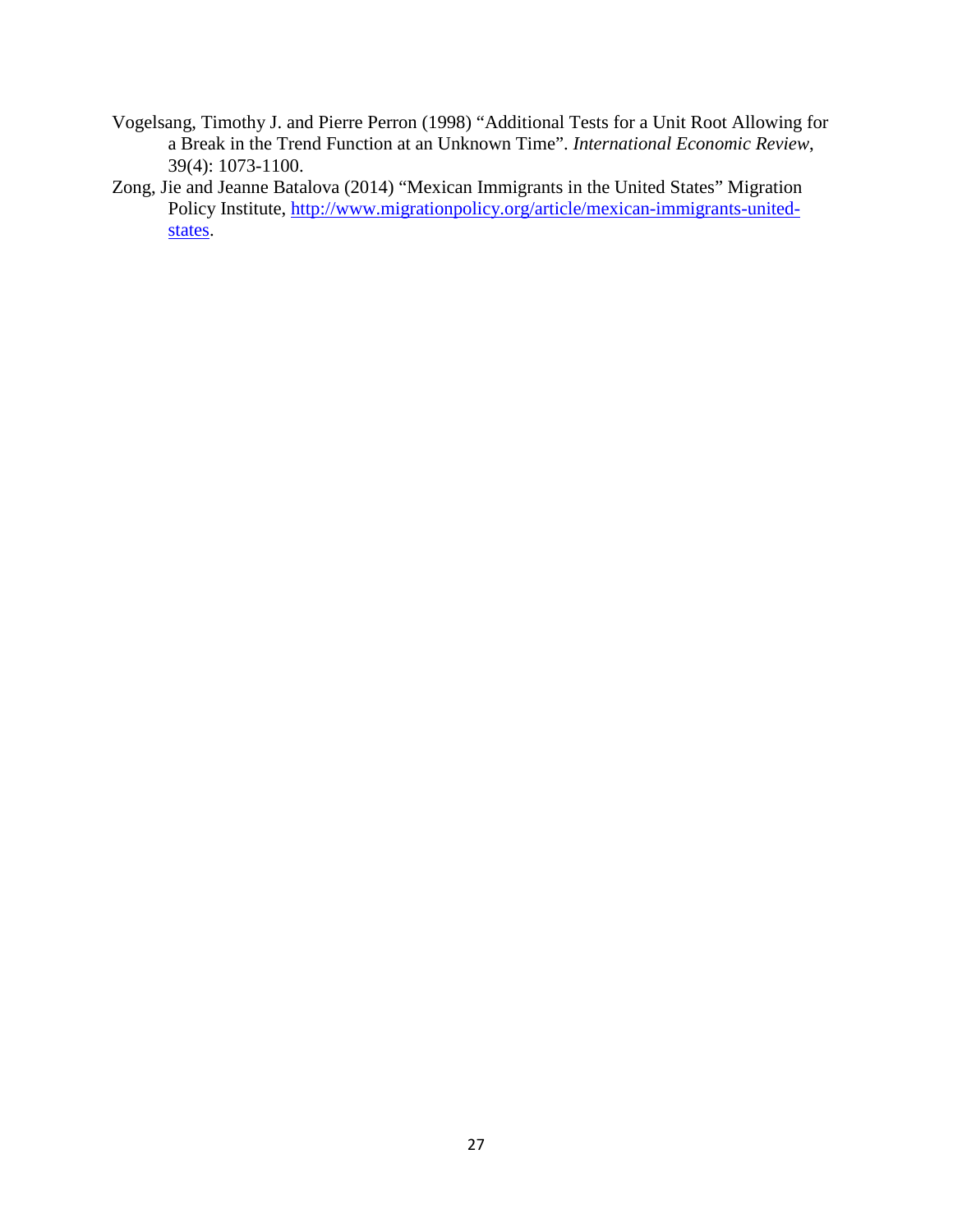|                       | <b>United States</b> |            |            |            |  |  |
|-----------------------|----------------------|------------|------------|------------|--|--|
|                       | 1988-1994            | 1995-2002  | 2003-2007  | 2008-2011  |  |  |
| Monthly Wage          | \$2,333.31           | \$2,456.18 | \$2,502.13 | \$2,483.03 |  |  |
|                       | (1586.01)            | (1805.99)  | (1704.53)  | (1694.77)  |  |  |
| Hourly Wage           | \$12.66              | \$13.26    | \$13.63    | \$13.71    |  |  |
|                       | (8.30)               | (9.27)     | (10.12)    | (10.39)    |  |  |
| Age                   | 37.01                | 37.44      | 38.76      | 39.85      |  |  |
|                       | (11.54)              | (11.26)    | (11.26)    | (11.75)    |  |  |
| Education             |                      |            |            |            |  |  |
| $0 - 4$               | 0.93%                | 0.84%      | 0.88%      | 0.75%      |  |  |
| $5 - 8$               | 3.40%                | 3.01%      | 2.97%      | 2.53%      |  |  |
| $9 - 12$              | 44.18%               | 42.15%     | 41.46%     | 39.47%     |  |  |
| 13-16                 | 40.89%               | 41.53%     | 40.23%     | 41.85%     |  |  |
| $>16$                 | 10.61%               | 12.46%     | 14.46%     | 15.39%     |  |  |
| Mean N per            |                      |            |            |            |  |  |
| quarter               | 21,155.89            | 19,393.91  | 20,960.35  | 19,667.75  |  |  |
|                       | Mexico               |            |            |            |  |  |
|                       | 1988-1994            | 1995-2002  | 2003-2007  | 2008-2011  |  |  |
| Monthly Wage          | \$344.75             | \$303.99   | \$328.57   | \$276.13   |  |  |
|                       | (505.69)             | (447.68)   | (377.09)   | (300.16)   |  |  |
| Hourly Wage           | \$1.67               | \$1.47     | \$1.59     | \$1.34     |  |  |
|                       | (2.45)               | (2.17)     | (1.83)     | (1.45)     |  |  |
| Age                   | 34.91                | 35.45      | 36.79      | 37.29      |  |  |
|                       | (11.33)              | (11.25)    | (11.45)    | (11.60)    |  |  |
| Education             |                      |            |            |            |  |  |
| $0 - 4$               | 20.22%               | 16.00%     | 11.55%     | 11.22%     |  |  |
| $5 - 8$               | 36.02%               | 33.60%     | 28.46%     | 25.14%     |  |  |
| $9-12$                | 27.34%               | 32.62%     | 40.41%     | 42.32%     |  |  |
| $13 - 16$             | 15.44%               | 16.79%     | 18.29%     | 19.99%     |  |  |
| $>16$                 | 0.97%                | 0.98%      | 1.29%      | 1.33%      |  |  |
| Mean N per<br>quarter | 32,906.07            | 41,572.53  | 30,509.20  | 27,207.75  |  |  |

## **Table 1: Summary Statistics, Survey Data**

Notes: All wages are in 1990 U.S. dollars. In Mexico, the monthly wage was computed by converting wages to U.S. dollars using the exchange rate for that quarter and then deflating the wages using the U.S. CPI (1990=1). Standard deviations are in parentheses. Mean N per quarter represents the average number of observed individuals per quarter per period (without population weight expansion).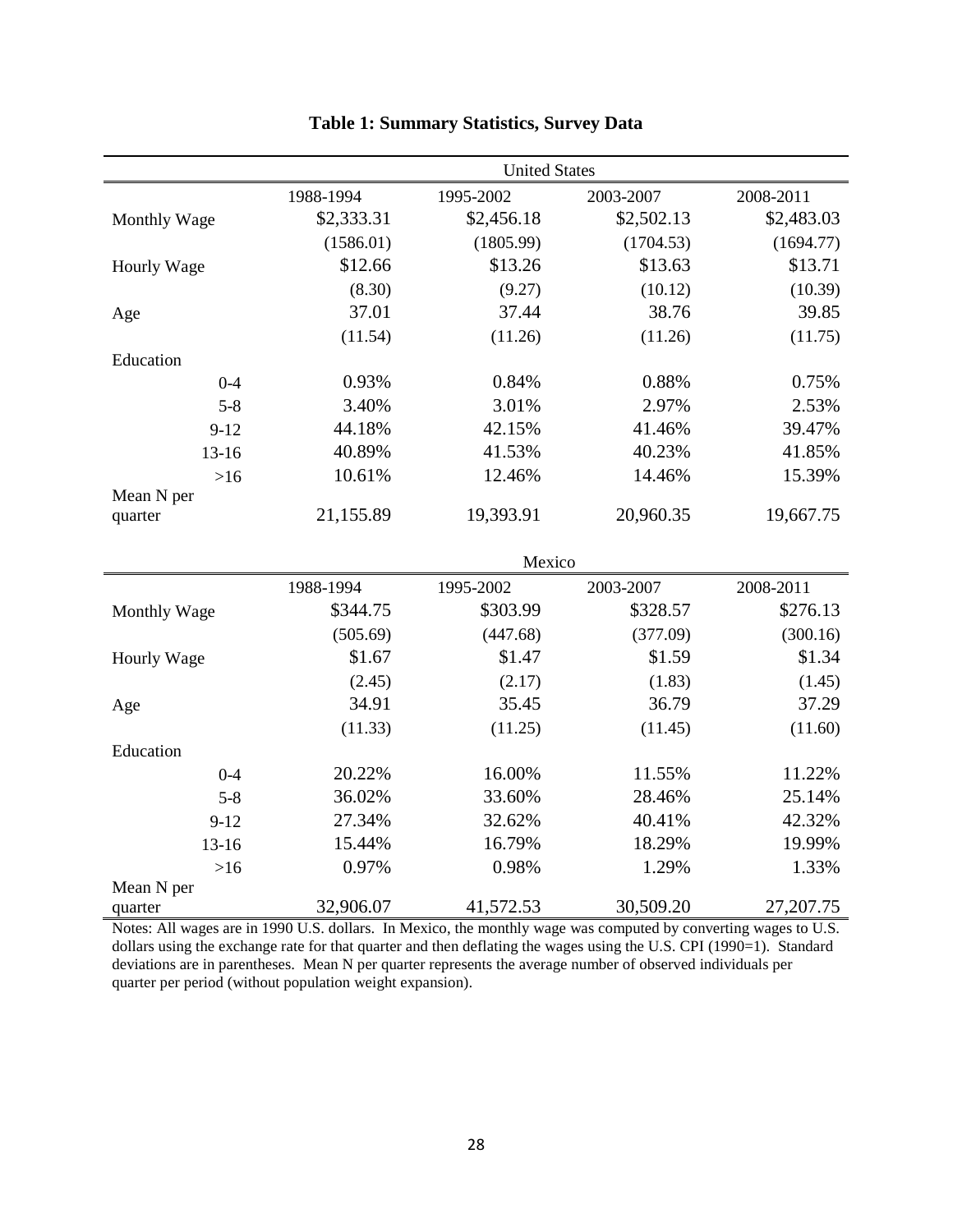|                    | 1990      | 2000                | 2010      |
|--------------------|-----------|---------------------|-----------|
|                    |           | <b>US</b>           |           |
| Hourly Wage        | \$14.21   | \$15.07             | \$14.98   |
|                    | (11.38)   | (12.49)             | (13.09)   |
| Age                | 36.83     | 38.33               | 39.61     |
|                    | (11.59)   | (11.50)             | (12.27)   |
| Education          |           |                     |           |
| $0 - 4$            | 1.56%     | 1.56%               | 1.50%     |
| $5 - 8$            | 3.26%     | 3.20%               | 3.01%     |
| $9-12$             | 37.72%    | 35.42%              | 32.36%    |
| $13 - 16$          | 47.99%    | 49.66%              | 52.07%    |
| $>16$              | 9.47%     | 10.15%              | 11.06%    |
| $\mathbf N$        | 1,982,151 | 2,361,079           | 496,042   |
|                    |           | $MX - Whole Sample$ |           |
| <b>Hourly Wage</b> | \$1.43    | \$1.55              | \$1.59    |
|                    | (1.82)    | (1.92)              | (1.81)    |
| Age                | 34.79     | 35.39               | 37.10     |
|                    | (11.20)   | (11.04)             | (11.38)   |
| Education          |           |                     |           |
| $0 - 4$            | 29.54%    | 18.50%              | 11.99%    |
| $5 - 8$            | 30.01%    | 27.06%              | 21.78%    |
| $9-12$             | 27.41%    | 38.24%              | 45.91%    |
| $13 - 16$          | 7.09%     | 9.74%               | 12.32%    |
| $>16$              | 5.95%     | 6.46%               | 8.01%     |
| $\mathbf N$        | 1,264,613 | 1,597,037           | 1,754,953 |
|                    |           | $MX - Urban Sample$ |           |
| <b>Hourly Wage</b> | \$1.61    | \$1.77              | \$1.74    |
|                    | (1.98)    | (2.15)              | (1.97)    |
| Age                | 34.59     | 35.42               | 37.46     |
|                    | (10.97)   | (10.91)             | (11.35)   |
| Education          |           |                     |           |
| $0 - 4$            | 18.38%    | 11.15%              | 7.36%     |
| $5 - 8$            | 31.00%    | 25.11%              | 19.02%    |
| $9-12$             | 33.04%    | 43.92%              | 49.67%    |
| $13 - 16$          | 9.73%     | 12.02%              | 14.75%    |
| >16                | 7.84%     | 7.80%               | 9.20%     |
| ${\bf N}$          | 507,068   | 538,663             | 360,515   |

### **Table 2: Descriptive Statistics, Census Data**

Notes: All wages are in 1990 U.S. dollars. In Mexico, the hourly wage was computed by converting wages to U.S. dollars using the exchange rate for that year and then deflating the wages using the U.S. CPI. U.S. census data were 5% samples except for the American Community Survey sample in 2010 which was a 1% sample. The Mexican census was a 10% sample for all three years. In Mexico, the whole sample uses all people who meet the sample criteria described above and the urban sample uses these criteria and further restricts the sample to the metropolitan areas that are employed in the Mexican survey data.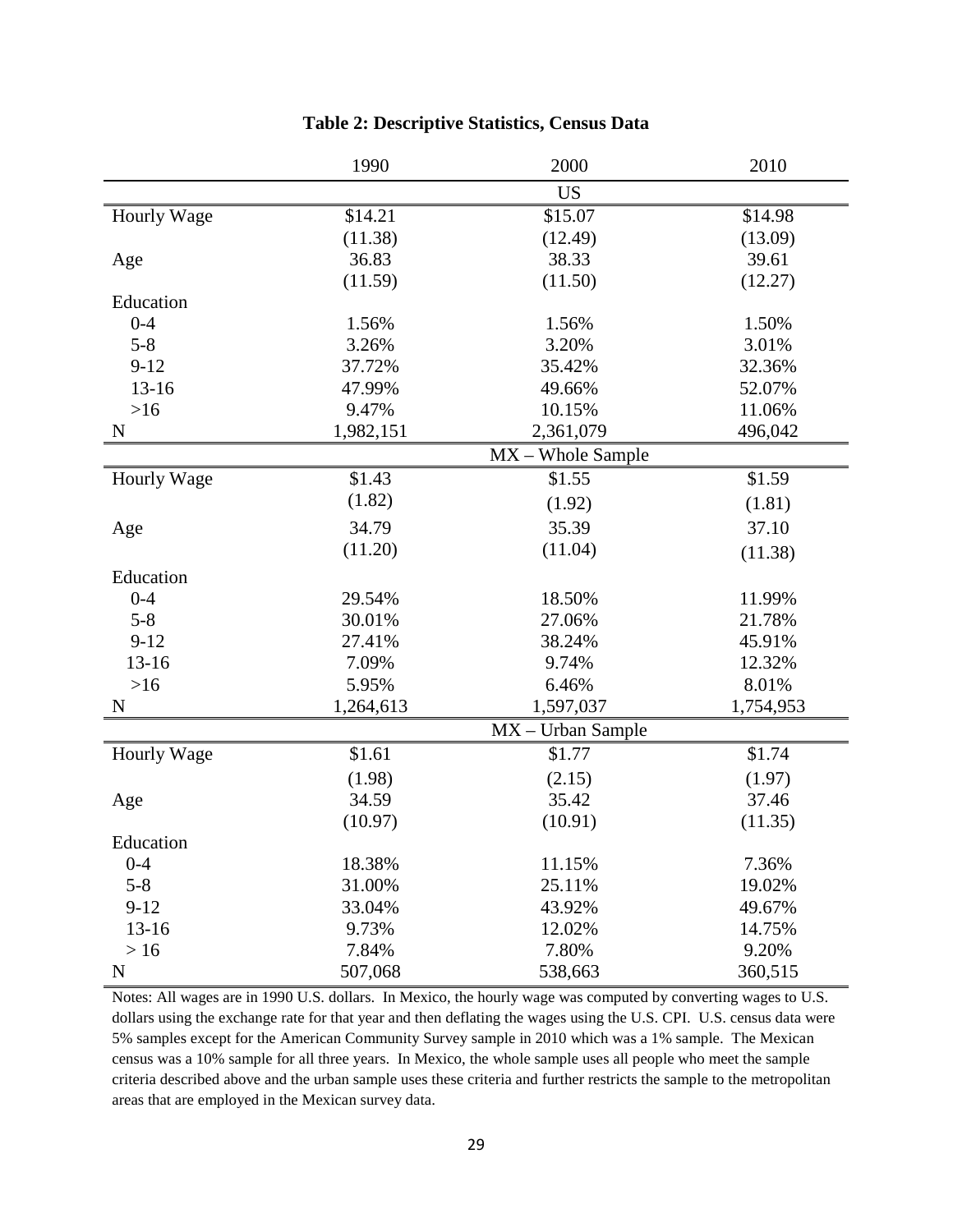| <b>Table 3: Trend Analysis, Survey Data</b> |                   |                        |                    |  |  |  |
|---------------------------------------------|-------------------|------------------------|--------------------|--|--|--|
|                                             | (1)               | (2)                    | (3)                |  |  |  |
|                                             | <b>Time Trend</b> | <b>Period Controls</b> | Joint Broken Trend |  |  |  |
|                                             |                   |                        |                    |  |  |  |
| Trend                                       | 0.000             | $-0.002$ ***           | $-0.015***$        |  |  |  |
|                                             | (0.000)           | (0.001)                | (0.001)            |  |  |  |
| $1995+$                                     |                   | $0.300***$             |                    |  |  |  |
| (level)                                     |                   | (0.027)                |                    |  |  |  |
| $2001+$                                     |                   | $-0.153***$            |                    |  |  |  |
| (level)                                     |                   | (0.010)                |                    |  |  |  |
| <b>Trend 95-01</b>                          |                   |                        | $0.038***$         |  |  |  |
| (change)                                    |                   |                        | (0.002)            |  |  |  |
| Trend $01+$                                 |                   |                        | $-0.023***$        |  |  |  |
| (change)                                    |                   |                        | (0.002)            |  |  |  |
| Constant                                    | 1.819***          | 1.959***               | $3.633***$         |  |  |  |
|                                             | (0.074)           | (0.105)                | (0.113)            |  |  |  |
| Observations                                | 4,500             | 4,500                  | 4,500              |  |  |  |
| R-squared                                   | 0.001             | 0.075                  | 0.099              |  |  |  |

Notes: Robust standard errors in parentheses. \*\*\* p<0.01, \*\* p<0.05, \* p<0.1. The trend representing post 2001 is the sum of Trend+Trend 95-01 (Change) + Trend 01+ (change), which is equal to -0.0003 with a standard error of 0.0008 (with a p-value of 0.691), which is for just about all practical purposes a tightly-estimated zero value.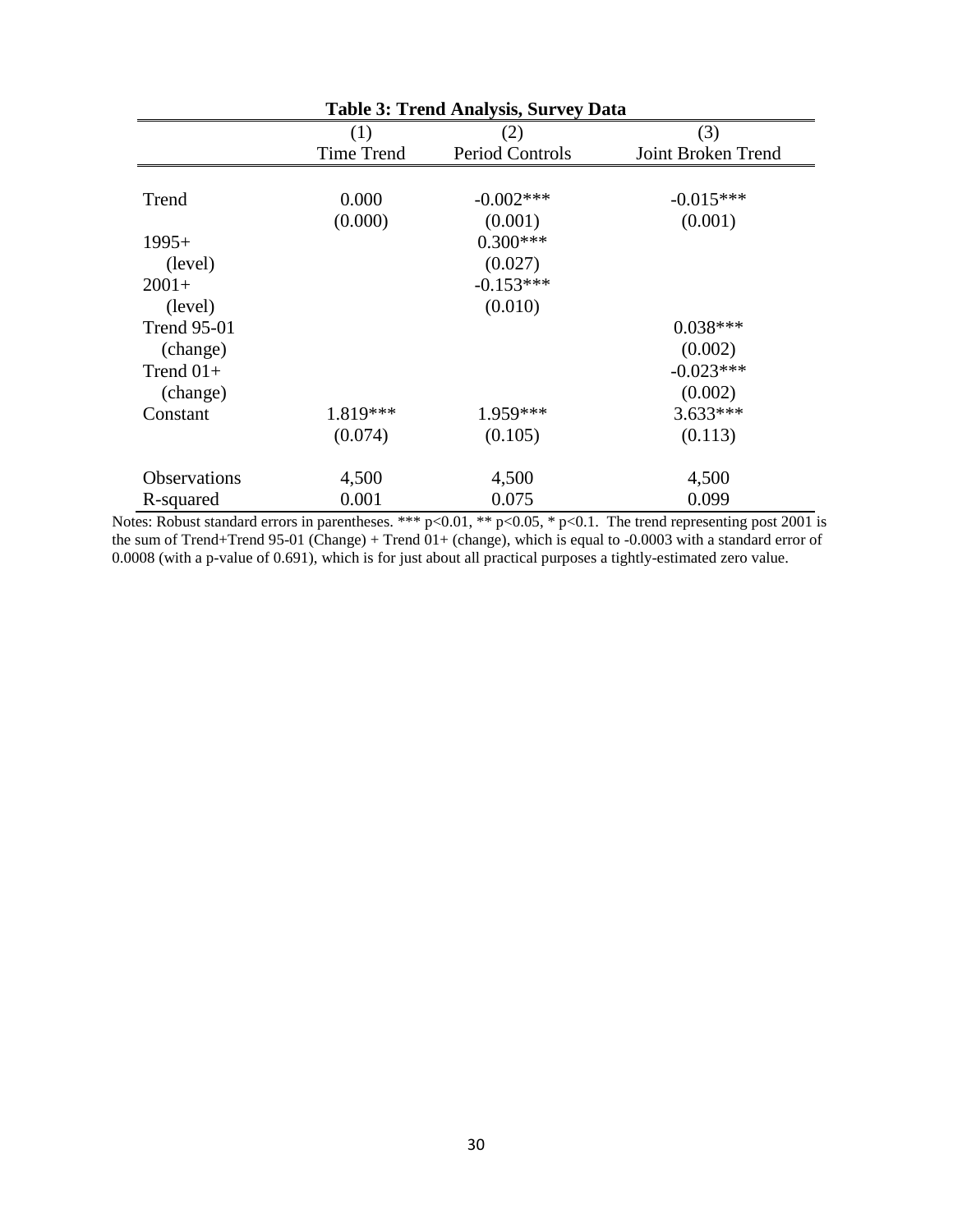| MX Immigration       |                       |               |             |  |  |  |
|----------------------|-----------------------|---------------|-------------|--|--|--|
|                      | (1)                   | (2)           | (3)         |  |  |  |
|                      | Cell Fixed FX         | Time Fixed FX | <b>Both</b> |  |  |  |
|                      |                       |               |             |  |  |  |
| Trend                | $0.003***$            | $0.002*$      | $0.002**$   |  |  |  |
|                      | (0.001)               | (0.001)       | (0.001)     |  |  |  |
| <b>Migrant Share</b> | $-1.212***$           | $0.858***$    | $-0.728***$ |  |  |  |
|                      | (0.232)               | (0.259)       | (0.232)     |  |  |  |
| Constant             | $1.572***$            | $1.587***$    | 1.706***    |  |  |  |
|                      | (0.146)               | (0.171)       | (0.143)     |  |  |  |
|                      |                       |               |             |  |  |  |
| Observations         | 2,499                 | 2,499         | 2,499       |  |  |  |
| R-squared            | 0.552                 | 0.305         | 0.775       |  |  |  |
|                      |                       |               |             |  |  |  |
|                      | <b>MX</b> Emigration  |               |             |  |  |  |
|                      | (1)                   | (2)           | (3)         |  |  |  |
|                      |                       |               |             |  |  |  |
| Trend                | $0.002**$             | $0.002**$     | $0.002**$   |  |  |  |
|                      | (0.001)               | (0.001)       | (0.001)     |  |  |  |
| <b>Migrant Share</b> | $-0.013$              | $-0.002$      | $-0.007$    |  |  |  |
|                      | (0.012)               | (0.019)       | (0.008)     |  |  |  |
| Constant             | 1.410***              | $1.592***$    | $1.607***$  |  |  |  |
|                      | (0.150)               | (0.166)       | (0.152)     |  |  |  |
|                      |                       |               |             |  |  |  |
| Observations         | 2,499                 | 2,499         | 2,499       |  |  |  |
| R-squared            | 0.542                 | 0.250         | 0.771       |  |  |  |
|                      |                       |               |             |  |  |  |
|                      | <b>Total Mobility</b> |               |             |  |  |  |
|                      | (1)                   | (2)           | (3)         |  |  |  |
|                      |                       |               |             |  |  |  |
| Trend                | $0.003***$            | $0.002**$     | $0.002**$   |  |  |  |
|                      | (0.001)               | (0.001)       | (0.001)     |  |  |  |
| <b>Migrant Share</b> | $-0.374**$            | $0.253***$    | $-0.217*$   |  |  |  |
|                      | (0.141)               | (0.082)       | (0.125)     |  |  |  |
| Constant             | 1.556***              | 1.588***      | 1.698***    |  |  |  |
|                      | (0.154)               | (0.170)       | (0.147)     |  |  |  |
|                      |                       |               |             |  |  |  |
| Observations         | 2,499                 | 2,499         | 2,499       |  |  |  |
| R-squared            | 0.545                 | 0.283         | 0.772       |  |  |  |

#### **Table 4: Migration and Wage Convergence, Survey Data**

Notes: Robust standard errors in parentheses. \*\*\*  $p<0.01$ , \*\*  $p<0.05$ , \*  $p<0.1$ . Migrant share of U.S. uses the Mexican population in the U.S. divided by total U.S. cell size (including Mexicans in the U.S.). Migrant share of Mexican uses the migrant population in the U.S. divided by the Mexican cell population. Migrant share of total defines migrant share as the Mexican population in the U.S. divided by Mexican plus total U.S. cell population.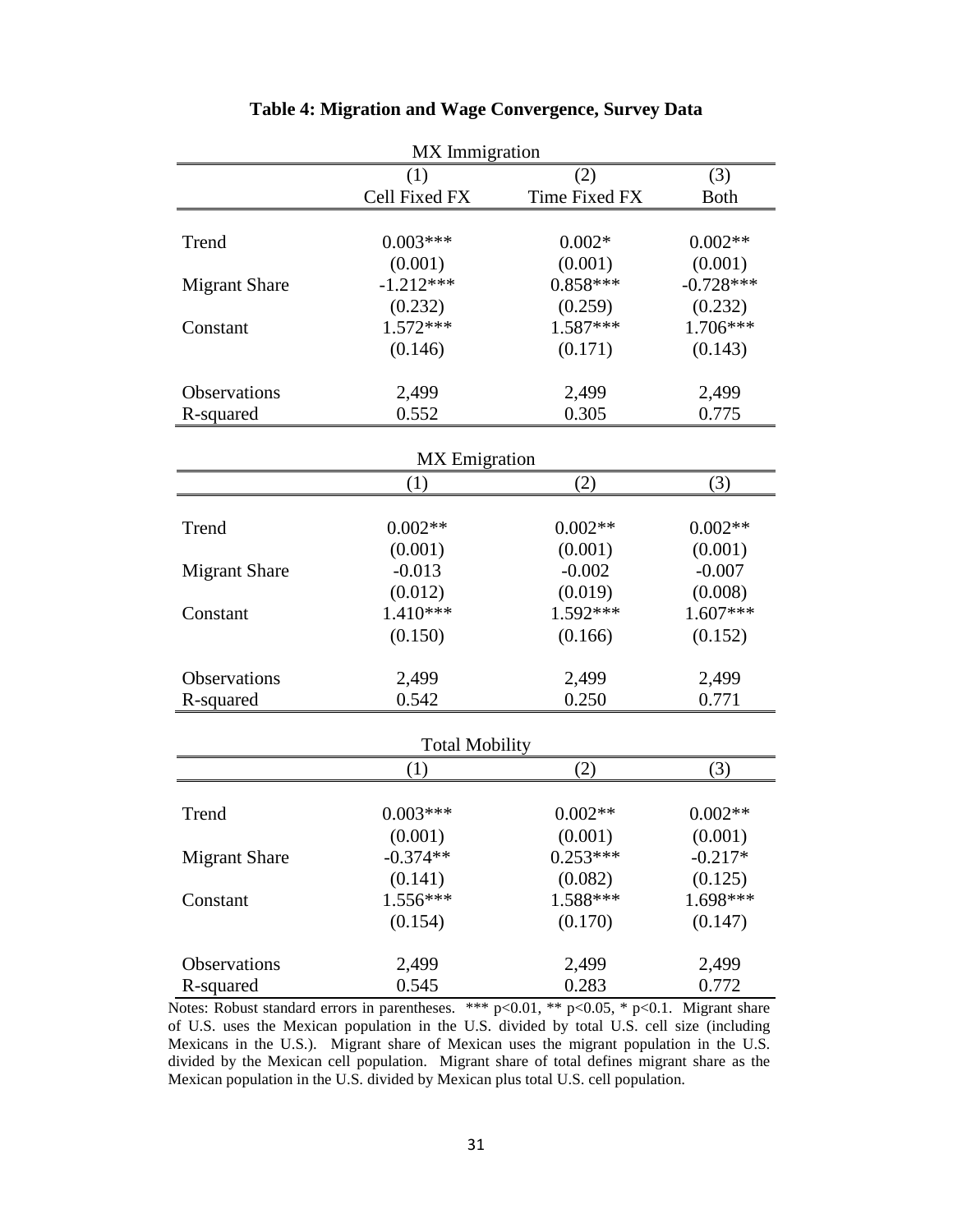|                       | (1)                 | (2)           | (3)                   | (4)          | (5)          | (6)         | (7)          | (8)                         | (9)      |
|-----------------------|---------------------|---------------|-----------------------|--------------|--------------|-------------|--------------|-----------------------------|----------|
|                       |                     | Mexican Wages |                       |              | U.S. Wages   |             |              | U.S. - Mexican Differential |          |
|                       | <b>Whole Sample</b> |               |                       |              |              |             |              |                             |          |
| <b>MX</b> Emigration  | $-0.530^{\circ}$    |               |                       | $-0.091$     |              |             | $0.836^{**}$ |                             |          |
|                       | (0.243)             |               |                       | (0.223)      |              |             | (0.403)      |                             |          |
| MX Immigration        |                     | $-0.323***$   |                       |              | $-0.523$ *** |             |              | 0.023                       |          |
|                       |                     | (0.081)       |                       |              | (0.096)      |             |              | (0.146)                     |          |
| <b>Total Mobility</b> |                     |               | $-1.200$              |              |              | $-1.535***$ |              |                             | 0.282    |
|                       |                     |               | (0.307)               |              |              | (0.307)     |              |                             | (0.507)  |
| Weights               | <b>MX</b>           | <b>MX</b>     | <b>MX</b>             | <b>US</b>    | <b>US</b>    | <b>US</b>   | $MX+US$      | $MX+US$                     | $MX+US$  |
| R <sub>2</sub>        | 0.9829              | 0.9840        | 0.9839                | 0.9904       | 0.9919       | 0.9922      | 0.8871       | 0.8793                      | 0.8795   |
|                       |                     |               |                       | Urban Sample |              |             |              |                             |          |
| <b>MX</b> Emigration  | $-0.087$            |               |                       | $-0.121$     |              |             | 0.164        |                             |          |
|                       | (0.082)             |               |                       | (0.105)      |              |             | (0.171)      |                             |          |
| MX Immigration        |                     | $-0.247***$   |                       |              | $-0.523$ *** |             |              | $-0.150$                    |          |
|                       |                     | (0.085)       |                       |              | (0.096)      |             |              | (0.167)                     |          |
| <b>Total Mobility</b> |                     |               | $-0.293$ <sup>*</sup> |              |              | $-0.823***$ |              |                             | $-0.307$ |
|                       |                     |               | (0.175)               |              |              | (0.166)     |              |                             | (0.285)  |
| Weights               | <b>MX</b>           | <b>MX</b>     | <b>MX</b>             | <b>US</b>    | <b>US</b>    | <b>US</b>   | $MX+US$      | $MX+US$                     | $MX+US$  |
| R2                    | 0.9824              | 0.9831        | 0.9826                | 0.9906       | 0.9919       | 0.9919      | 0.8732       | 0.8719                      | 0.8723   |

### **Table 5: Migration and Wage Convergence, Census Data**

**Notes:** Each group is an education/age/time cell. MX Emigration is the ratio of Mexican born people in the U.S. to the number of people in the Mexico in the same education/age/time cell. MX Immigration is the ratio of Mexican born people in the U.S. to the number of people in the U.S. in the same education/age/time cell. Total Mobility is the ratio Mexican born people in the U.S. to the total number of people in the U.S. and Mexico in the same education/age/time cell. All estimations include year dummies and education//age fixed effects. We used 45 age/education cells per year for a total of 135 cells. \*\*\* p<0.01, \*\* p<0.05, \* p<0.1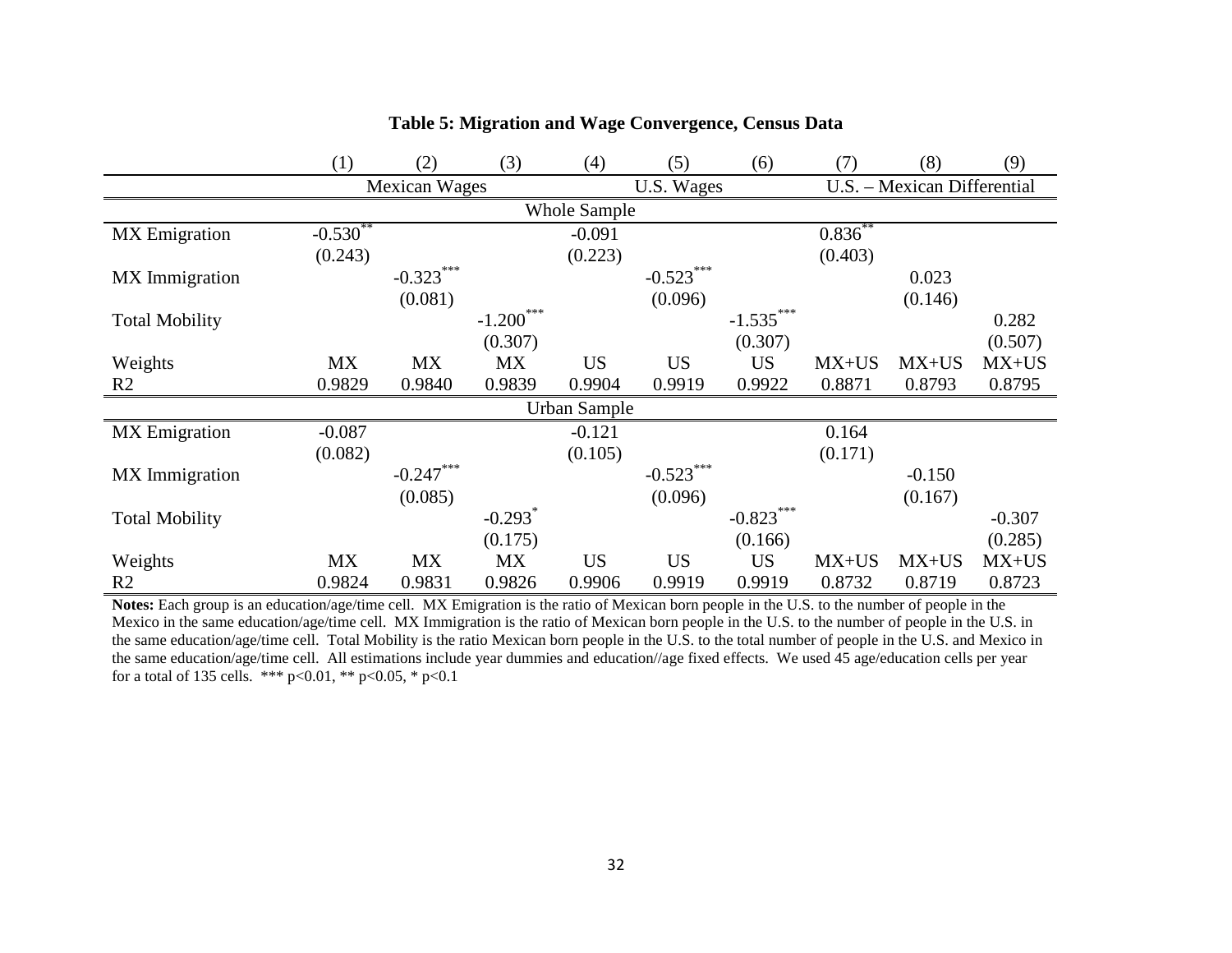|                | (1)          | (2)                 | (3)         | (4)         | (5)                   | (6)                      |
|----------------|--------------|---------------------|-------------|-------------|-----------------------|--------------------------|
|                |              | <b>Whole Sample</b> |             |             | <b>Urban Sample</b>   |                          |
| 2000 Dummy     | $-0.016$ *** | $0.093***$          | $0.048***$  | $-0.001$    | 0.088                 | ***<br>$0.044^{\degree}$ |
|                | (0.004)      | (0.005)             | (0.005)     | (0.008)     | (0.009)               | (0.007)                  |
| 2010 Dummy     | $-0.003$     | $0.020***$          | $0.056$ *** | $-0.037***$ | $-0.002$ <sup>*</sup> | $0.020***$               |
|                | (0.004)      | (0.005)             | (0.004)     | (0.008)     | (0.009)               | (0.007)                  |
| 1990 Dummy *   | $-0.025***$  | $-0.014$            | $0.132***$  | $0.666$ *** | $0.614***$            | $0.637***$               |
| <b>Border</b>  | (0.010)      | (0.015)             | (0.013)     | (0.019)     | (0.027)               | (0.024)                  |
| 2000 Dummy *   | $0.050***$   | $0.033***$          | $0.190***$  | $0.733***$  | $0.680***$            | $0.709***$               |
| <b>Border</b>  | (0.010)      | (0.016)             | (0.012)     | (0.018)     | (0.027)               | (0.023)                  |
| 2010 Dummy $*$ | $-0.137$ *** | $-0.107$ ***        | 0.026       | $0.560***$  | $0.539***$            | $0.564***$               |
| <b>Border</b>  | (0.011)      | (0.016)             | (0.013)     | (0.020)     | (0.030)               | (0.025)                  |
| % Change at    |              |                     |             |             |                       |                          |
| Border         |              |                     |             |             |                       |                          |
| 2000-1990      | 7.5%         | 4.7%                | 5.8%        | 6.7%        | 6.6%                  | 7.2%                     |
| 2010-2000      | $-18.7%$     | $-14.0%$            | $-16.4%$    | $-17.3%$    | $-14.1%$              | $-14.5%$                 |
| Weights        | MX           | <b>US</b>           | <b>NONE</b> | <b>MX</b>   | <b>US</b>             | <b>NONE</b>              |
| R <sub>2</sub> | 0.8998       | 0.8017              | 0.8506      | 0.8796      | 0.7569                | 0.8027                   |
| Number of      | 21192        | 21192               | 21192       | 9834        | 9834                  | 9834                     |
| Groups         |              |                     |             |             |                       |                          |

### **Table 6: Border Effects on Mexican Wages, Census Data**

**Notes:** Each group is an education/age/time/state cell. All estimations include age\*education dummies as well as year dummies and Mexican state dummies. \*\*\* p<0.01, \*\* p<0.05, \* p<0.1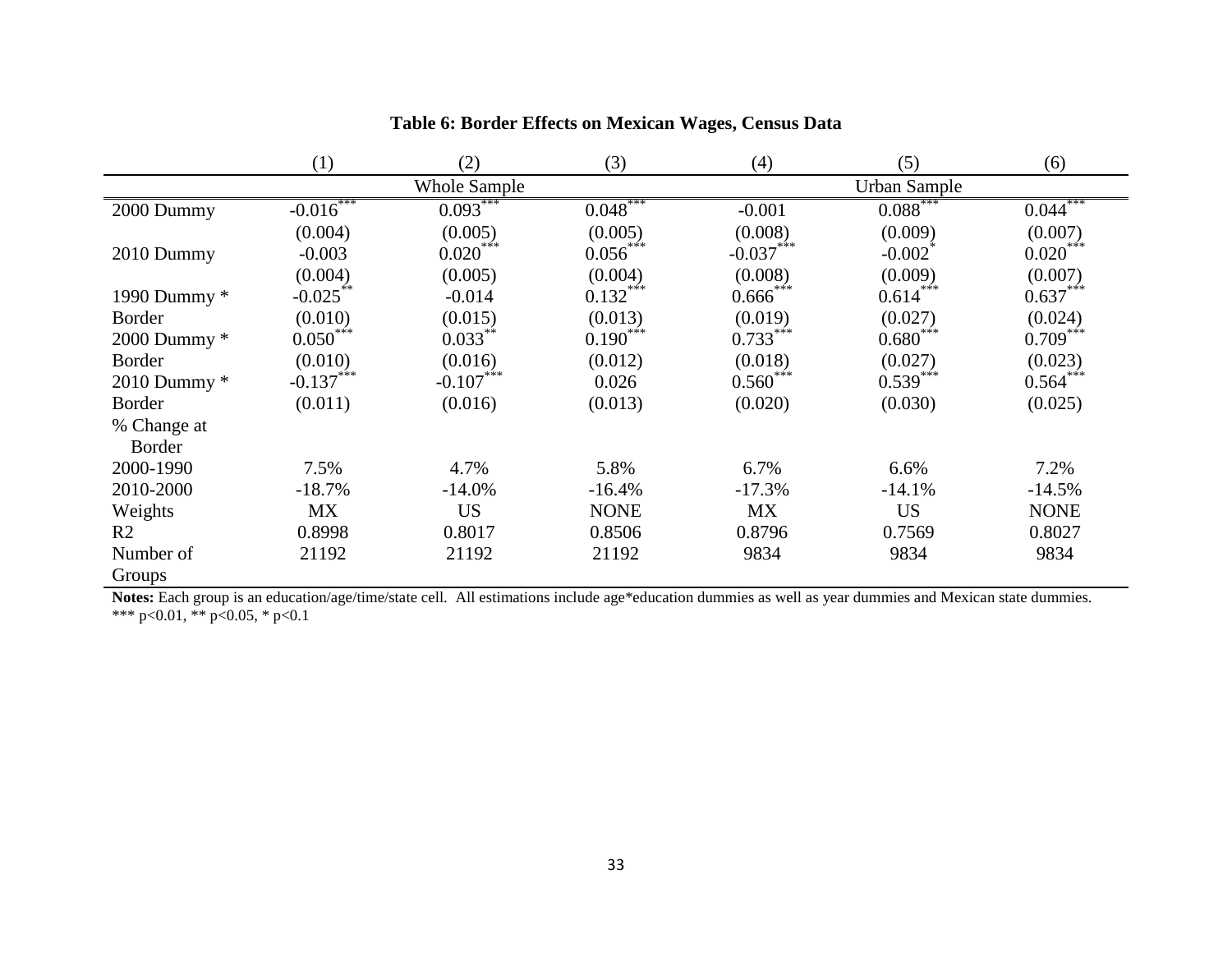|      | MX Wage 1 | MX Wage 2           |  |
|------|-----------|---------------------|--|
|      |           | Whole Sample        |  |
| 1990 | 1.43      | 1.43                |  |
|      | (1.82)    | (1.82)              |  |
| 2000 | 1.55      | 1.44                |  |
|      | (1.92)    | (1.79)              |  |
| 2010 | 1.59      | 1.63                |  |
|      | (1.81)    | (1.85)              |  |
|      |           | <b>Urban Sample</b> |  |
| 1990 | 1.61      | 1.61                |  |
|      | (1.98)    | (1.98)              |  |
| 2000 | 1.77      | 1.64                |  |
|      | (2.15)    | (2.00)              |  |
| 2010 | 1.74      | 1.78                |  |
|      | (1.97)    | (2.01)              |  |

**Table A1: Alternative Wage Measurements in the Mexican Census**

Notes: Each cell reports the mean and the standard deviation in parentheses. *MX Wage 1* was obtained by converting the wage in pesos to U.S. dollars using the nominal exchange rate for that year and we then delated these wages to 1990 U.S. dollars using U.S. CPI. *MX Wage 2* was obtained by deflating the wage to 1990 pesos using the Mexican CPI and then converting it to 1990 U.S. dollars using the 1990 exchange rate.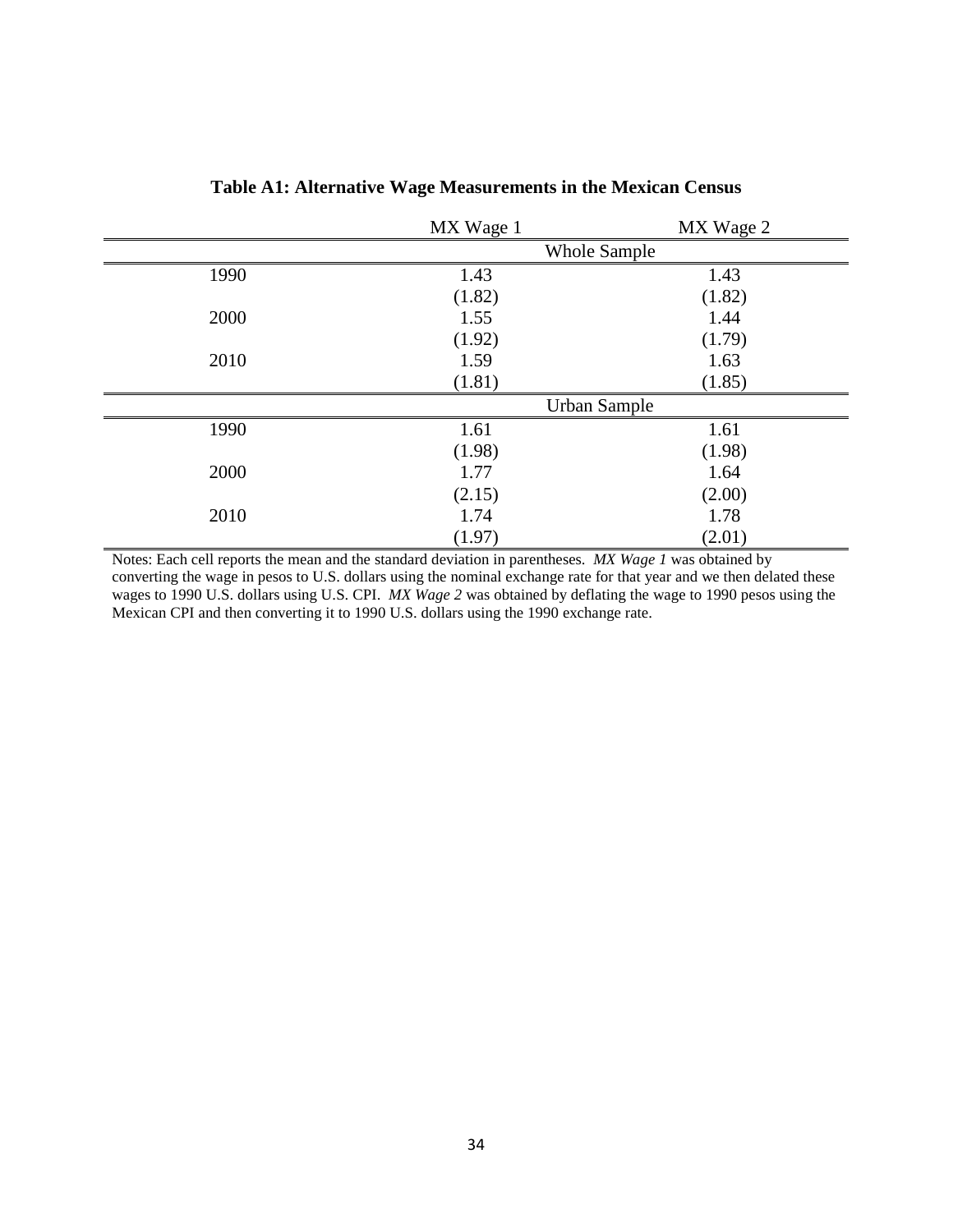

**Figure 1: Median, Maximum, and Minimum Differentials across Cells and Time**

**Notes:** The solid line represents the median of the log difference in the U.S.-Mexican matched cell monthly earnings. Both Mexican and U.S. earnings are in real (1990) dollars, calculated by first transforming Mexican earnings into dollars using the contemporaneous nominal exchange rate and then adjusting the Mexican earnings with the U.S. CPI (1990=1).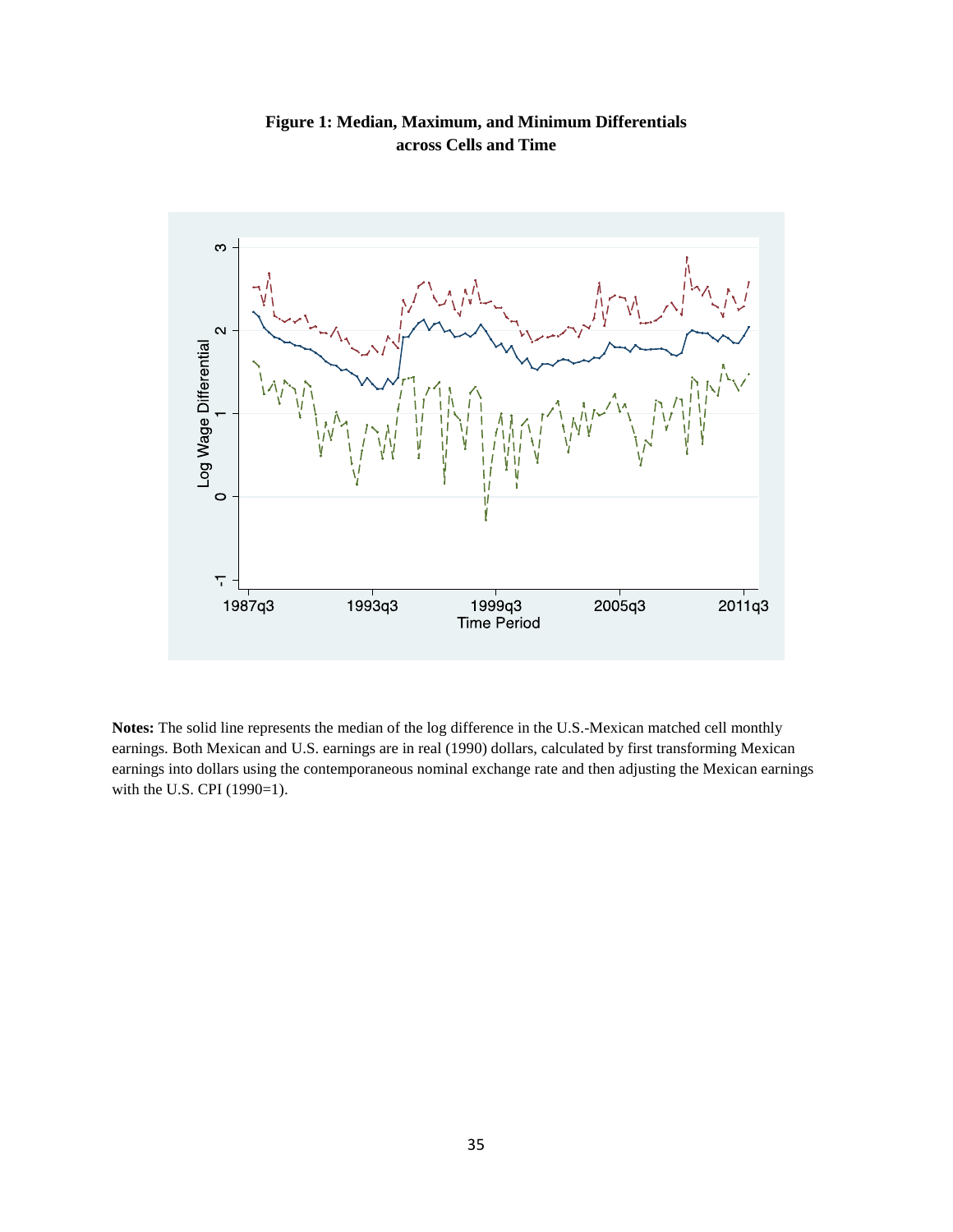

**Figure 2: Mean Wage Differential and Trend Break Statistic**

**Notes:** The trend break test statistic is test 2a from Vogelsang and Perron (1998), which is an additive outlier test for an unknown break. Note that peaks occur at the peso crisis (December 1994) and in 2001, which marks both a U.S. recession and the Chinese entrance into the World Trade Organization.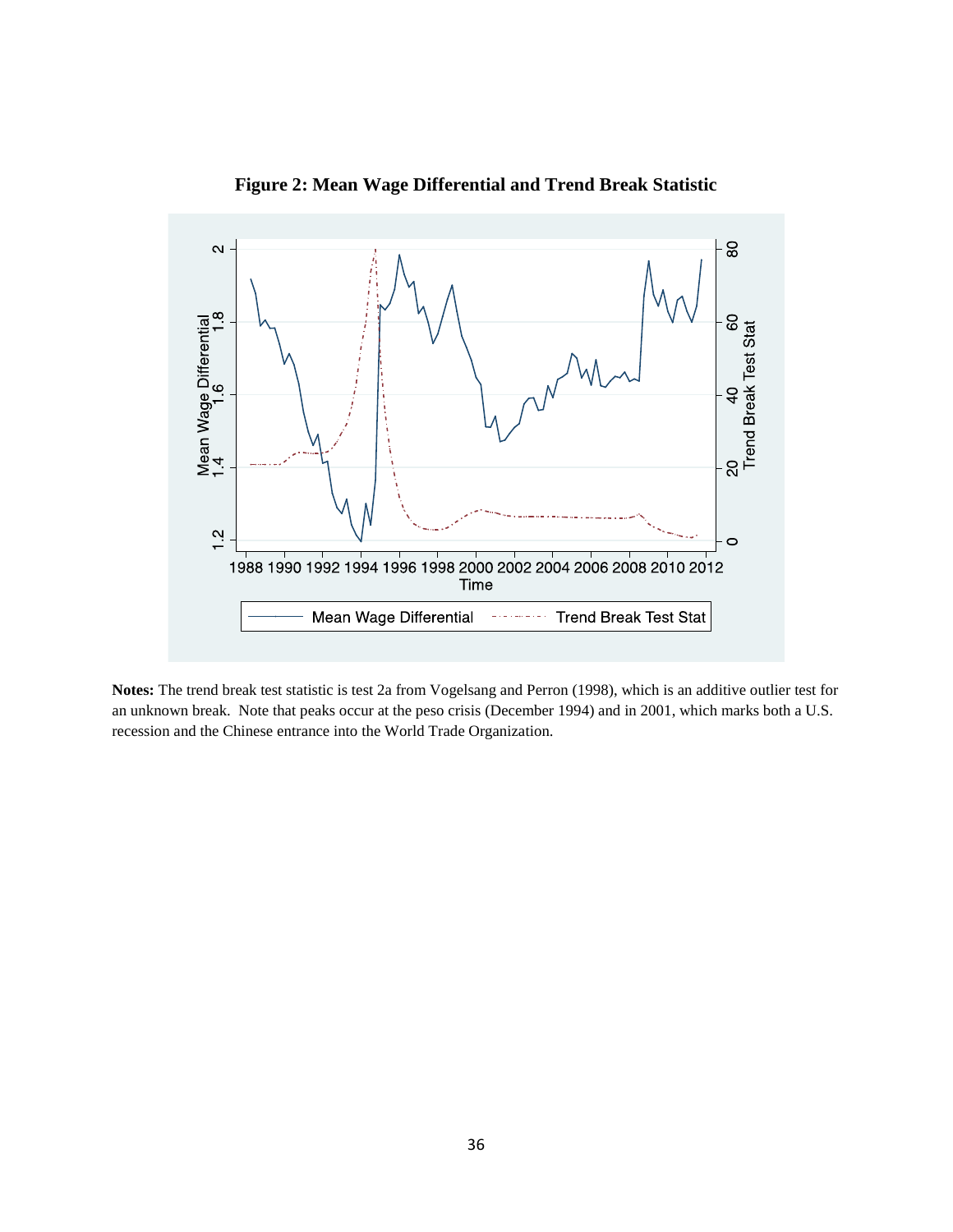

**Figure 3: Percentage of Mexican-born Workers in the U.S. by Age and Education, Household Surveys**

**Notes:** The vertical axis is the migrant share of each cell calculated as the number of Mexicans in the U.S. divided by the sum of number of Mexicans in Mexico plus the number of Mexicans in the U.S. plus the number of non-Mexicans in the U.S. (again, in each cell). The first age group includes workers aged 19-23 years old; the second includes workers aged 24-28, the third those aged 29-33, and so forth. The first education group includes adults with 0-4 years of education; the second includes adults with5-8 years of education; the next comprise those with 9-12 13- 16, and finally more than 16 years of education.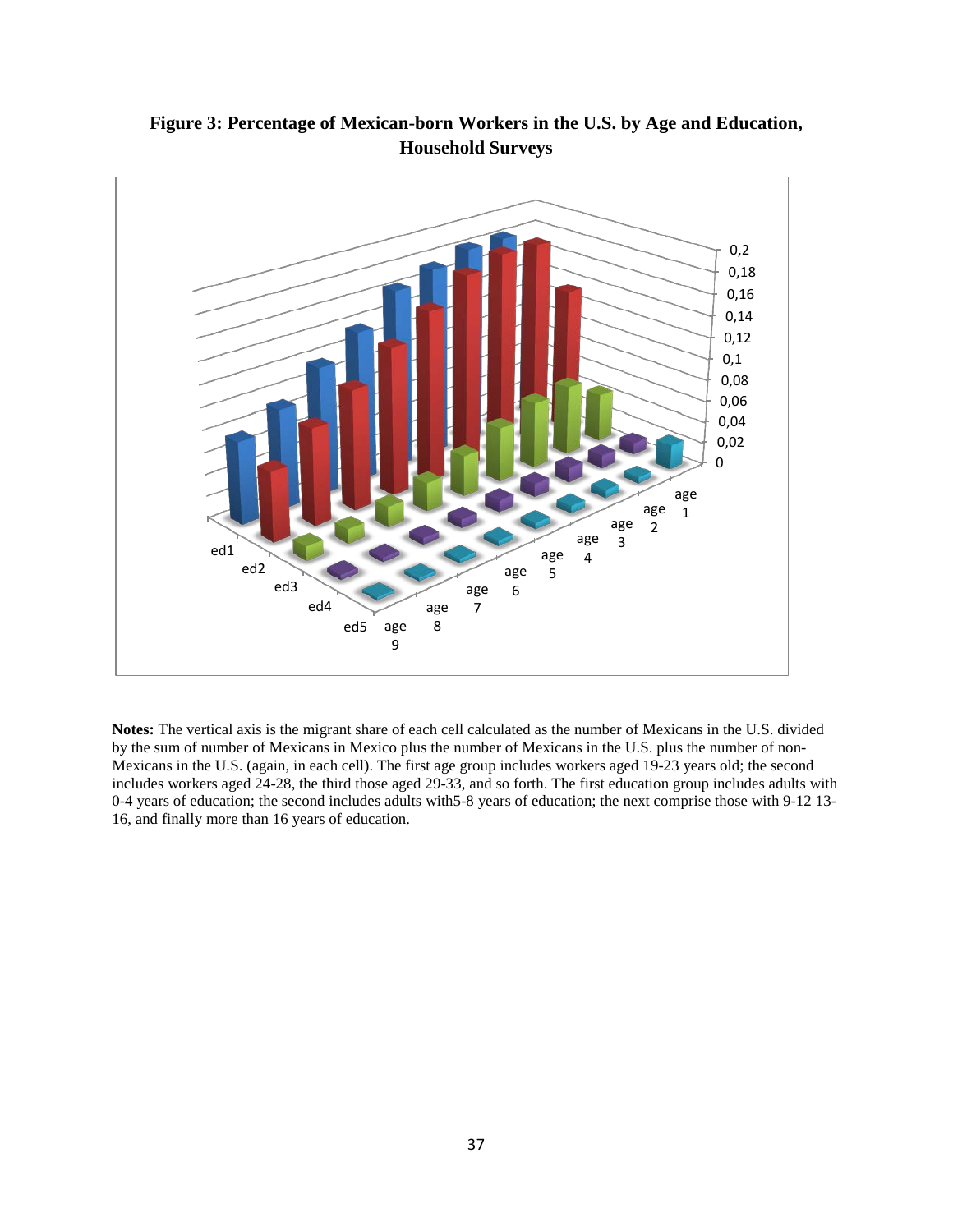

**Figure 4: Percentage of Mexican-born Workers in the U.S. by Age and Education, Census Data**

**Notes:** The first age group includes workers aged 19-23 years old; the second includes workers aged 24-28, the third those aged 29-33, and so forth. The first education group includes adults with 0-4 years of education; the second includes adults with 5-8 years of education; the next comprise those with 9-12, 13-16, and finally 17 or more years of education.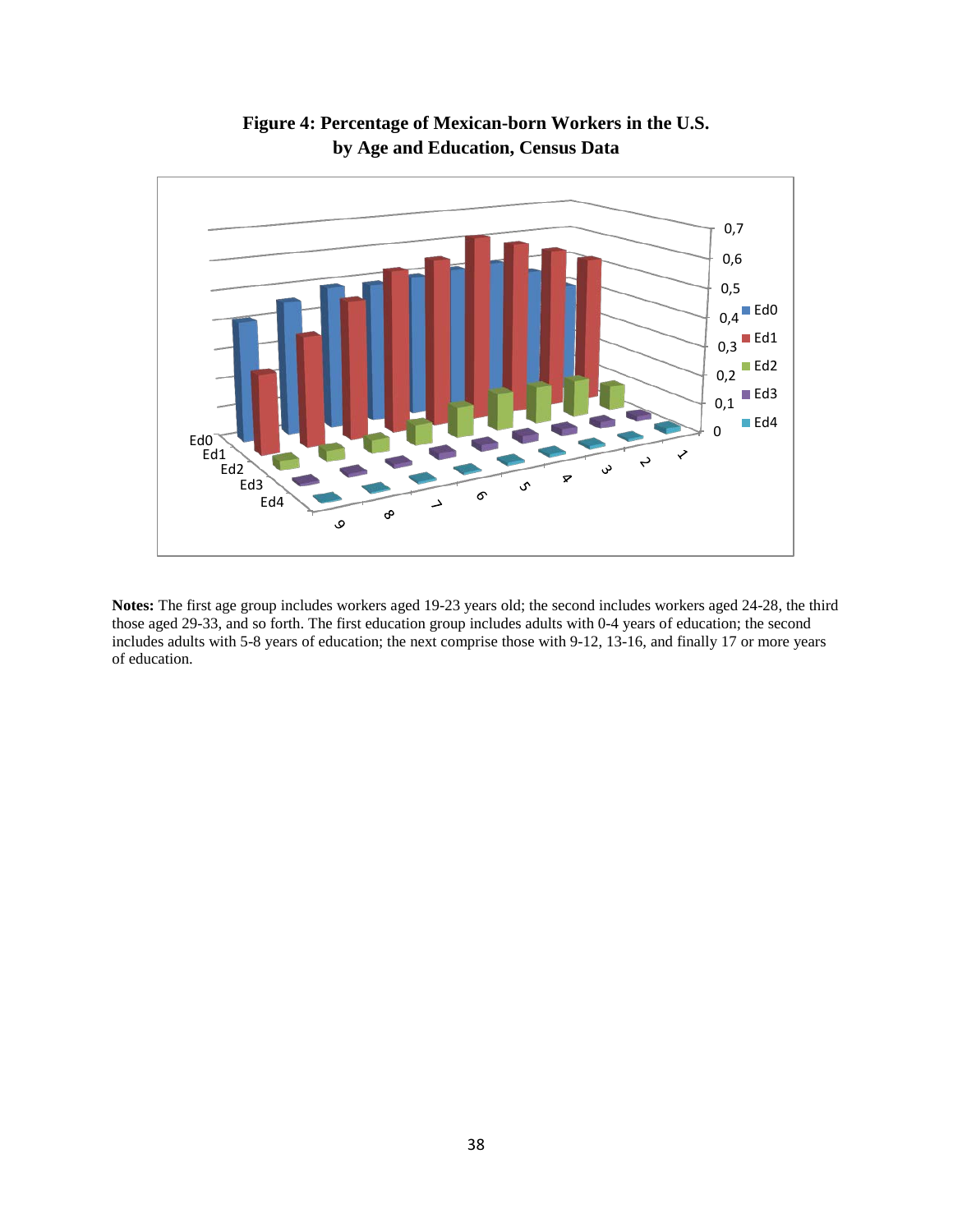

### MX – Whole Sample MX – Urban Sample

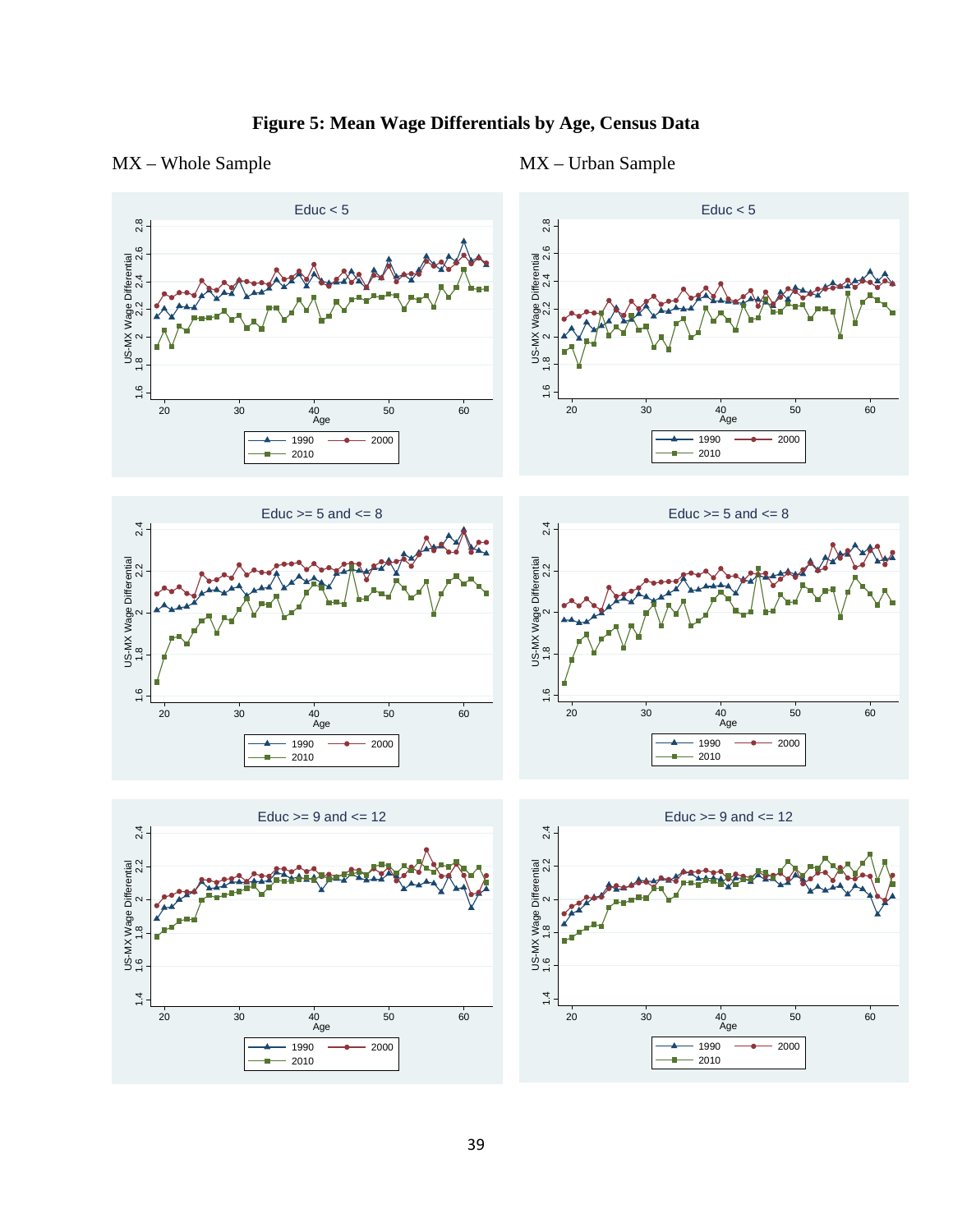



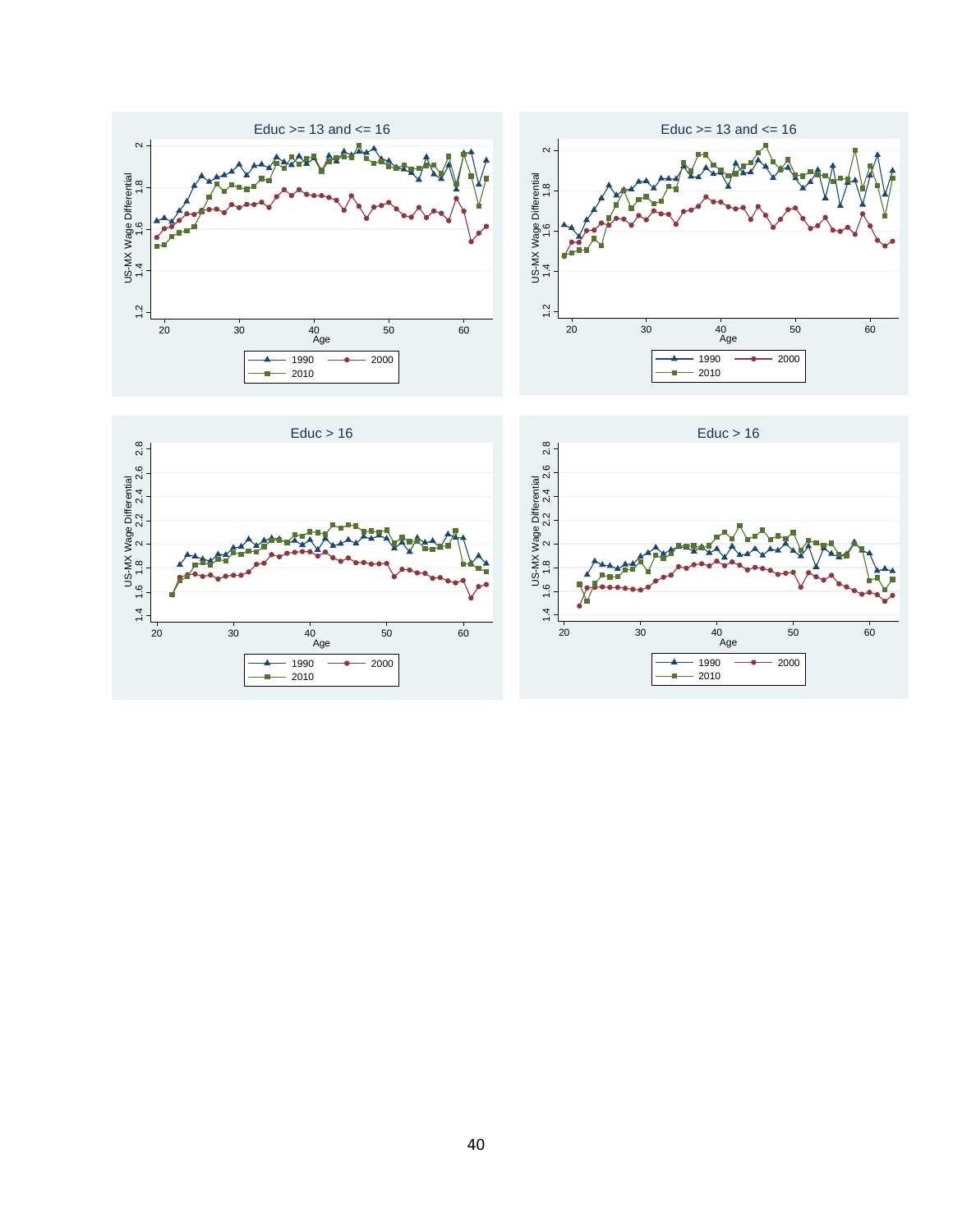

**Figure 6: Wage differentials by Education Level**

**Notes:** The higher education group consists of the average of the wage differential across groups 4 and 5. The lower education group consists of the average of the wage differential across groups 1 and 2. Group three is omitted.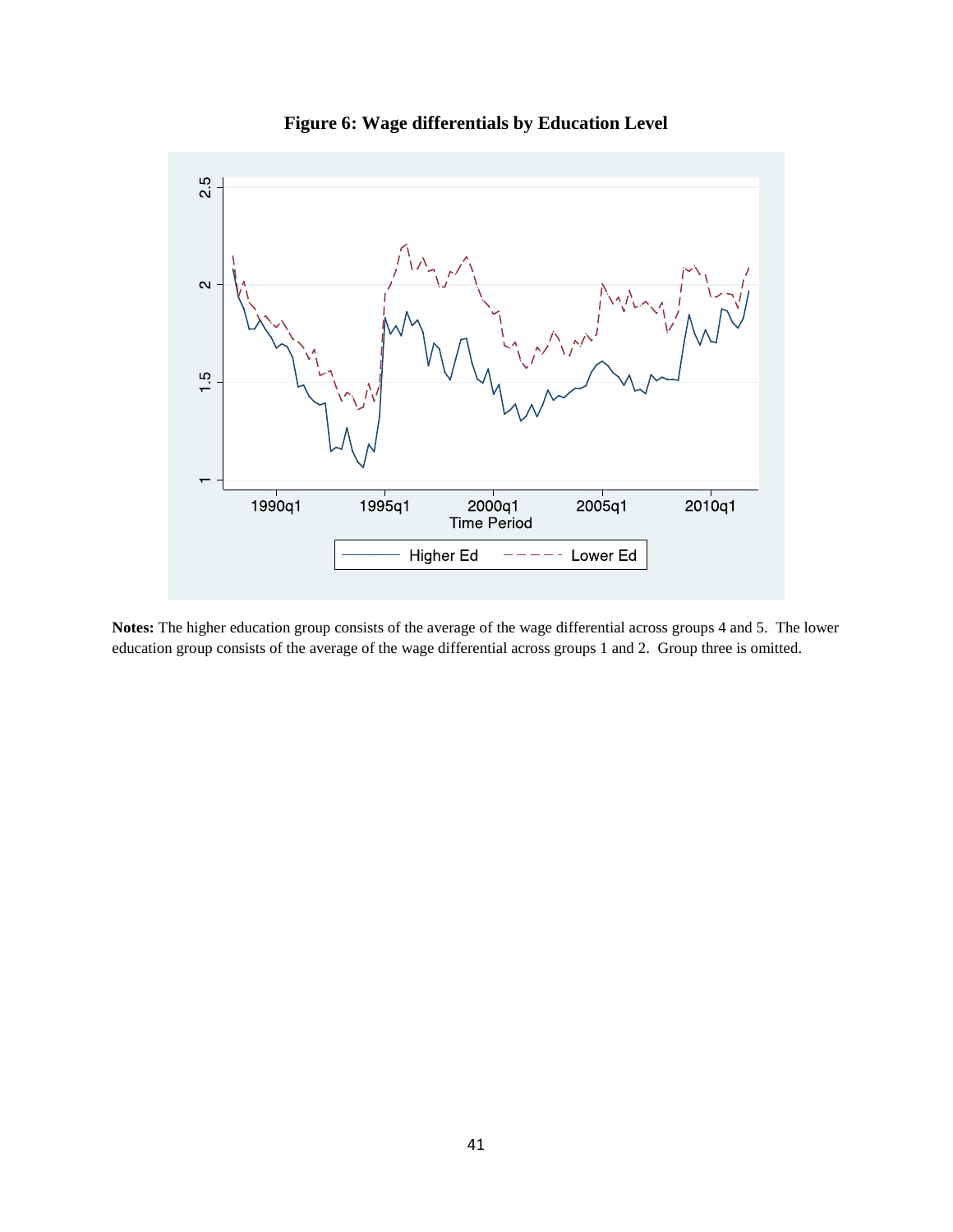

# **Figure 7: Changes in Wage Percentiles by Education**

**Notes:** The solid horizontal line represents zero. The education groups are defined in detail in the text. Data points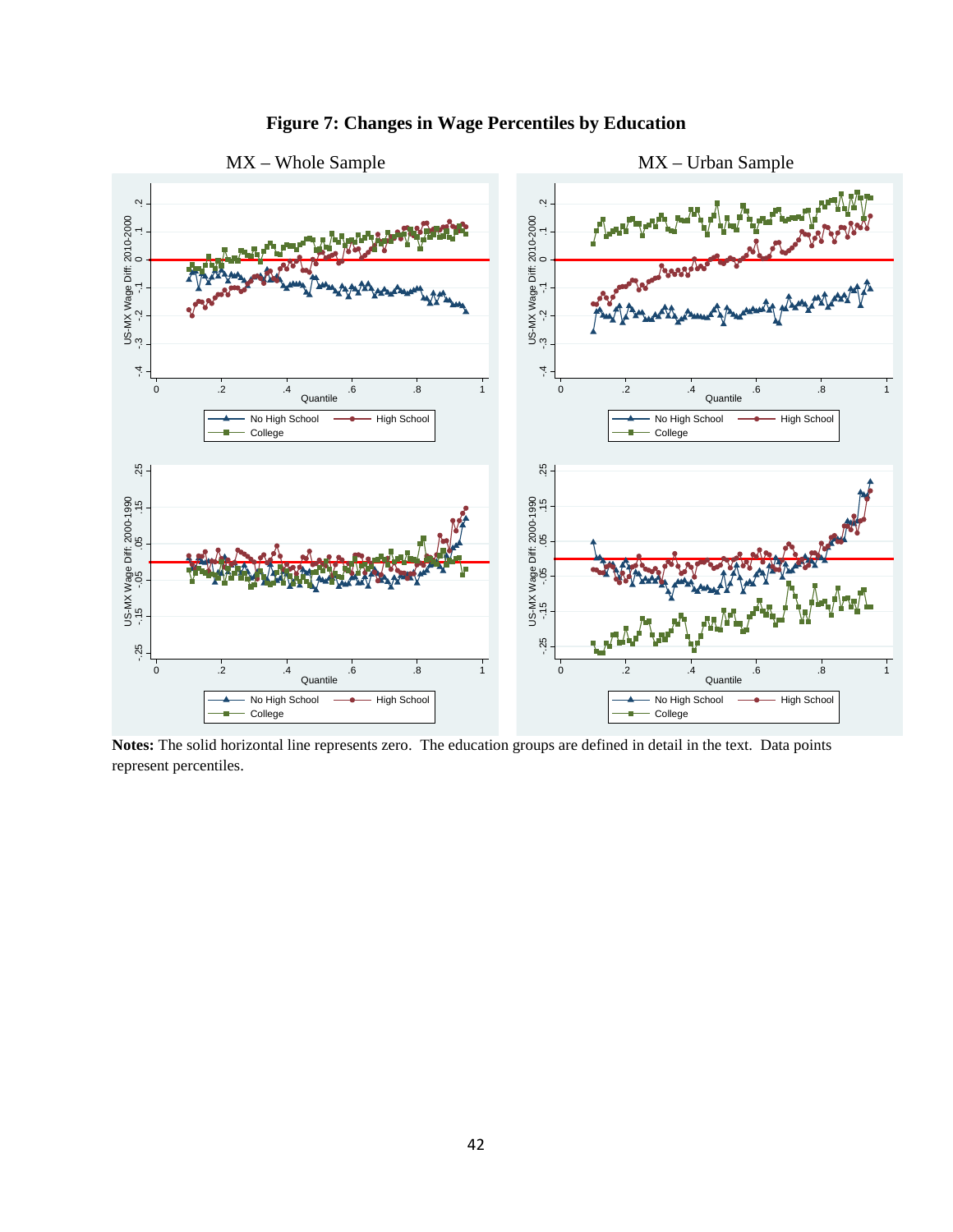

# **Figure 8: Decompositions of Wage Distribution Changes by Years**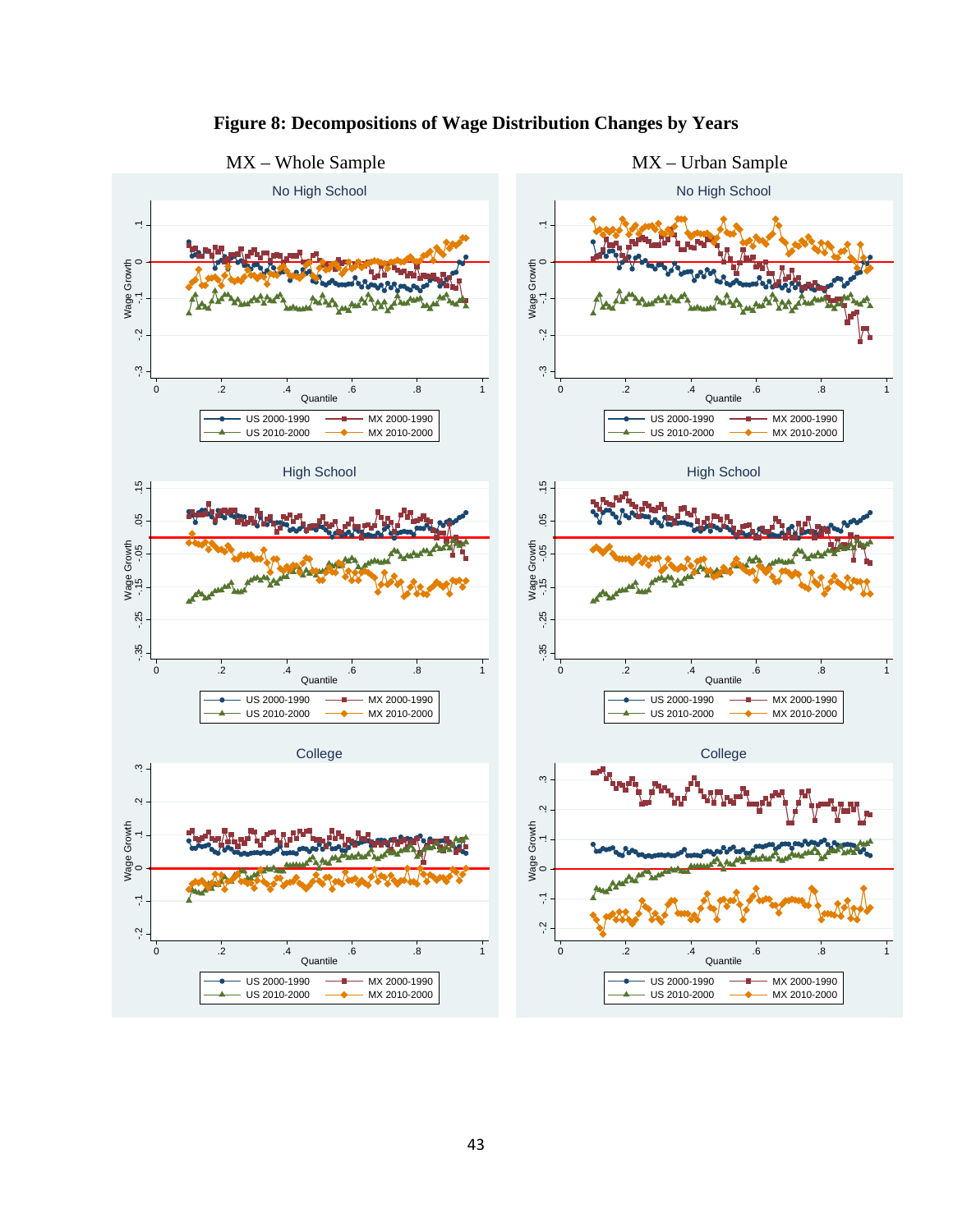

**Figure 9: Wage Differentials by Geographic Region**

**Notes:** The border includes Tijuana, Ciudad Juarez, Matamoros, Nuevo Laredo, Chihuahua, Torreon, and Monterrey. The interior includes Mexico City, the State of Mexico, San Luis Potosí, Leon, Guadalajara, Tampico, Durango, Puebla, Tlaxcala, Veracruz, Merida, Orizaba, and Guanajuato.